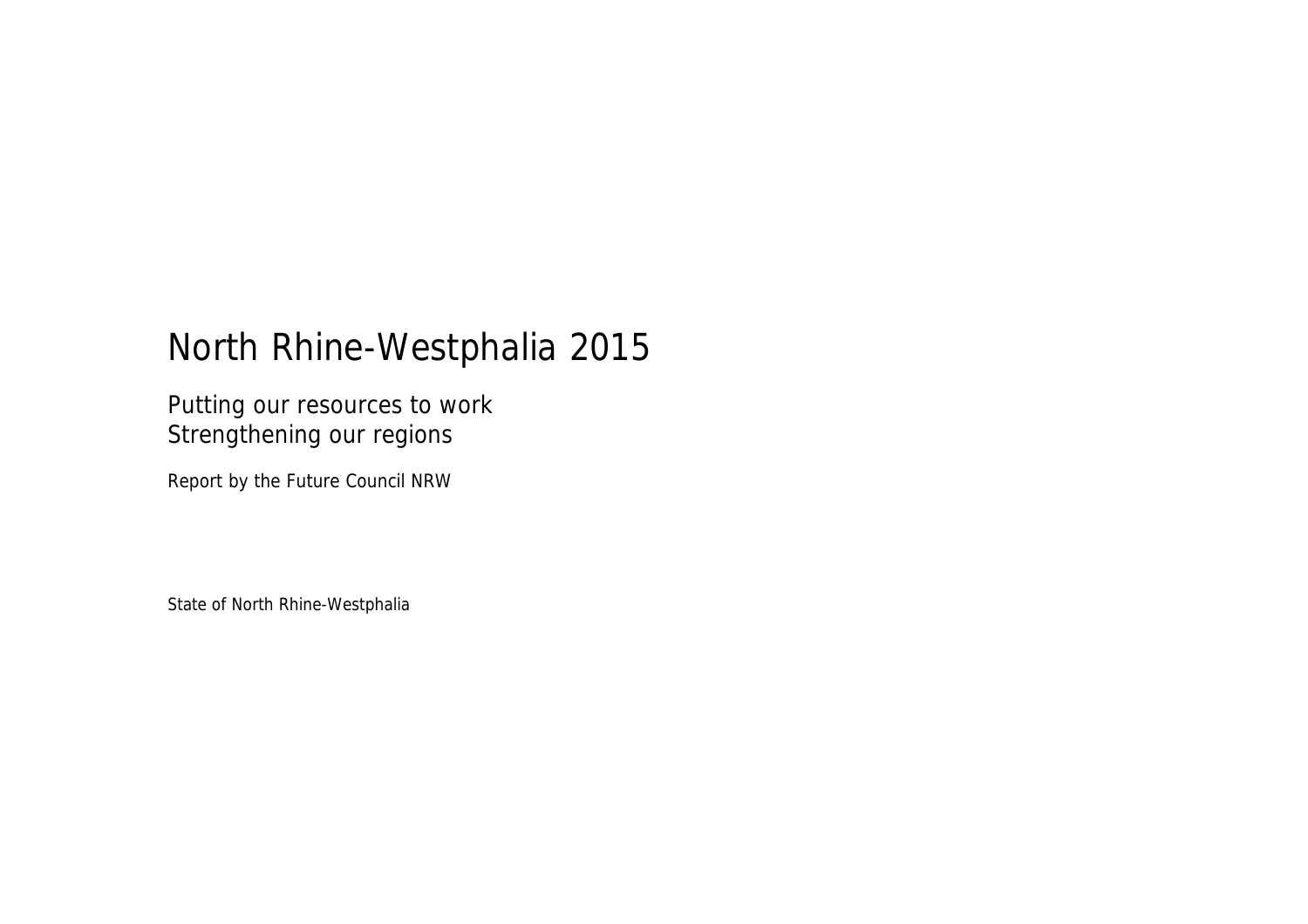# Table of contents

|                                                                                           | $\mathfrak{Z}$ |
|-------------------------------------------------------------------------------------------|----------------|
|                                                                                           | 6              |
|                                                                                           | 14             |
| 1.1 Increased employment and resource efficiency through sustainable regional development | 16             |
|                                                                                           | 20             |
|                                                                                           | 26             |
|                                                                                           | 28             |
|                                                                                           | 31             |
|                                                                                           | 33             |
|                                                                                           | 36             |
| 2.3 Abolish the distinction between academically and non-academically oriented schools    | 37             |
|                                                                                           | 39             |
|                                                                                           | 42             |
|                                                                                           | 43             |
|                                                                                           | 46             |
|                                                                                           | 50             |
|                                                                                           | 54             |
|                                                                                           | 55             |
|                                                                                           | 59             |
|                                                                                           | 63             |
|                                                                                           | 67             |
|                                                                                           | 68             |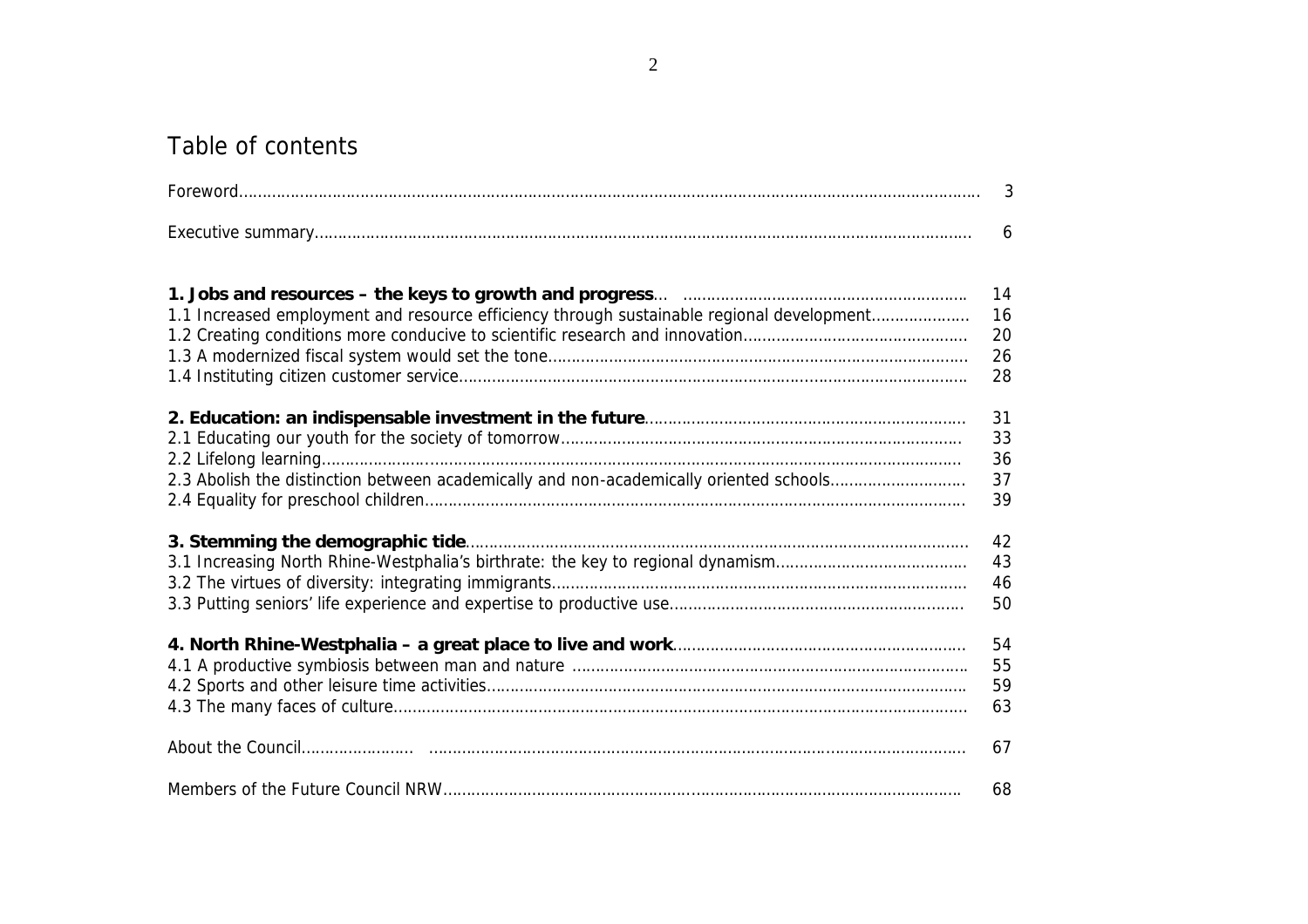## Foreword

In late 2001, North Rhine-Westphalia Minister President Clement asked a group of citizens from all walks of life to make recommendations to the government of North Rhine-Westphalia that would allow "future economic reforms to be implemented under acceptable social and ecological conditions." The present report by Future Council NRW constitutes the fulfillment of that mission.

The Council took "future" to mean the year 2015 and beyond. However, North Rhine-Westphalia needs to initiate a number of measures now in order to ensure that it will enjoy growth and prosperity in 2015. In this report, the Council has mapped out new policymaking paths that will equip North Rhine-Westphalia to face challenges down the road – even in times of budgetary constraint.

This report describes a number of policy options and opportunities such as the creation of a million future oriented jobs in the state of North Rhine-Westphalia; the restructuring of our fiscal system; more efficient use of natural resources; convening a Davos-style conference on scientific and technological development; more effective family development policies and better integration programs for foreigners who settle in North Rhine-Westphalia; the institution of citizen customer service; the creation of effective job training programs that can be completed relatively quickly; greater involvement of seniors in the life of the community; sports activities for all of North Rhine-Westphalia's citizens; and the establishment of North Rhine-Westphalia as a cultural magnet in Europe.

Although this report has been submitted to the North Rhine-Westphalian government as requested, the Council would be very grateful to Minister President Steinbruck if he would see to it that the report is widely disseminated and that a lively public debate ensues regarding the future of North Rhine-Westphalia. Only if the state's citizens take an active role in shaping that future will North Rhine-Westphalia be able to successfully meet the attendant challenges.

**F. Schmidt-Bleek** Chairman, Future Council NRW Dusseldorf, March 1, 2004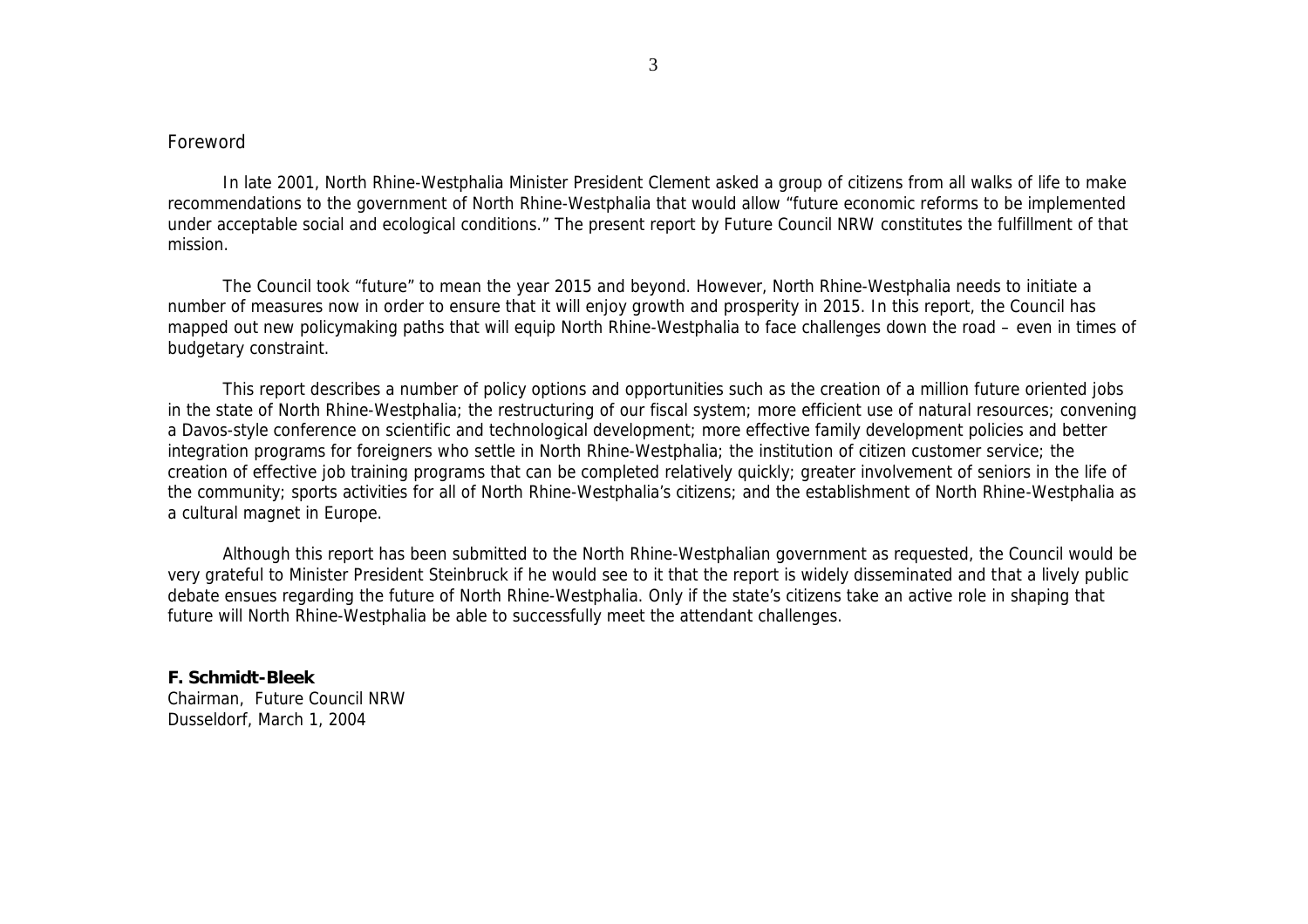## **Introduction**

North Rhine-Westphalia is already a wonderful place to live and work. But this German heartland needs to achieve an even higher quality of life by 2015, by providing outstanding educational opportunities, future oriented jobs, unspoiled natural areas, and world-class cultural and leisure time offerings.

With a view to achieving these goals, the Future Council NRW has put forward a number of proposals. The Council, which held its first meeting in autumn 2001, was composed of individuals from the scientific, business, political, religious, cultural, media, sports, trade union, and environmental protection communities and had an equal number of male and female members.

Inasmuch as it will take upwards of two decades to achieve sustainable development, the Council trained its sights beyond day to day policymaking and decided to focus on the period extending from 2015 to 2030, with the emphasis on the former. Our mandate was to devise strategies that will ensure robust future development in North Rhine-Westphalia and promote fulfillment of the goals and concepts of the Agenda 21 process. The Council focused on four subject areas: work, resource efficiency and scientific and technological development; job training and education; the significance of specific demographic trends for North Rhine-Westphalia; and enhancement of the quality of life in our state.

Although the Council's main focus was North Rhine-Westphalia, its members were fully aware of the fact that many scenarios do not lie within the purview or power of a state government. Thus, this report puts forward proposals that are aimed at the federal and EU levels in the belief that as Germany's most populous state, North Rhine-Westphalia's views will be attended to in these circles.

The Council favors win-win solutions, which means that wherever possible benefits should accrue concurrently in the following realms: economic, ecological, and social policy; business and the economy; and nature and society. Thus, the key issues that will be facing North Rhine-Westphalia over the next several decades have been addressed, although others will undoubtedly come into play as well.

In fulfilling its mission, the Council has complied with the North Rhine-Westphalian government's request to make extremely concrete proposals. However, the scope of the Council's report is not confined to the realm of policy alone: it also addresses issues of everyday concern to the citizens of North Rhine-Westphalia, for only if all concerned work together will the state's future prosperity and well being be assured. The Council is confident that the North Rhine-Westphalian government will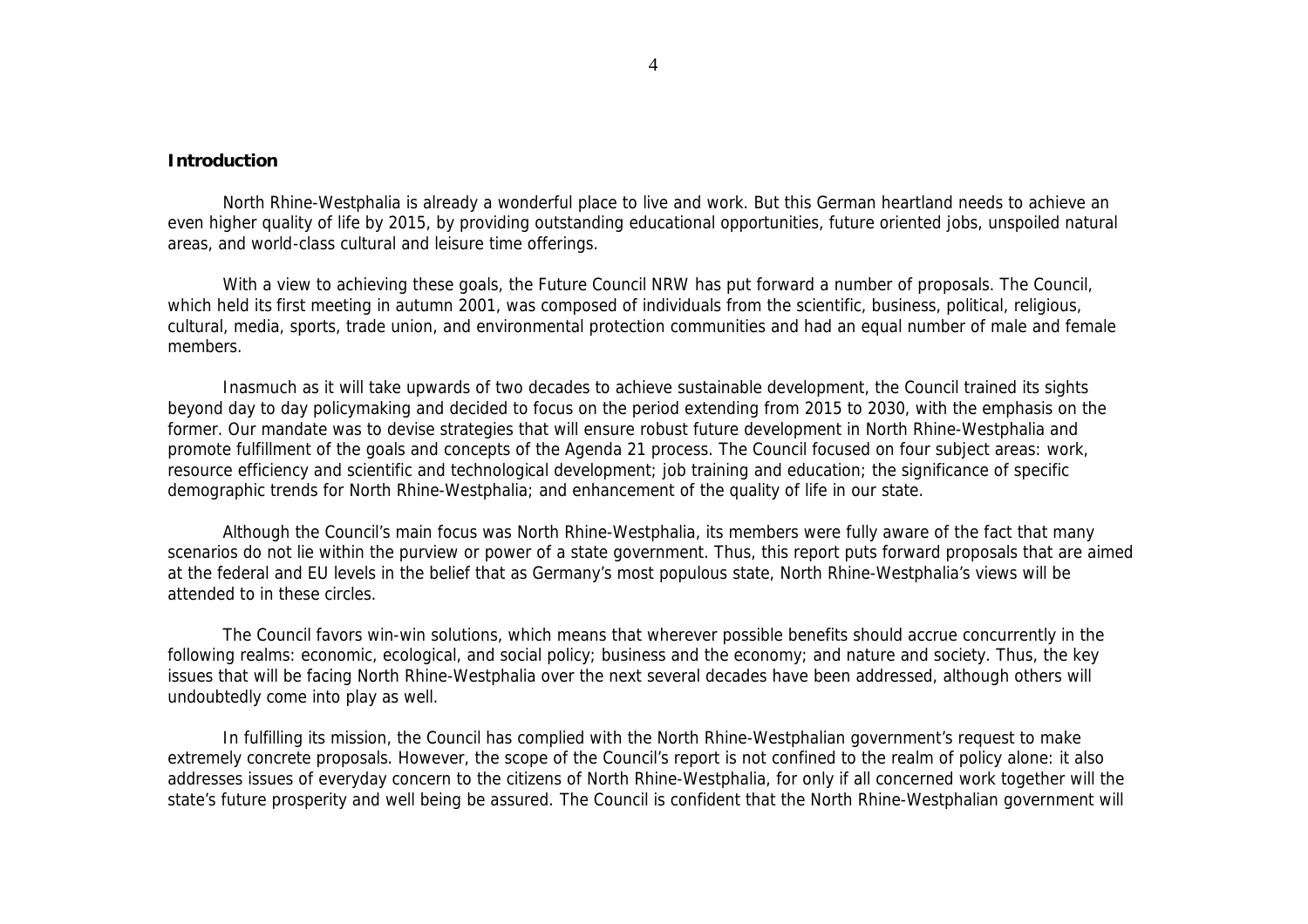see to it that the issues raised in this report become prominent items on the public agenda so as to bring into play the maximum number of competencies and marshal the multifarious resources the state has at its disposal.

We are at a crossroads and stand at the threshold of far reaching change. Some things will simply have to fall by the wayside, and this will not always be easy. But the vacuum is bound to be filled by new developments that will be of great benefit to our state and will be cause for celebration. It is crucial that we set our sails for this new course and renew our commitment to progress – and that we do so in a spirit of cooperation.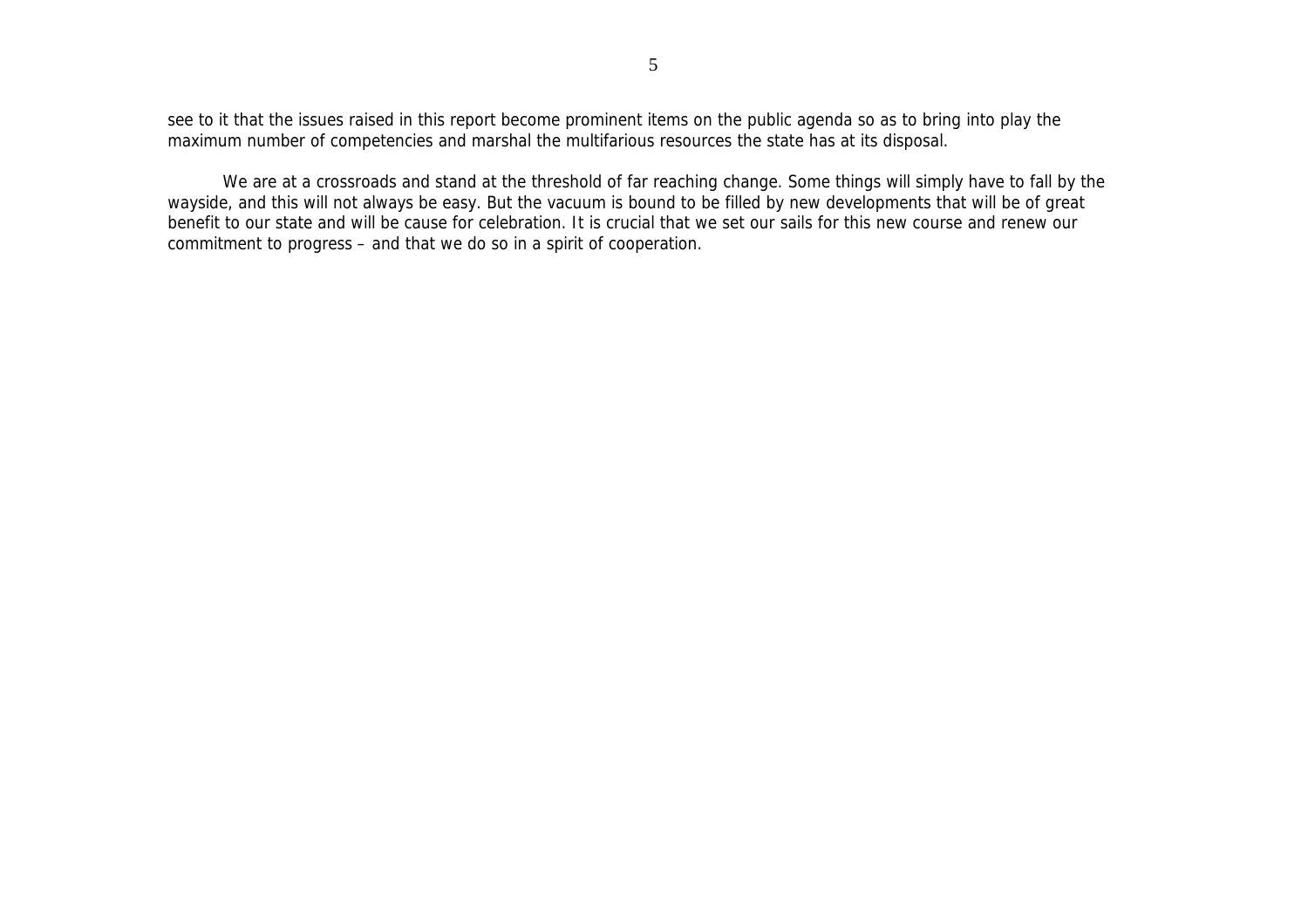## **Executive summary**

North Rhine-Westphalia is a state with countless resources, both manifest and potential: the innovative ideas of its populace and the diversity of that populace's cultural origins; the multifarious talents of our children – talents which could potentially be developed to the full by the state's educational system; the outstanding achievements of the scientific, business, cultural and media communities; and the glories of nature that surround us. In short, North Rhine-Westphalia should be one of Europe's most sought after urban regions by virtue of its robust economy and the beauty of its landscape. The Council's main goal was to find ways to deploy these resources wisely and effectively and promote synergy amongst them wherever possible.

Man is the measure of all things. And when the social arrangements that govern our lives begin to change, it is only natural that the populace expects their government (in this case the government of their state) to intervene. In other words, it behooves the state's political, economic and social policy decision makers and institutions to help the populace weather these changes. Like people everywhere, the citizens of North Rhine-Westphalia want secure, future oriented jobs, good schools, an appealing range of cultural and leisure time activities, safe cities, clean streets, and a thriving natural environment that allows for enriching experiences.

It is not only the citizens of North Rhine-Westphalia that should benefit from the state's numerous amenities: the region should also become a magnet for tourists, new enterprises, and new residents. In short, North Rhine-Westphalia should become a cosmopolitan European land of opportunity for all its citizens and enterprises.

It is with these goals in mind that the Council has advanced its proposals.

Innovative proposals and programs are all well and good, but it is also necessary to take into account harsh budgetary and financial realities. The 2004 North Rhine-Westphalia budget totaled €48.6 billion and registered a deficit of €5.2 billion. The state's debt burden is currently €98.8 billion, which represents two full years of budgetary expenditures – and the deficit is widening.

However, North Rhine-Westphalia cannot lay the groundwork for future security and stability without at least some financial leeway. How else can job training programs and cutting-edge research and technological development be promoted successfully? The consolidation efforts made thus far by the North Rhine-Westphalian government are steps in the right direction but do not go nearly far enough. The Council feels that in order for the state to undertake the requisite new initiatives, current expenditures must be trimmed by 15 percent. It goes without saying that cutbacks of this magnitude will be painful for many and cannot be undertaken overnight. But this is the only way the state will successfully regain the latitude to break new ground.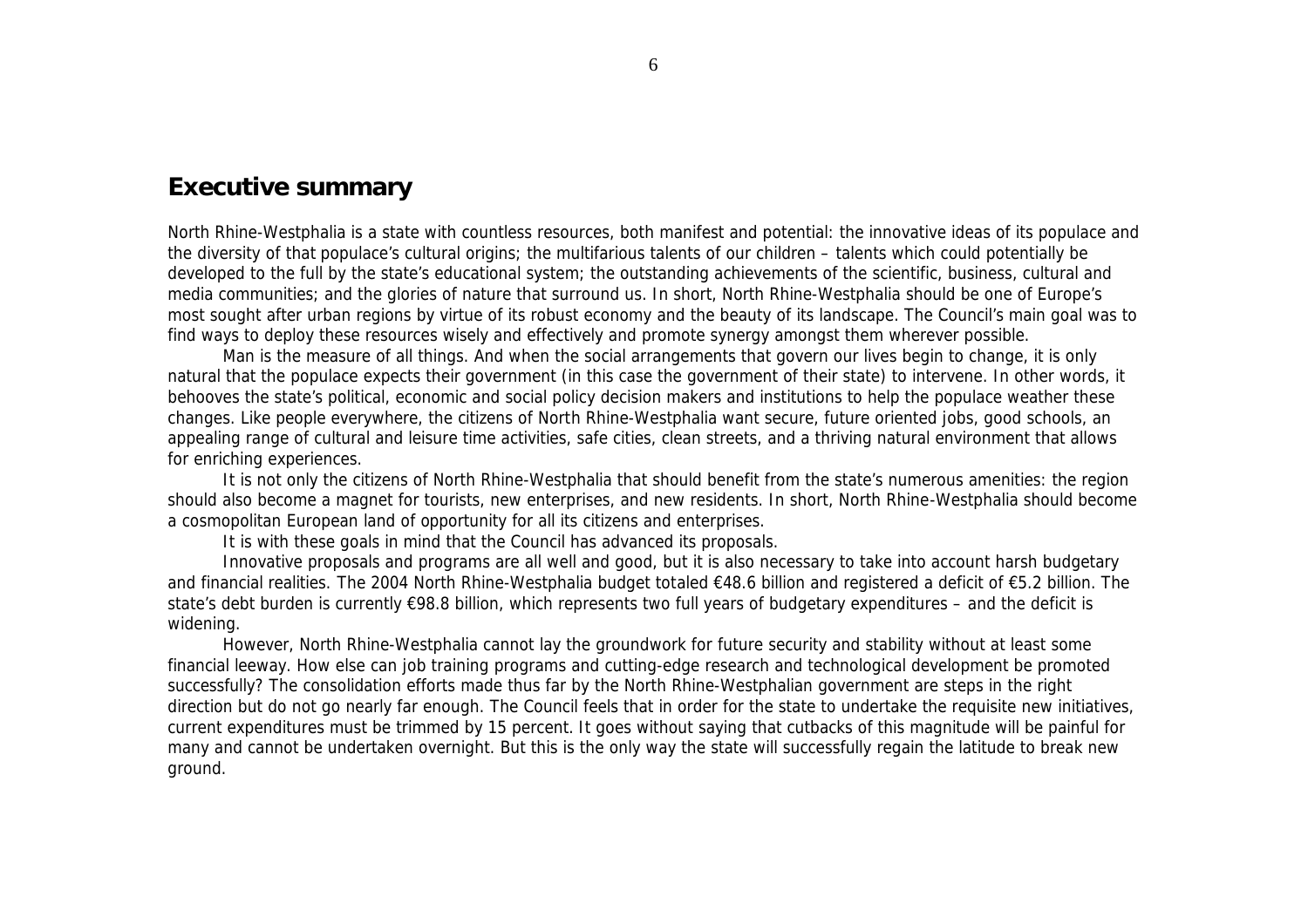In view of the bleak state of North Rhine-Westphalia's finances, the Council decided that its own package of proposals should be strictly cost-neutral. In other words, some proposals would require additional expenditures while others would reduce current outlays. The Council regards expenditures on job training, education, research, technological and other forms of innovation as investments in the future rather than costs. However, even in this sphere, there is no getting around the fact that any additional costs incurred will simply have to be offset by cutbacks elsewhere.

We did not feel that recommending specific budget cutbacks lay within our purview, nor did we have at our disposal the time or resources to make such recommendations. However, we have recommended that cutback proposals be elaborated.

The precarious state of North Rhine-Westphalia's finances demonstrates all too graphically that the state has to trim its financial sails by limiting the scope of its programs and that any attempt to do otherwise is doomed to failure. The first step toward rational and efficient government spending is to eliminate the current labyrinth of regulations and bureaucratic red tape. The North Rhine-Westphalian government has gone a long way toward accomplishing this, and it goes without saying that no matter what happens, the state must take care of the disadvantaged. What is needed above all is a state government that provides leadership, that gets the ball rolling, that communicates, and that creates conditions that are conducive to privat sector and individual initiatives. The Council therefore feels that extensive public debate is needed between policymakers and all socioeconomic groups and social actors regarding the state government's role and the possibility that private sector actors will take up where state government must inevitably leave off. The government of North Rhine-Westphalia should take steps to foster such debate.

In order to achieve sustainability, we must face up to today's economic, social policy and ecological challenges now, rather than allowing them to become a burden for future generations. It has thus far proven impossible to devise uniform and well coordinated policies that promote sustainability and this is a situation that urgently needs changing. It is hoped that the Council's work will help to resolve priority conflicts in the economic, environmental and social policy spheres. But there is no getting around the fact that economic growth and increased productivity are indispensable drivers of prosperity. However, if in achieving prosperity, technology does not become cleaner, and oil, land and water use are not reduced, then nothing has really been gained. Income taxes should be reduced and natural resource taxes should be raised. This in turn will stimulate economic growth, create jobs and generate additional tax revenue.

Another key consideration in the Council's mind was the status of North Rhine-Westphalia's children and young adults of all ethnic origins, for it is they who will inherit – and create – the future of our state.

With these goals in mind, the Council elaborated its proposals in the following spheres:

### **Draw upon the multifarious strengths and resources of the state's cities, towns and regions**

In future years, the creative and innovative ideas and initiatives that sustain North Rhine-Westphalia's greatness will come from the bottom up – from individual citizens, families, enterprises and communities. In other words, from the region itself. Many initiatives and projects that the Council finds genuinely worthwhile fall into this category, whether they be in the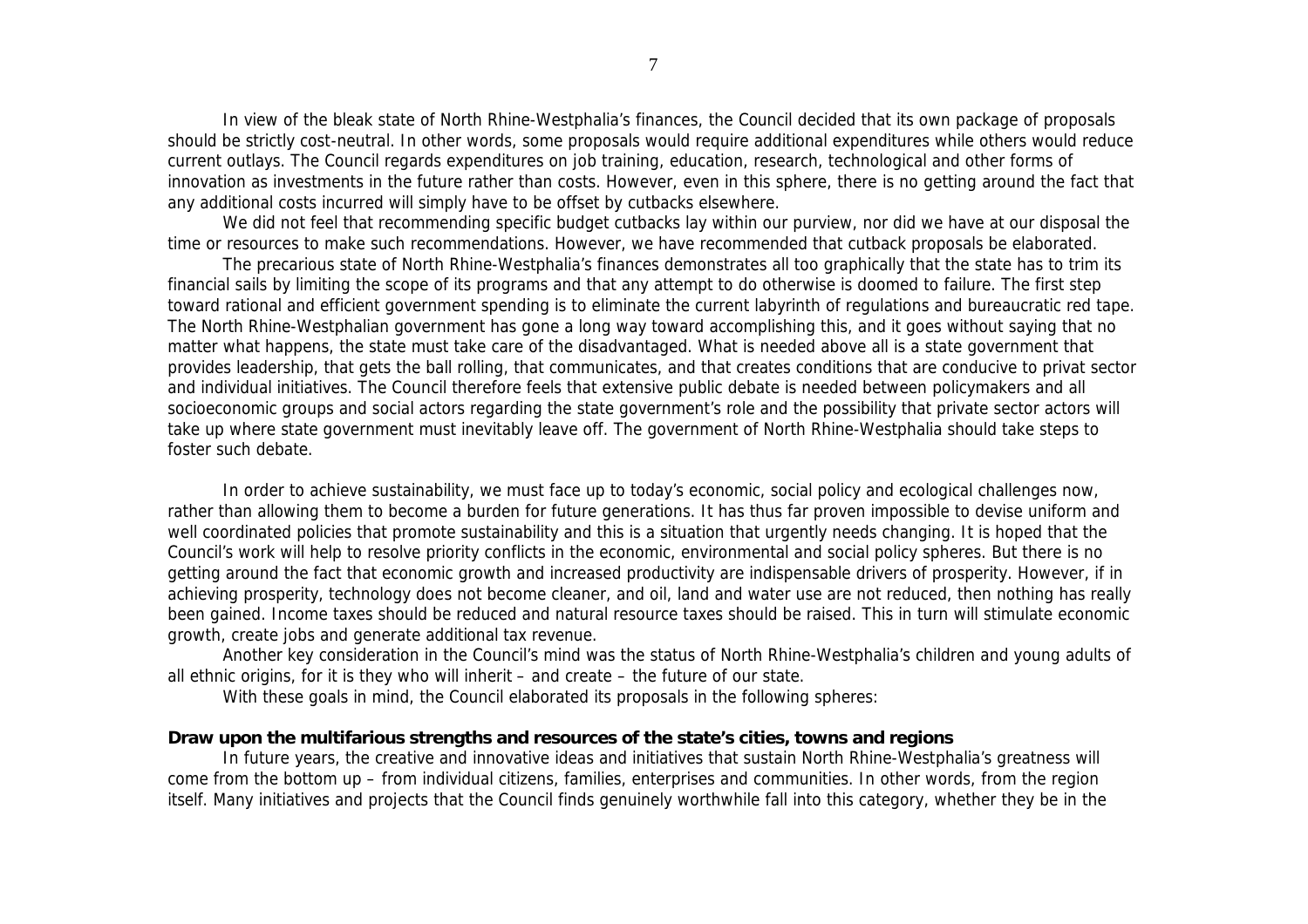spheres of business, job training, family welfare or migrant integration. North Rhine-Westphalia should sponsor a program of competitive "bidding" between the state's various urban and rural regions with a view to generating the most promising concepts for economic development, training, technological innovation and social policy. This type of constructive competition would also afford the state's cities and towns an opportunity to define themselves more clearly, since their ideas, capabilities and infrastructures are each unique and the people who live in a particular city, town or region know its strengths best.

## **Economic growth, efficient resource use, job creation**

The challenge is clear: over the next decade (by 2015), the state of North Rhine-Westphalia will need to create one million new jobs, achieve an annual 3 to 3.5 percent economic growth rate, and improve the state's resource efficiency by 100 percent.

To this end, the cluster concept,<sup>1</sup> which has been successfully and extensively piloted in North Rhine-Westphalia and internationally, should form the basis for a sustainable regional economic development model whereby each of the state's regions would develop their own customized development model comprising high tech, manufacturing and service sector enterprises. For its part, the North Rhine-Westphalian government would provide the various actors with consulting and management services, and would promote synergy among them. The state would also provide the requisite know-how.

## **Restructuring North Rhine-Westphalia's fiscal system**

We must face the fact that in every realm of daily life, whether it be housing, clothing, mobility, information or entertainment, the same level of comfort is achievable with reduced natural resource use. This means that enterprises must find ways to create value using less energy and fewer resources.

To achieve this goal, it will be necessary for North Rhine-Westphalia to revamp its fiscal system. This will involve the elaboration of revenue, expenditure and subsidy policies that aim to promote more efficient natural resource use. The long term goal at the federal level would be the balanced and economically viable deployment of labor, capital, energy and energy resources.

## **Intensified technological and scientific research**

Research is the make or break factor in the successful creation of new – and competitive – service and manufacturing sector enterprises, and the jobs that such enterprises create. Research is also the lifeblood of innovation and innovation, which in turn helps to harmonize conflicting priorities – for example by reducing resource and land use while at the same time increasing affluence through job creation.

North Rhine-Westphalia should strive to become one of the leading research centers in Germany and Europe. The first step toward doing this would be to increase research expenditures from the current level of 2.1 percent of GDP to a level that is

l <sup>1</sup> For further information on the cluster concept see http://phoenix.gov/BERTELSM/concept.html.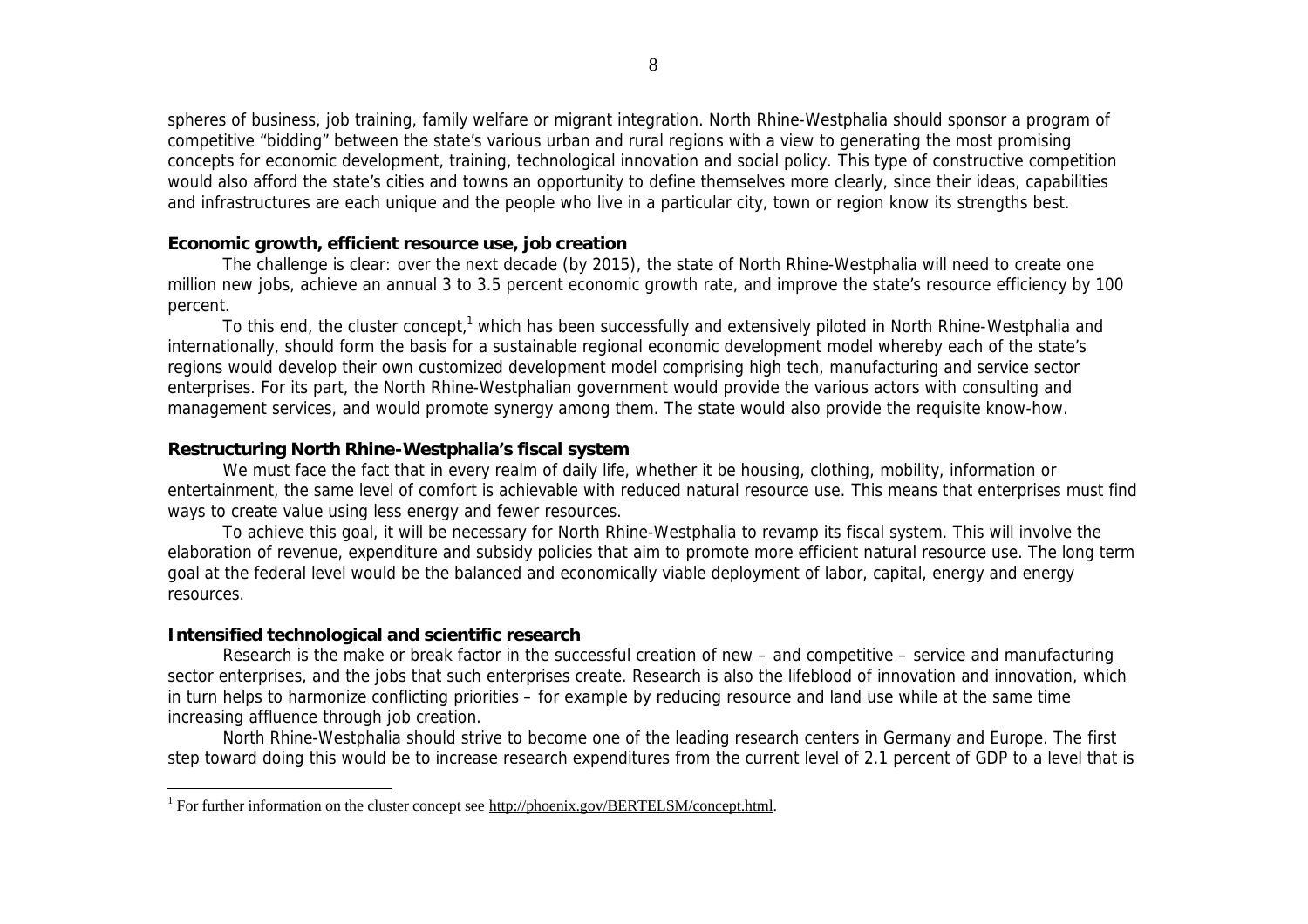consistent with our present economic infrastructure, viz. to 3.5 to 5 percent of GDP. This level would help to achieve the European Commission's Barcelona objectives and would make up for the current shortfall in research activities.

It is essential that Germany successfully attract top notch research talent from abroad to carry out cutting edge work here. It is equally essential that by 2015, North Rhine-Westphalia be part of this evolution, which means having outstanding institutions of higher education and the attendant academic departments in all disciplines. North Rhine-Westphalia should become such a sought-after region for foreign researchers and subject area specialists that they flock to our state, bringing with them their ideas and experiences.

North Rhine-Westphalia needs to undertake projects that raise the state's profile as a center of scientific research. Toward this end, a major international conference on research and technological development should be held each year at the German government's Petersberg guesthouse complex. This event would hopefully evolve into the research and technological development counterpart of the Davos World Economic Forum.

## **Instituting citizen customer service**

The commitment of the government and its employees to providing public *service* needs a top to bottom makeover via the elimination of unnecessary bureaucratic regulations and greater emphasis on results. Only in this way can government employees be motivated to provide citizens and enterprises with the helpful and friendly service they have the right to expect. Toward this end, remuneration for government employees should comprise a base salary plus a significant performance pay component.

The institution of citizen customer service is crucial for the overall competitiveness and productivity of North Rhine-Westphalia's economy. The state's current raft of services is no longer affordable and the ground rules simply have to be changed. This process should take as its starting point a crucial question: How efficiently are government funds being used? Lower and more strategically deployed expenditures are often equally effective. The watchword for the North Rhine-Westphalian government should be: efficient management, not bureaucratic administration.

#### **Preschool programs: promoting curiosity, the desire to learn and enthusiasm**

Children are endowed with the natural capacity and the desire to learn – and they enjoy learning as well. Indeed, children mainly educate themselves. The goal of preschool programs should be to help each child develop his desire to explore, find out what his needs are and how he can best fulfill them.

Preschool children learn foreign languages more easily than do any other age group. The kind of enthusiasm and desire to learn that is observed in three to five year old children is a once in a lifetime phenomenon. Children who are insufficiently challenged and stimulated at this age are robbed of their developmental potential for life.

North Rhine-Westphalia should upgrade its state-run preschool daycare facilities, but without turning them into kindergartens per se. Instead, the child should be approached holistically: children should learn by playing games, making music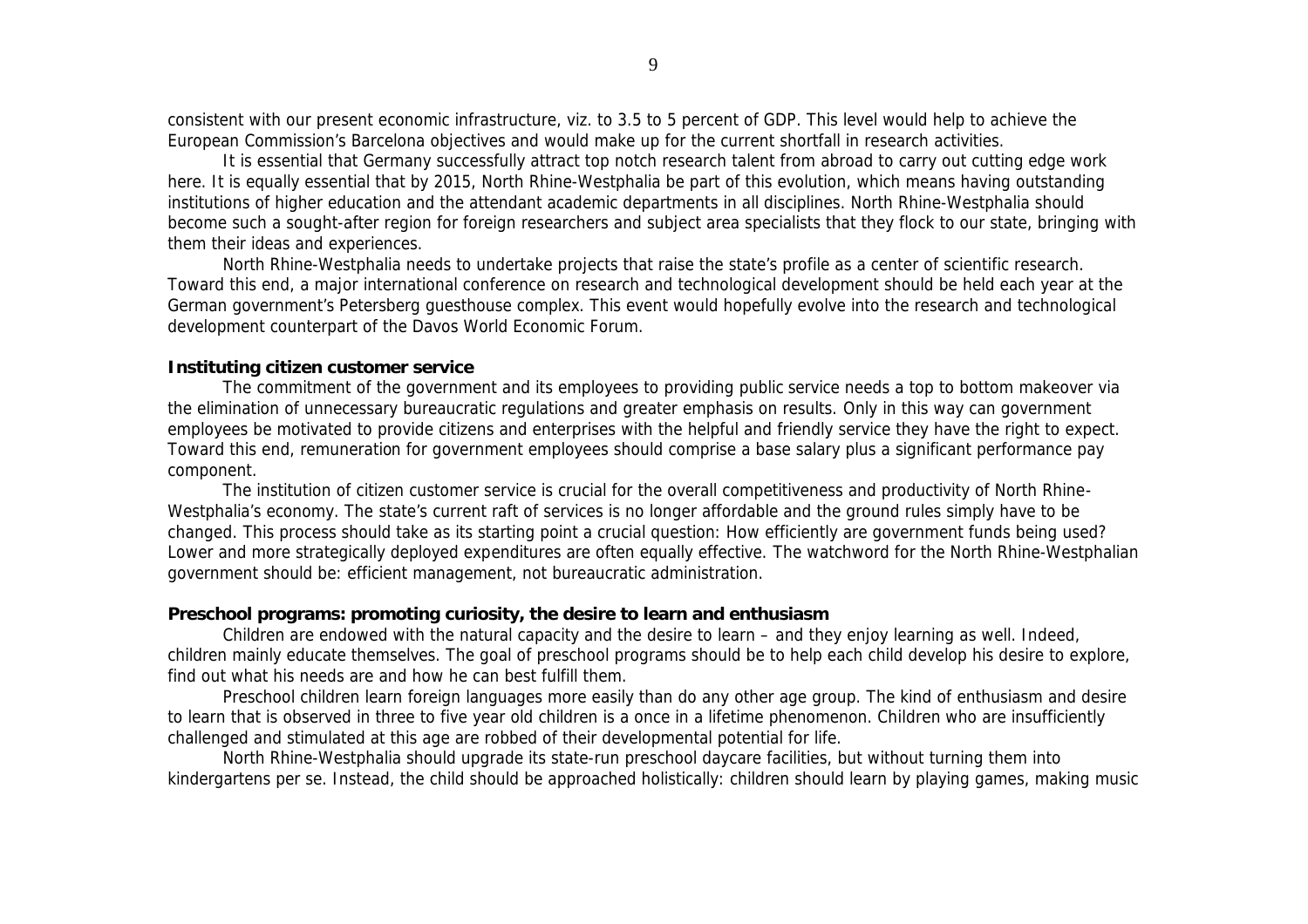and having a lot of uproarious fun. Preschool daycare facilities should also be open all day and the state should support them in such a way thast they are affordable for all parents.

Preschool facilities for children under the age of three need to expanded, particularly in the realm of language skills programs.

## **A new approach to education: all-day schooling – and one type of school for all<sup>2</sup>**

Numerous programs in other EU countries are making it increasingly clear that children who all-day schools reach higher levels of achievement. The current system should be replaced by a single type of school for all children through the tenth  $qrade<sup>3</sup>$ 

Schools should regard each child as an individual and develop each child's potential to the full, irrespective of how well educated the child's parents are, how gifted the child is, or whether the child is from an immigrant or a refugee family. Only in this way can children from all socieconomic levels have a truly enriching and supportive educational experience in which each child pursues an educational program that is tailored to his needs.

Formal instruction and extracurricular activities should be spread across the entire school day, generally from 8 am to 4 pm. Homework per se should be abolished: all such tasks should be performed at school. The task of educating children should no longer be entrusted to classroom teachers alone. Instead, a host of other actors such as child development specialists, sports clubs, enterprises, libraries, and ecclesiastical institutions should play an active role in child development and education. Thus children would no longer be sequestered in school but would instead play an active role in society.

Schools themselves should be given a substantial degree of decision making latitude within a school system that performs quality audits on a regular basis, thus ensuring that students and their teachers adhere to fixed standards.

By 2015, children in North Rhine-Westphalia should enter school early enough to graduate high school at age 17 and college at around age 23. People in general should also enter the workforce at an earlier age than is now the case.<sup>4</sup>

Adult education and lifelong job qualifications programs open up new career opportunities; the state's educational institutions, including its universities, should make efforts to meet those needs.

 $\overline{a}$ 

 $2^{2}$  In Germany, hard decisions about a pupil's academic future are made at approximately age 10. Youngsters at this age are channeled to vocational schools, non-academic high schools or to college preparatory secondary schools. Only the latter pupils are eligible to apply to college.

<sup>&</sup>lt;sup>3</sup> Germans are required by law to remain in school until the tenth grade.

 $4$  It is common in Germany for graduate students to complete a PhD or other advanced training at age 28-32 and only then get their first full time job. Gymnasium students graduate at age 19, undergraduate training takes five years and graduate training can take six or more years, depending on the discipline.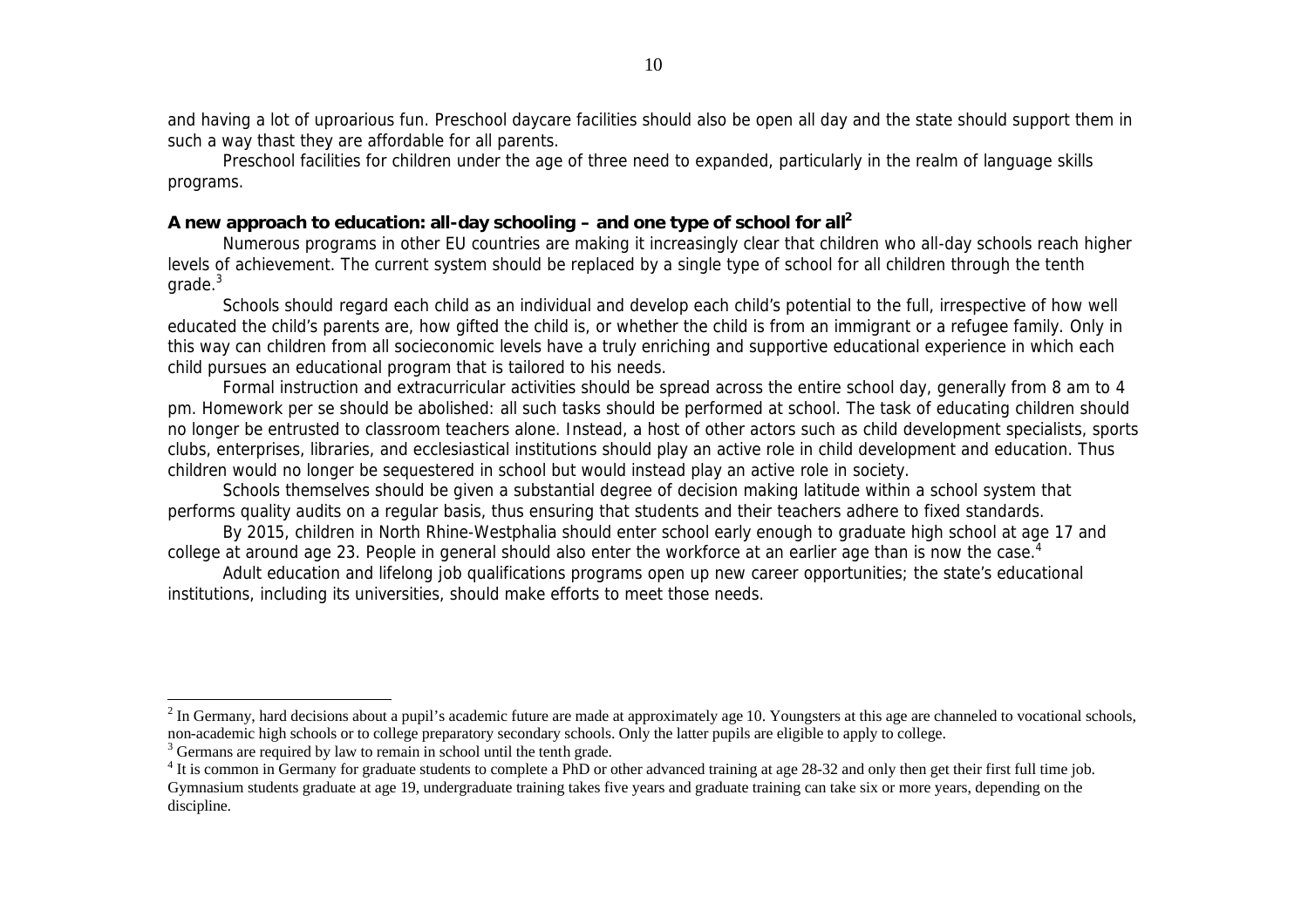## **Promote family development in North Rhine-Westphalia**

It is crucial that raising children and living in a family setting once again become givens of adult life. But in order for this to happen, attitudes need to change – which is why family development and family-oriented services should be vigorously promoted in North Rhine-Westphalia. Elementary schools and preschool daycare facilities should be gradually converted into family agencies that offer a full range of services including preschool daycare, all-day schooling, child development counseling, medical advice, shopping services, and bussing for the children of working parents. The goal here is not to take children away from their parents but rather to provide effective and flexible services that enable parents concurrently to pursue a career and raise children.

Efforts should be made to increase the state's current birth rate of 1.4 children per female to 1.9 by 2030, which is presently the level in France. This would greatly contribute to slowing the population decline, as would immigration policies aimed at stabilizing North Rhine-Westphalia's population.

## **Immigration is good for North Rhine-Westphalia**

Immigrants pay taxes, support our social insurance system, and are good for North Rhine-Westphalia's demographics in that they make the population as a whole younger. Successful integration of immigrants can help give North Rhine-Westphalia a decisive advantage in the competition amongst German states to attract businesses. The key indicators of successful immigrant integration are mastery of German and continual improvement in job qualification levels.

North Rhine-Westphalia should establish an urban development competition that prioritizes the most problematic neighborhoods, i.e. those with a high proportion of immigrants. This initiative would aim to establish and promote a completely different kind of program – one that is strategically planned, well coordinated, and implemented by a single organization. The success of this concept would mainly depend on the capabilities of elementary schools and preschool daycare facilities. Regional implementation teams would bear primary responsibility for carrying out the project. Good cooperation between the federal and state governments would also be a key success factor.

## **Put seniors' life experience to good use**

Seniors should be given greater opportunities to share their individual capacities, talents and life experiences with others. There are two ways in which this can be achieved. The first is through mutual assistance programs within the community that promote transgenerational exchanges (e.g. German lessons in exchange for help with daily chores, cooking, advice and so on). This would constitute a rebirth of neighborliness that could to some extent replace family connections.

The second approach is to enable pensioners to participate fully in the life of the community. But this requires the right kind of organizational structure, and this could be provided by an extensive in-kind services program organized by specialists that would put the experience of the elderly to good use – for their own good and for the good of society. We all know from our everyday experience that people who have defined goals and a purpose in life stay healthy and remain active longer. Whatever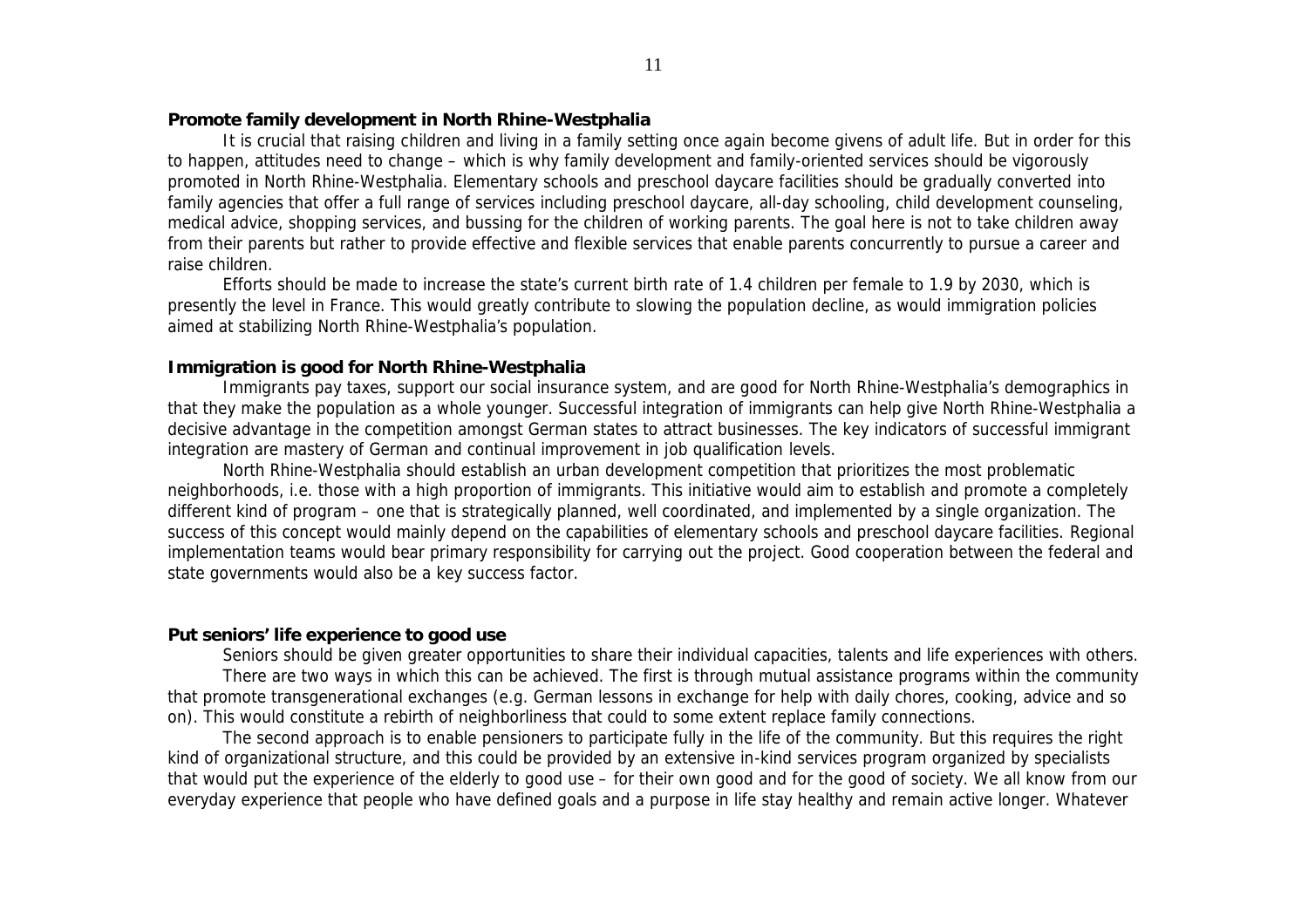form senior's involvement with the community takes, it should be consistent with their needs and abilities. Some elderly people enjoy spending their time in social settings, while others are more project oriented. Community organizers would coordinate seniors' involvement in community life.

## **North Rhine-Westphalia's natural riches**

The skies over the Ruhr region were cleansed of industrial pollution decades ago, and now North Rhine-Westphalia needs to build upon the natural riches of the region, expand their possibilities, and beautify them to the utmost so that those residing in the region as well as those who visit it can enjoy these splendors to the full.

North Rhine-Westphalia should embark on a program aimed at developing the state's nature reserves and nature parks (e.g. the Eifel park area and the planned Senne park) into cornerstones of economic development, particularly for tourism. By 2015, the state's rivers should once again be havens for bathers in the summer months and an increased proportion of the state's agricultural activities should be based on natural and ecological methods.

Children should learn at a very early age about health maintenance and the importance of eating a variety of foods. A first step in this direction would be for the state government to institute a program whereby all pupils in elementary schools eat breakfast and/or lunch together in the school cafeteria.

## **Athletic activities bring people together**

Sports are all about health and enjoyment – but they also promote a virtue that will be much needed in future years: a strong sense of commitment to the common good. Already today, 200,000 people who serve as volunteers in North Rhine-Westphalia's sports clubs and associations enable young people to gain first-hand experience of values such as fair play, tolerance and loyalty. One out of every two youths in North Rhine-Westphalia is a member of a sports club and it behooves us to leverage off this resource. This could be done, for example, by having the state's public and private sectors jointly sponsor athletics organizations either with gym and aerobics classes in schools or by promoting the development of, and participation in, these organizations.

Every society needs role models, and the enthusiasm and high skill level of top athletes fits the bill perfectly in this regard. This is why it makes good sense for both the public and private sector to support top-level sports.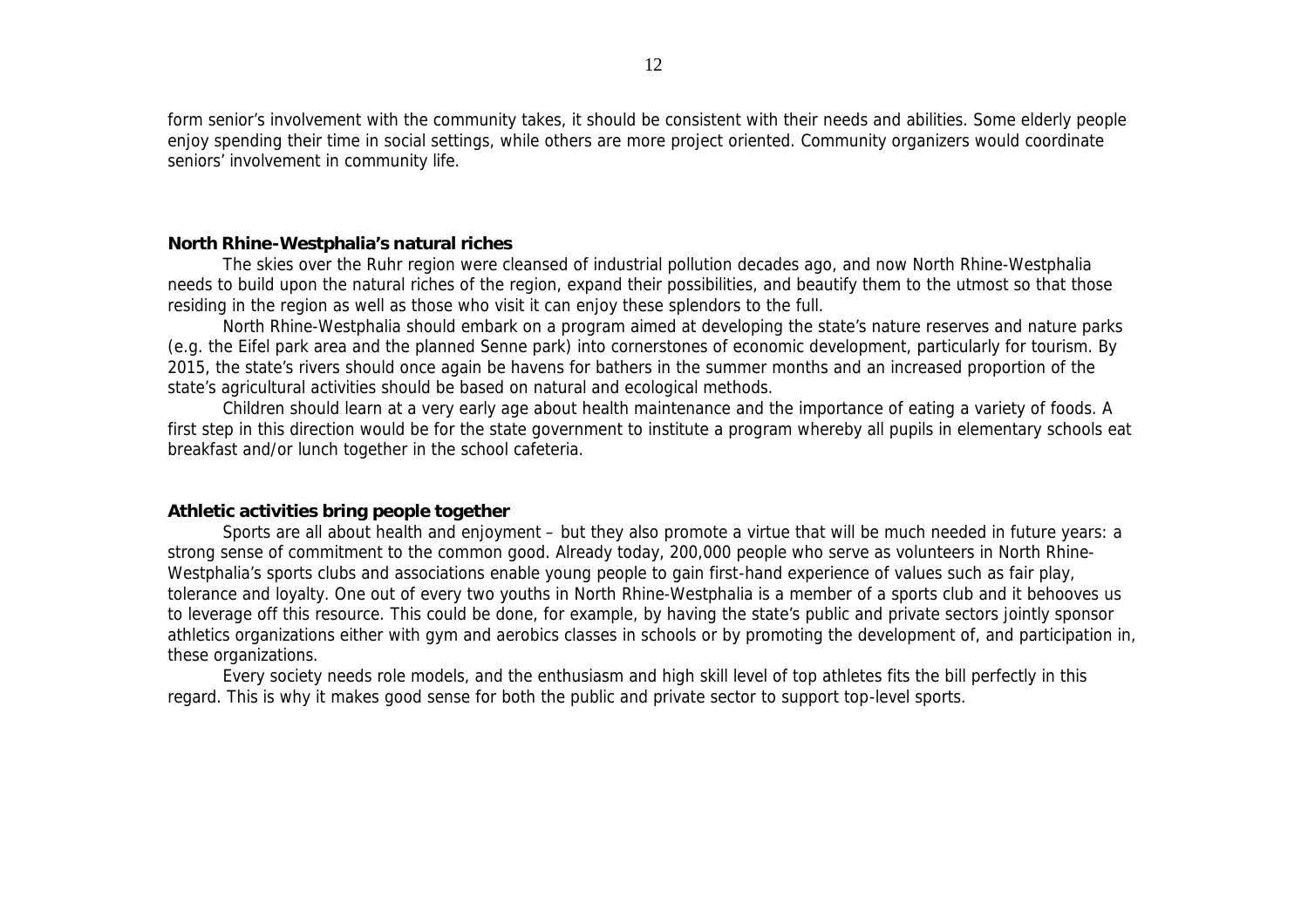## **North Rhine-Westphalia as a cultural magnet**

North Rhine-Westphalia should strive to become a cultural nexus in both Germany and Europe. The preconditions for such a development are already in place: the state's multi-ethnic populace, its healthy mix of socioeconomic classes and the robustness of the region's economy all constitute invaluable resources in this regard. North Rhine-Westphalia should become a major player in the world of avant-garde art, and our region should be one in which high culture and provocative experimental work rub shoulders and generate fruitful synergies. The state's infrastructure of theatres, museums and cultural centers should also be strengthened.

Against this backdrop, all social actors concerned with culture and the arts (the general public, the entertainment industry, artists, the federal government and the business community) should forge a cultural policy alliance which would elaborate sound overall concepts for all dimensions of cultural activities including coordination, networking, elimination of red tape, sustainable financing, community involvement, cultural education, events that promote cultural identity, regional development programs, and cultural activities with a leisure time or tourism orientation. Cultural activities are an endangered species without public subsidies for their primary financial needs. But it is essential that systematic efforts also be made to increase the proportion of private sector financing models in this realm. Apart from foundations and patronage, the most promising approaches would appear to be market based investment funds, risk capital models, social sponsoring and public private partnerships.

It is essential that citizens have access to cultural amenities that are comprehensible and with which they can identify. At the same time citizens must also do their share to promote cultural activities and shape the cultural life of their communities.

North Rhine-Westphalia needs high profile cultural events such as Christo wrappings, the MOMA exhibit in Berlin and Paris's Pompidou Center. Such events and venues generate tremendous excitement and reach audiences that ordinarily would not seek out fine art. Classical music events in addition to the Ruhr and Cologne music triennials should also be developed.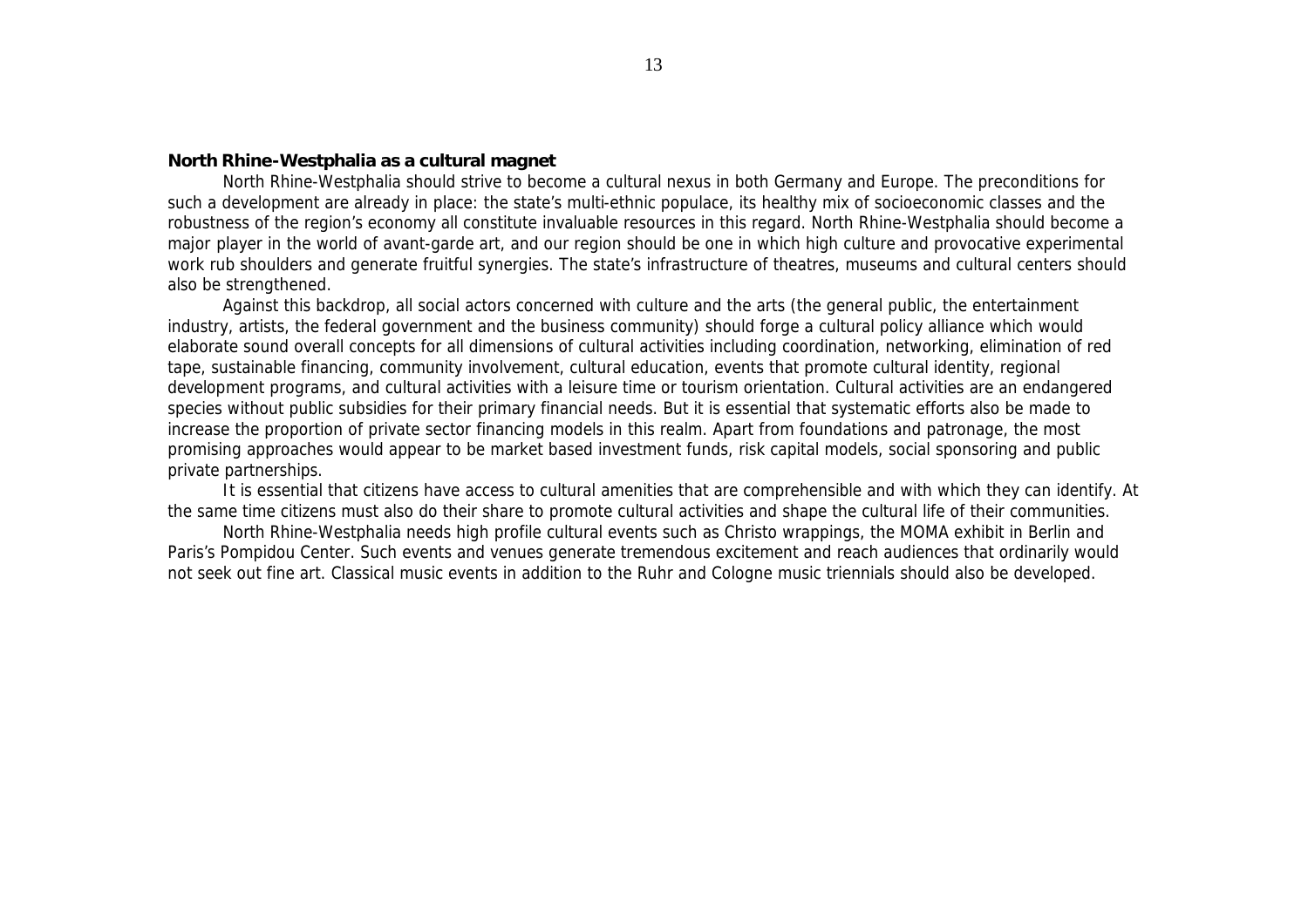# 1. Jobs and resources –

# the keys to growth and progress

## **Strengthening the state's economy**

North Rhine-Westphalia has the largest economic output of all the German states, making it one of the world's largest economies. Although the population of North Rhine-Westphalia is larger than all of Scandinavia, the state's economic performance is lagging increasingly far behind that of other countries and German states. If this trend continues, over the next decade the gross domestic product of North Rhine-Westphalia and its 18 million inhabitants will fall behind that of numerous countries, including ones such as the Netherlands whose populations are smaller than North Rhine-Westphalia's.

Per capita income in North Rhine-Westphalia is €25,690, 18 percent less than that of Hessen, which has the highest per capita income of all German states. This difference was only 8 percent two decades ago, and the gap is widening.

## **Jobs and economic growth**

Weak economies inevitably spawn high levels of unemployment. North Rhine-Westphalia's 10 percent unemployment rate in 2003 was well over 60 percent higher than that of Baden-Wuerttemberg, which has the lowest unemployment rate of all German states.

Many new jobs have been created in North Rhine-Westphalia – but not nearly enough. And even if the current job situation stabilizes in the near future, the state's unemployment rate will remain at or near current levels. Many jobs have fallen victim to the inexorable process of economic restructuring, and new jobs are urgently needed, particularly ones with high value creation potential.

North Rhine-Westphalia should set itself the goal of decreasing unemployment to around 5 percent, which would reduce the number of unemployed to approximately 30,000. This is of course an ambitious goal, but it can be achieved, as developments in other countries and German federal states have shown – among them Baden-Wuerttemberg, Bavaria, the Netherlands and Austria.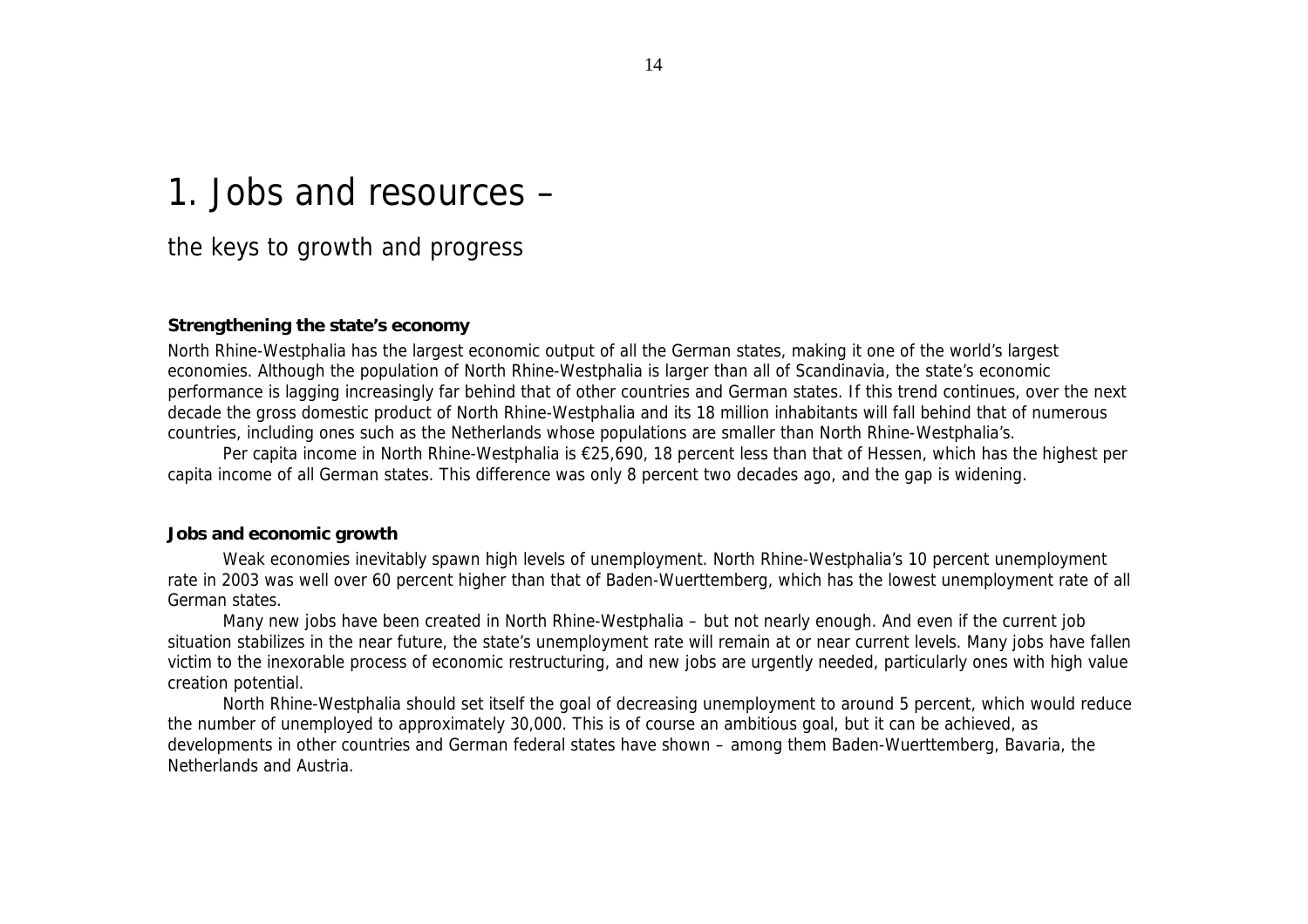The challenge we face is to create a minimum of one million new jobs in North Rhine-Westphalia by 2015. Although North Rhine-Westphalia has "only" 300,000 persons on its unemployment rolls, a far larger number of jobs is needed to bring this figure down because many unemployed persons lack the qualifications for highly specialized jobs, with the result that newly created jobs often go to individuals from other regions. In order for North Rhine-Westphalia to create one million new jobs over the next decade, its economy will have to grow at a rate of 3 to 3.5 per year, although a lower growth rate would be sufficient if growth is achieved in sectors that are more labor intensive and require less resource use. A revamped taxation system that reduces wage costs would constitute an important first step toward reducing unemployment. Moreover, increasing the number of employed persons could bring about innovative flextime arrangements and a more flexible labor market.

## **Energy efficiency and resource productivity**

North Rhine-Westphalia has a longstanding tradition of industries that consume substantial amounts of energy and natural resources. For example, electricity generated by North Rhine-Westphalia's coal fired power plants is exported outside the region, but the effects of the consequent pollution and land development are felt here at home. As a result, North Rhine-Westphalia generates a disproportionately large amount of carbon dioxide compared with other German states, and we also consume unduly large amounts of energy and natural resources.

Nevertheless, more efficient building insulation, car engines and technologies have greatly improved energy efficiency in recent years, and a critical mass has been reached that promises even greater improvement in the coming years. Insofar as reduced energy use entails cutting back on coal, oil and gas consumption, achieving this goal will also involve the optimization of resource efficiency, viz. dematerialization of the economy.

The same holds true when it comes to the strategic use of raw materials in all economic sectors. More than adequate levels of comfort and convenience are perfectly compatible with reduced resource consumption, whether this be in the realm of clothing, mobility, information or leisure time activities. In order to achieve this goal, economic actors should create greater value using a defined amount of energy or resources. Success in this endeavor would engender a favorable economic *and* ecological outcome – a mechanism whose validity has already been demonstrated in numerous spheres.

One example of this can be found in the papermaking industry, which has seen resource efficiency increase exponentially over the past few decades to the point where today's papermaking machines are as large and costly as a jumbo jet, but each sheet of paper requires only a fraction of the wood, water, and energy that was needed in the past. In other words, the papermaking process has been dematerialized. However, improved resource efficiency is sometimes undermined by countervailing trends, one example of this being the purportedly "paperless" office in which paper waste has reached profligate levels – a prime example of the boomerang effect.

Dematerialization is a natural process that must be strengthened and accelerated.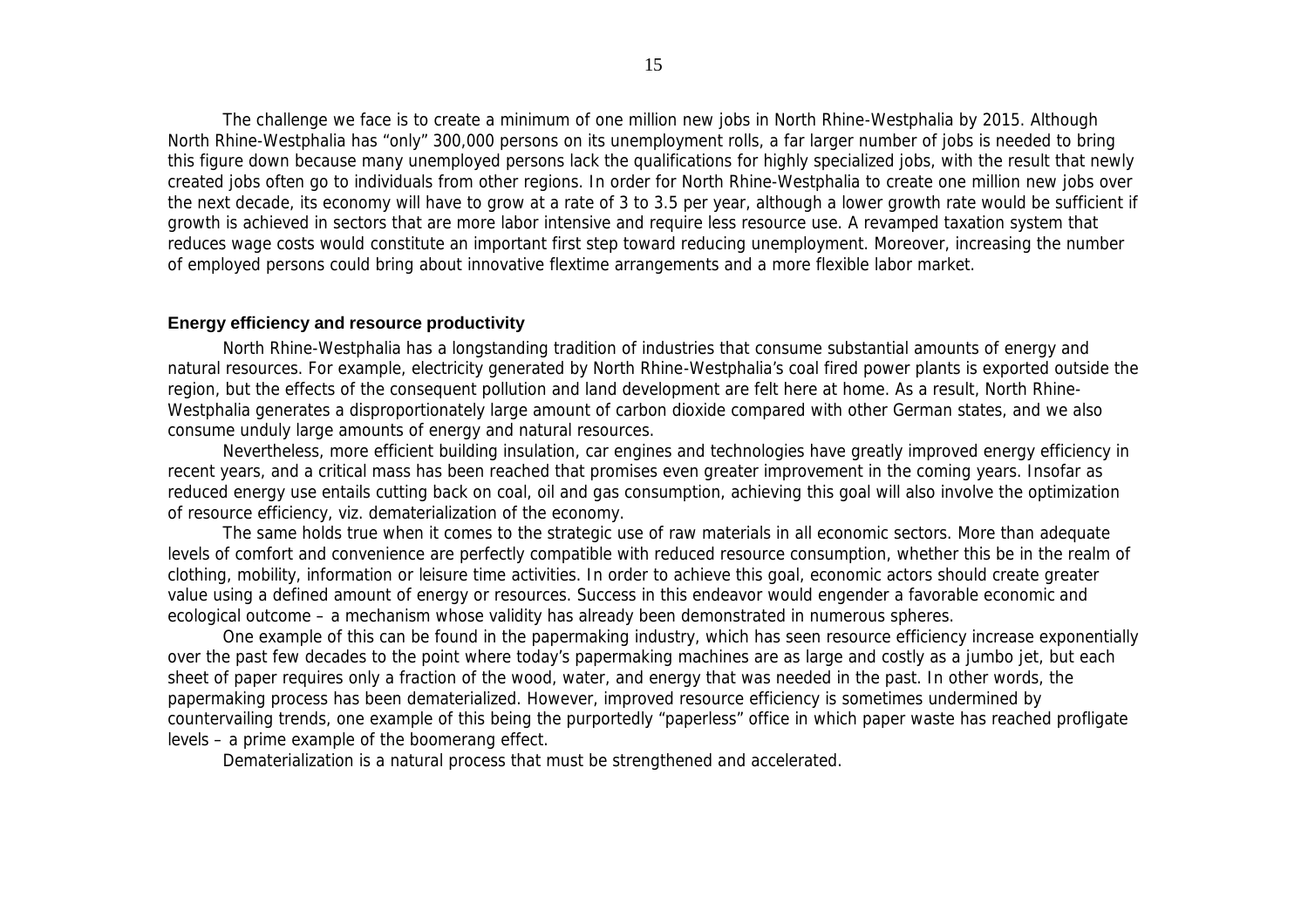## **Progress is about more than just technology**

For many of us, progress is synonymous with technological gadgetry such as DVD burners or wireless Internet – or with technological innovations such as hydrogen powered vehicles. But progress is about much more than just new products or technologies: innovative manufacturing and business processes, as well as social policy innovations, also count as progress. However, in order for any progress to occur, the individuals and teams that bring it about must all have a high level of expertise and must have received thorough and competent training.

This means that if an enterprise or region wants to promote innovation and progress, it must attract top people by offering them excellent remuneration and quality facilities. This holds true for all forms of research and development in both the public and private sectors.

## **The federal government's role: reform the fiscal and public administration systems**

Today's citizens, and the economy, are weighed down by excessive taxes, while at the same time pension, unemployment and medical insurance entitlements are placing untenable pressure on the federal budget. Current demographic trends are also exacerbating this problem (see chapter 3).

This is the backdrop for the current debate regarding the future role of the federal government, the nature of a modern fiscal system and the characteristics of citizen customer service. Inasmuch as these issues are closely interconnected, any proposed solutions in their regard should factor in all three dimensions.

## 1.1. Increased employment and resource efficiency through sustainable regional development

#### **Increasing resource productivity**

Sustained (and sustainable) economic growth does not have to come at the price of greater resource use. From 1994- 2001, resource productivity in Germany improved by 21.8 percent, while growth during this same period was 11.9 percent. If economic growth increased by 3 to 3.5 percent annually, resource productivity would have to increase accordingly, from 3 percent to around 6 to 7 percent annually. If this trend continued for a decade, resource efficiency would double.

Resource intensive and dematerialized manufacturing processes can reduce packaging use in numerous ways, and can also extend product life cycles, generate new leasing modalities, and can avoid the use of resource intensive materials, or render their use unnecessary, by optimizing transport logistics. Toward this end, design to cost processes can be instituted that allow for management of the design process to meet specific cost reduction as well as energy and material efficiency targets.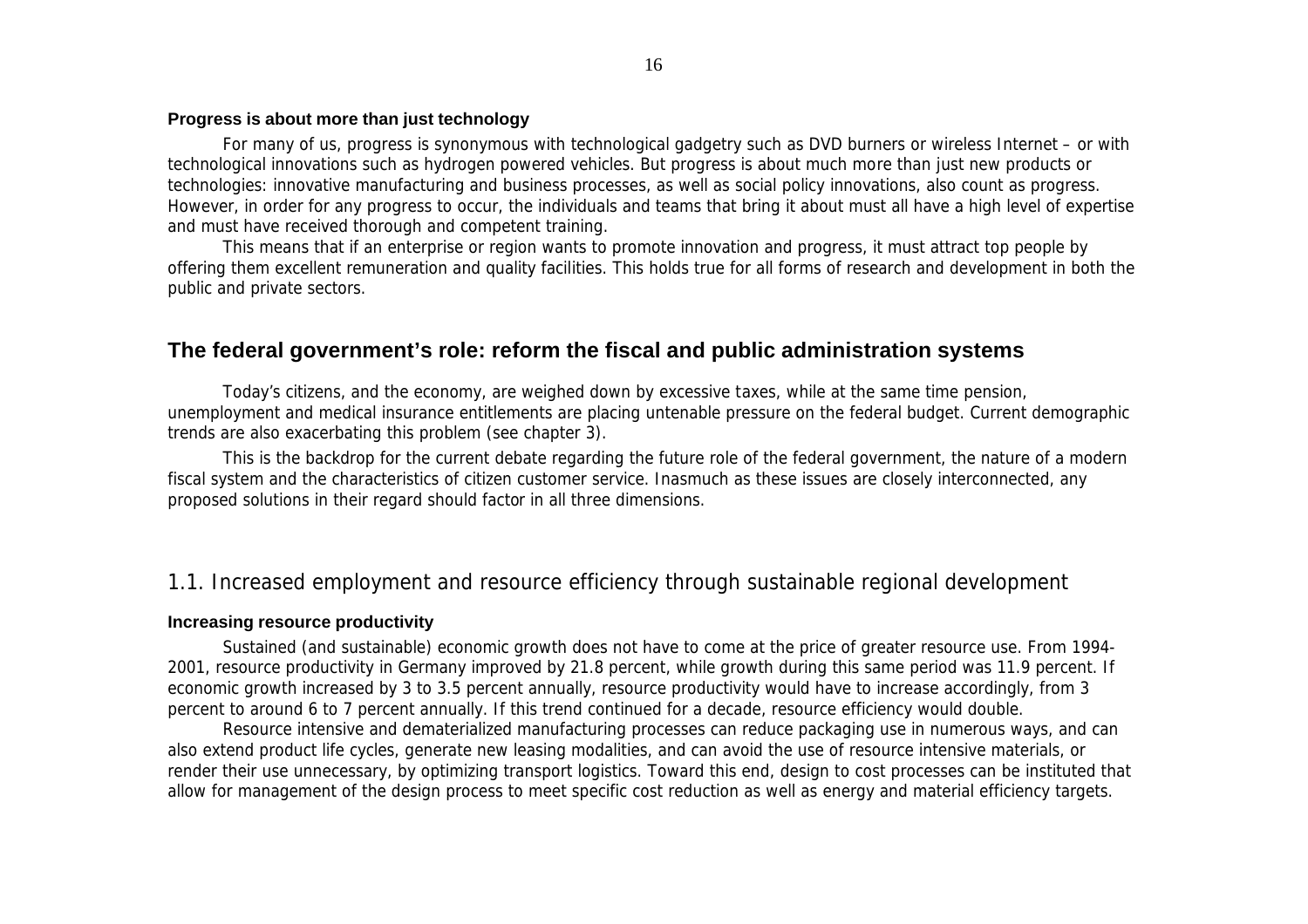Future-oriented design processes always begin with a very simple question: To what use will the product be put? Only after this question has been answered can technical solutions be elaborated that create value, perform reliably and use resources efficiently. This holds true for all processes, from classic manufacturing to high tech. It of course goes without saying that hazardous materials should be avoided wherever possible.

Future oriented design cannot be achieved without systems thinking, the decisive factor here being the usefulness of the end product itself or the viability of the process as a whole. It is sometimes necessary to use more resources for a particular component if doing so optimizes the end product. All of the various options can be calculated using the material input per service unit (MIPS) method, which ascertains the amount of natural resources consumed by a product unit during its entire life cycle.

North Rhine-Westphalia needs more and better data of the type currently gathered by the federal government so that analyses that factor in both the ecological and economic dimensions can be carried out. Such models should include not only the raw materials that are used in the product itself but also the so called "ecological backpack" – the resources that are used before the product ever appears on the market, such as excavated material, manufacturing waste, upstream components, and energy used for transport.

According to preliminary estimates, even with current technologies and under the conditions obtaining today, resource productivity could be greatly improved without reducing our quality of life. Such measures could potentially save up to €10 billion annually in the private sector and could trim €2 billion from North Rhine-Westphalia's annual budget.

#### **Job creation**

Our primary goal should be to leverage off social, technological and political progress with a view to creating more secure, rewarding and well paid jobs, while at the same time optimizing resource efficiency.

Many potential new jobs are awaiting "discovery" at the interface between enterprise innovation and resource productivity. Successful creation of such jobs would spur growth in the North Rhine-Westphalian economy, which in turn would improve the state's competitive position relative to other German states and create new export opportunities for North Rhine-Westphalian enterprises.

North Rhine-Westphalia should institute a regional sustainable development program. Value creation in the region is on the rise, but this trend can only continue if new jobs are created in mature industry segments that are in the process of modernizing, as well as in growth segments that are opening up new markets. Particularly promising in this regard are segments in which money can be saved and competitiveness optimized through resource efficiency.

In order for us to break new ground, we will have to change our thinking, and this is a factor that should be taken into account by human resources managers, whether they are hiring top managers, office managers or unemployed persons.

And last but not least, highly qualified individuals expect to live and work in pleasant and healthy surroundings. Only if such conditions obtain, will talented people settle in North Rhine-Westphalia and stay here. Thus our region needs to offer a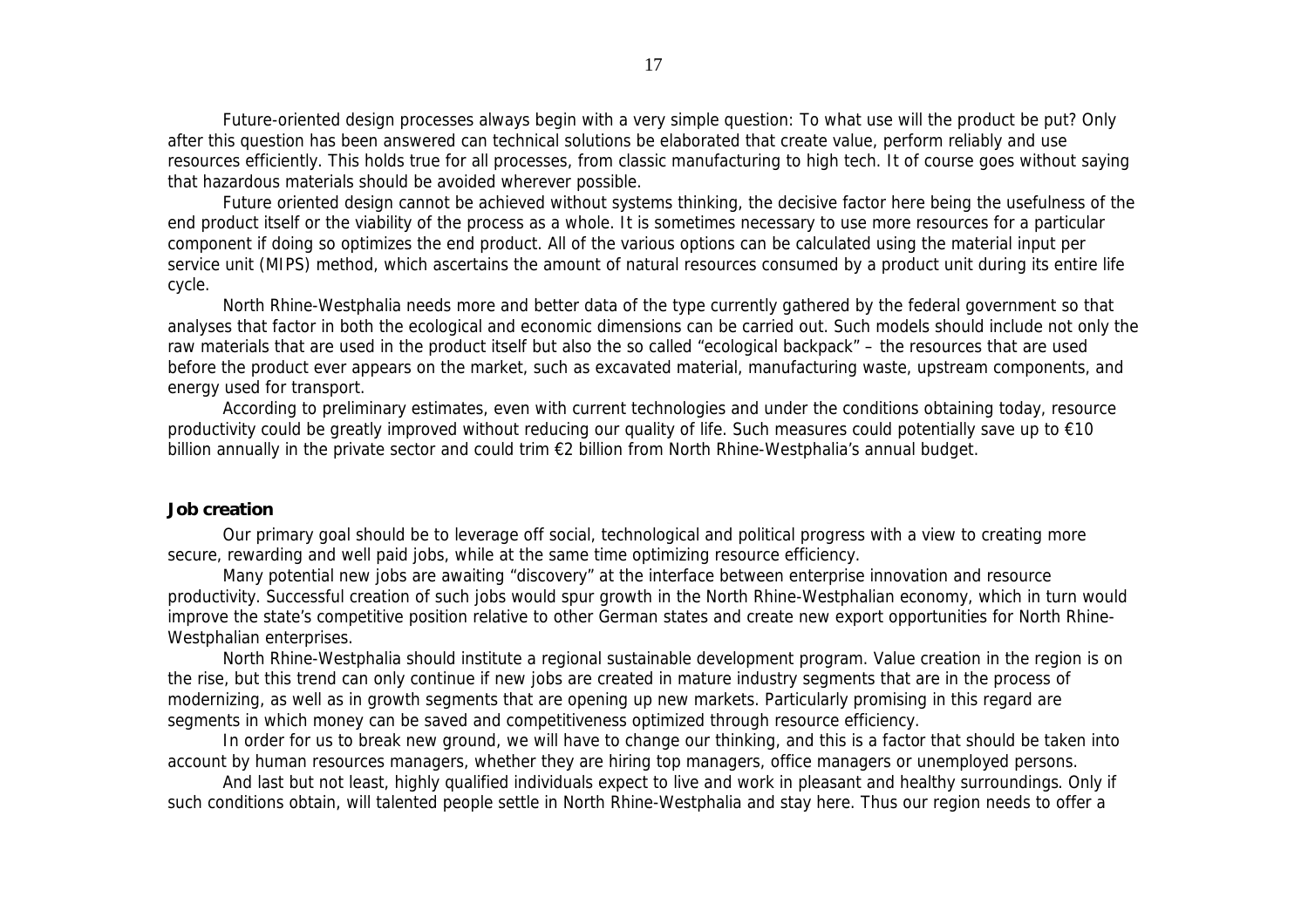high quality of life – which means streets that are kept clean, trains that run on time, schools that provide a good education, satisfying and enriching leisure time and cultural offerings and a thriving natural environment (see chapter 4).

#### **Sustainable regional development**

No state – North Rhine-Westphalia included – is an island. To the contrary: every aspect of life in North Rhine-Westphalia is governed to one degree or another by the federal tax system and labor market regulations as well as by international treaties that have been concluded by the federal or EU governments or that affect countries all around the globe. As Germany's most populous state, North Rhine-Westphalia's views are taken seriously at the highest policymaking levels, and the North Rhine-Westphalian government itself has considerable policymaking latitude. This potential can best be tapped if the North Rhine-Westphalian government and its citizens get down to the business of communicating with each other, making well founded plans, and then implementing them systematically.

However, there are no off-the-shelf answers. Each region needs to elaborate its own development model, particularly when unemployment rates vary greatly from one region to the other as is the case in Germany today. Such models can be devised by forging so called cluster alliances, which are alliances of people, ideas, resources and the attendant infrastructure that form a complex productivity network whose components interact in a highly dynamic fashion. Clusters can be formed on a regional level, or they can be segment-specific networks. In either case, they can greatly help North Rhine-Westphalia to pool its resources and thus set new standards internationally.

 Cluster alliances have been deployed successfully in German cities such as Dortmund and Wolfsburg, and abroad as well, and the experience gained in these projects can be applied to the formation of new cluster alliances. Such projects should always be undertaken on the basis of clearly formulated concepts, goals and visions, with support and participation from prominent North Rhine-Westphalians, and with the right mix of trendsetting growth industries, basic industries such as machine construction and logistics, as well as enterprises from the service and retail distribution sectors. Experienced private or public sector managers should oversee the entire process, and if, for example, market conditions change two or three years into the project, changes should be made accordingly.

It is crucial that North Rhine-Westphalia build on its existing strengths and that clearly defined projects be undertaken. The success of these projects would then provide further impetus for economic development, particularly in high growth industries, but also in well established area of activities.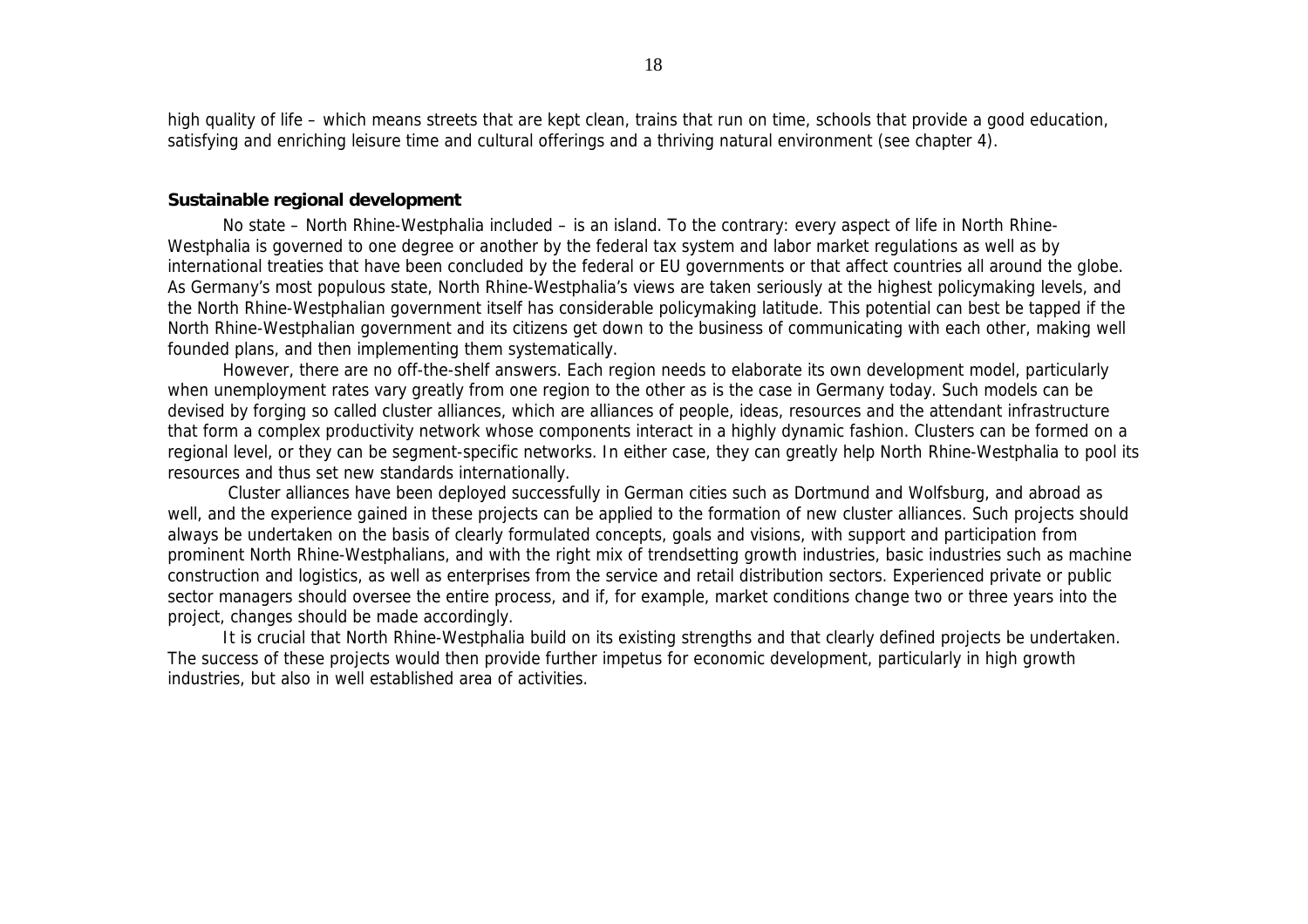## **From words to action**

The key to successful implementation of the aforementioned proposals lies in North Rhine-Westphalia's various regions and their business segments. North Rhine-Westphalia should begin implementing a regional development program by the end of 2004 at the latest, as follows:

- Learn from and build on cluster alliance experiences in other countries that are particularly relevant to conditions in North Rhine-Westphalia.
- Conduct a detailed analysis of the current situation in all regions of North Rhine-Westphalia and compile a list of each region's professional and trade organizations. Goals should be elaborated for each region by comparing current and target values and the state's existing industry segments should be factored into this analysis as well.
- The state government's role in such projects should be to coordinate and support the activities in the various regions. One way of doing this is to invite the state's various regions to submit cluster alliance proposals and then select the best ones. The key to the success of such activities is active and widespread support on the part of the business community.
- North Rhine-Westphalia should institute a program that defines specific goals for the year 2015. The mission of this program would be to enlist the aid of subject experts in laying the groundwork for sustainable regional development, ensuring that the defined objectives are achieved throughout the state, and hiring professionals in the relevant fields to coordinate such projects and monitor their progress.
- As for North Rhine-Westphalia's various regions, their task would be to develop and flesh out future oriented regional concepts for the aforementioned competition, and to implement these concepts in cooperation with other German states.
- At the same time, public and private sector funding for research and development activities should be doubled and preferably tripled, from the current level of 1.8 percent of GDP to 3.5 to 5 percent of GDP.

It goes without saying that none of this will be realized overnight: Rome was not built in a day. But whether the goals are short term or long term, it is never too soon to begin. It generally takes five to ten years for the desired effects of regional development programs to take hold. If North Rhine-Westphalia is to emerge as one of Europe's most desirable places to live and work by 2015, we must act now.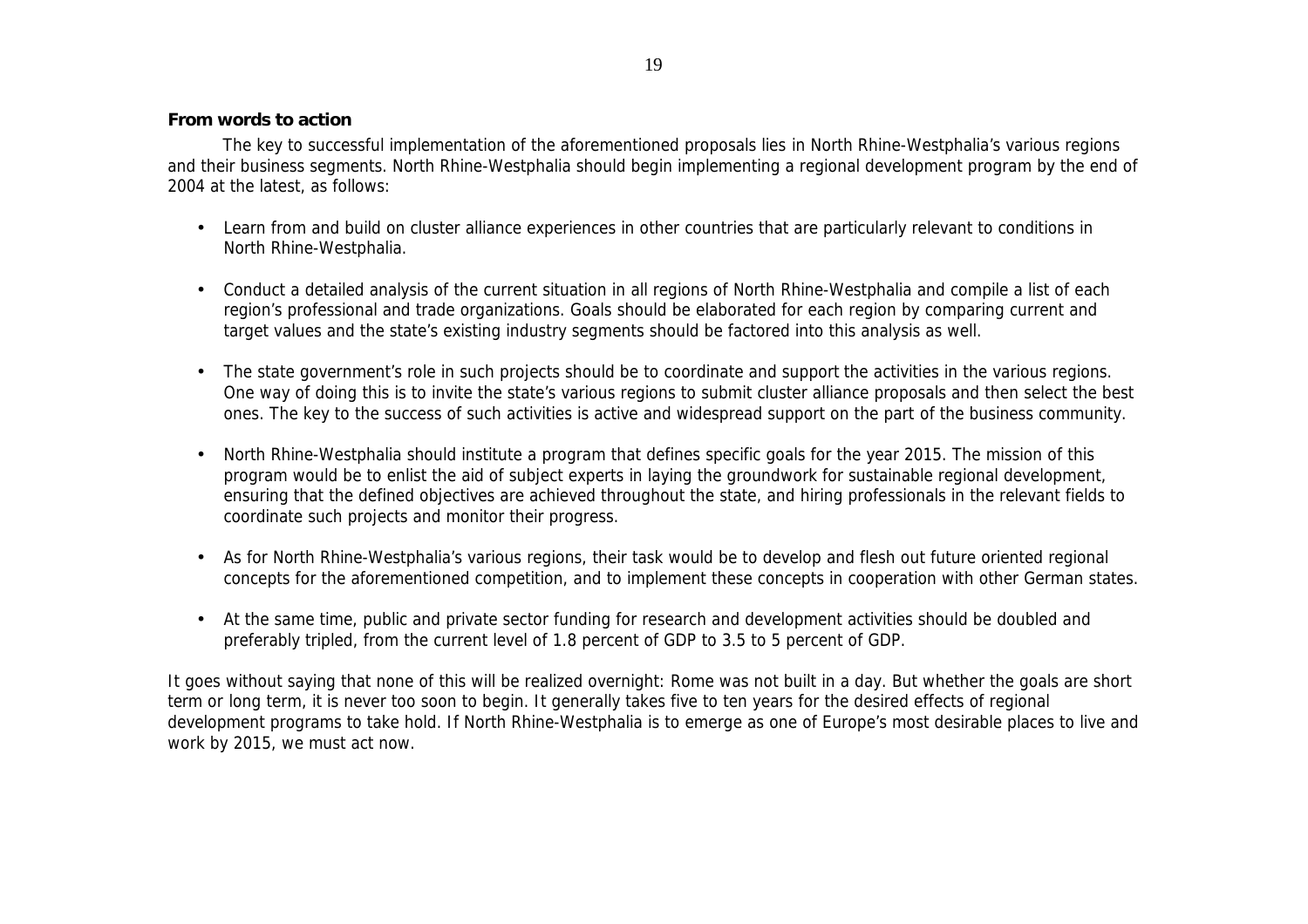## 1.2. Creating conditions more conducive to scientific research and innovation

## **Why innovative projects are so crucial**

Germany is not blessed with an abundance of natural resources. However, there is one "natural resource" that has become increasingly pivotal in recent years and that will continue playing a major role for the foreseeable future: expertise, which is the driver of innovation. Innovative projects and initiatives help to harmonize conflicting priorities – for example by reducing resource and land use while at the same time increasing economic well-being through job creation. Expertise and innovation can strengthen sustainability and promote economic well-being by increasing productivity. Expertise should be leveraged in North Rhine-Westphalia in such a way as to make existing industrial and service sector enterprises more competitive and establish new enterprises. Only in this way can future oriented jobs be created.

## **Put North Rhine-Westphalia's creative potential to more productive use**

One of North Rhine-Westphalia's main problems is a dearth of cutting-edge research and development activities. This is surprising, because a welter of scientific institutions operate in North Rhine-Westphalia, including 58 universities and 88 prestigious research institutes such as the Max Planck Institute, several Fraunhofer Institutes, the Helmholtz Association and numerous others.

But unfortunately, the full potential of these resources has yet to be tapped. Only Cologne, Dusseldorf and Aachen are among Germany's top 20 technology regions. The states of Bavaria, Baden Wurttemberg and Hessen are the leaders in this sphere.

New businesses have a more positive effect on unemployment statistics than any other factor since each new enterprise creates an average of nine new jobs. Startups are far more prevalent in the service sector. High tech and other "new economy" startups are the drivers of regional economic growth in that they help to create jobs in local service and manufacturing sectors. However, North Rhine-Westphalia is lagging behind other German states in this sphere. For example in Bavaria, an average of 4.8 new businesses are founded each year for each 10,000 potential members of the labor force, whereas in North Rhine-Westphalia the figure currently stands at 3.5.

Another problem in this regard is that North Rhine-Westphalia does not invest nearly enough in research and development. To achieve the average level of R&D investment for Germany as a whole, North Rhine-Westphalia would have to commit 2.1 percent of its GDP to this area of endeavor. However, the state currently spends only 1.8 percent of its GDP on R&D, which is substantially less than the German states who lead in this area, i.e. Bavaria, which spends 2.98 percent and Baden-Wuertemberg, which invests 3.8 percent.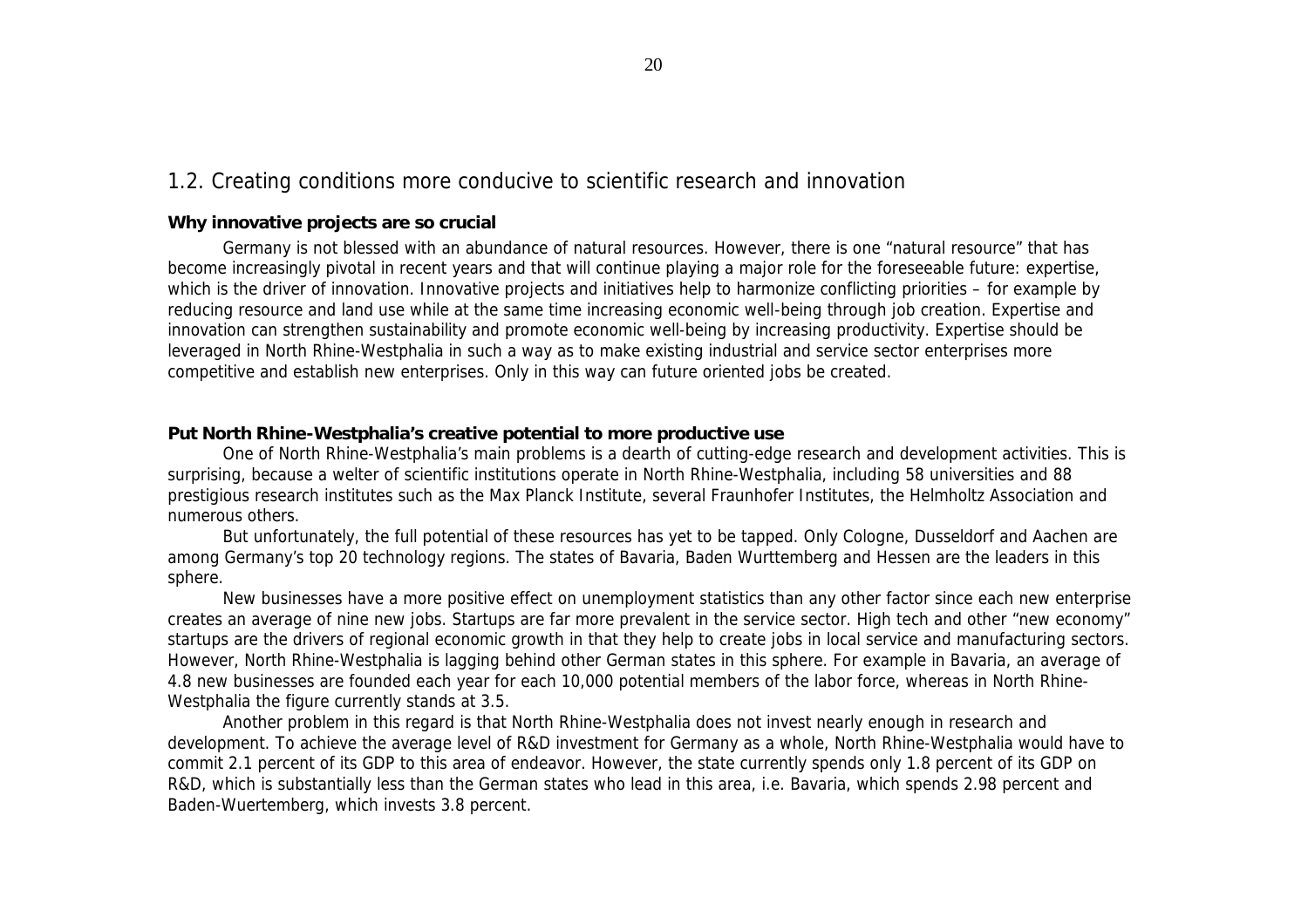In short, the potential indisputably exists – but so do obstacles and mediocrity galore. For example, North Rhine-Westphalia's universities generate woefully inadequate amounts of outstanding research, with the result that enterprises take their research activities elsewhere – and government subsidies have not managed to create a climate that is conducive to innovative research and business start-ups.

However, another precondition for top notch research results is having enough researchers to produce them and here too North Rhine-Westphalia is lagging behind. Simply put, the state needs more college graduates – but without sacrificing quality on the altar of quantity. In many European countries, the proportion of 25 to 34 year olds with college degrees or equivalent qualifications has increased in recent years, while in Germany the number has stagnated. In 1991, 21 percent of all Germans in this age group had college degrees, while in France the figure was 20 percent and in Great Britain 19 percent. The 2001 figure for Germany was 22 percent, for Great Britain 29 percent and for France 34 percent. In order for North Rhine-Westphalia to catch up with Britain or France in this sphere, we would have to produce, respectively, about 140,000 or 240,000 more college graduates over the next ten years.

#### **More cutting edge research and development in North Rhine-Westphalia**

North Rhine-Westphalia should strive to achieve the ambitious but wholly realistic goal of becoming one of the leading research centers in Germany and Europe. The first step toward doing this would be to increase R&D expenditures from the current 2.1 percent of GDP to a level that would be concomitant with our present economic infrastructure. Inasmuch as this move alone would involve additional expenditures totaling some €1 billion, two thirds of the funds should be raised by means of extensive cutting-edge research and development on the part of the business community, and the state of North Rhine-Westphalia should pay for the rest. This financing structure is consistent with the average structure applied in Germany as a whole.

Even greater efforts will be required in order for North Rhine-Westphalia to occupy a leading position in Germany and in Europe as a whole. The European Commission's 2002 Barcelona objectives call for EU Member States to increase their research and development expenditures to 3.0 percent of GDP by 2010. North Rhine-Westphalia will therefore need to increase its R&D expenditures to at least 3.5 to 5 percent of GDP in order to compensate for the current shortfall in research activities.

## **Projects that raise North Rhine-Westphalia's profile**

Projects that arouse a great deal of interest amongst the general public can help improve our present situation. Such projects can focus either on specific themes or on institutional change.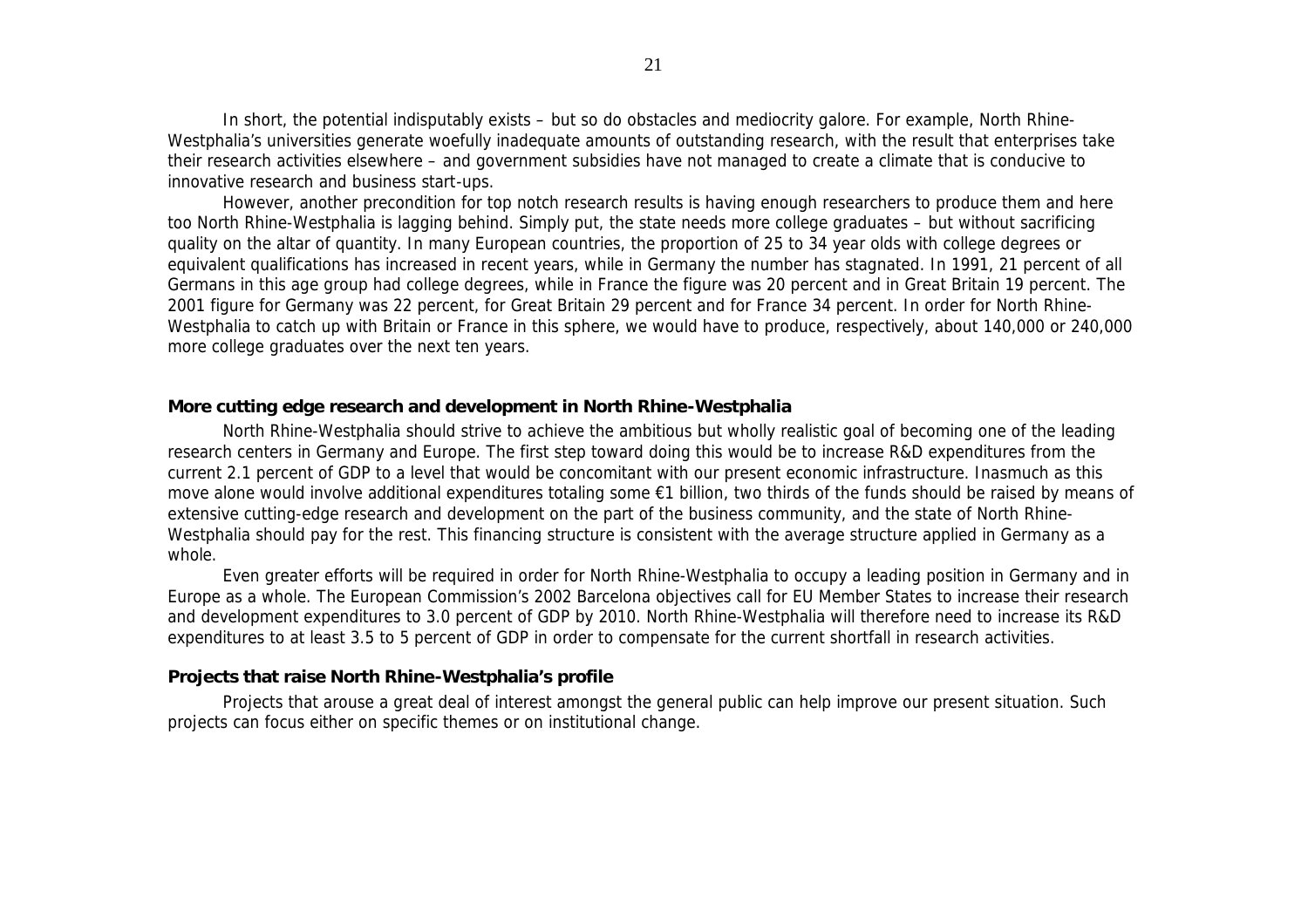## **A putative Petersberg Forum and center for advanced studies**

The North Rhine-Westphalian government, regional enterprises, and the scientific and technological development communities should sponsor a yearly international conference on scientific and technological development at the German government's guest house complex in Bonn. This "Petersberg Forum" could become the world scientific community's answer to the World Economic Forum in Davos. The Forum would address issues such as visions and strategies for the future or could feature presentations on research findings that have international repercussions. Additional themes could include the interdisciplinary discourse amongst scientific researchers, and between scientific, social, economic and political actors. The North Rhine-Westphalian government and the state's business community would finance the Forum and its center for advanced studies until they become self-supporting.

The Forum should also become an international center for advanced studies at which prominent scientific researchers and expert practitioners would spend one year as Fellows carrying out research and teaching the institute's junior fellows. The institute Fellows would also act as scientific chairpersons for the annual conference on scientific and technological development. Outstanding scientific talent from North Rhine-Westphalia's research institutions would be invited to work at this center.

Junior Fellows at the Petersberg forum/center for advanced studies would pursue a two-year graduate program in their chosen discipline under the aegis of a top North Rhine-Westphalia institution of higher education. This program would afford the Junior Fellows the opportunity to prepare themselves for a management level position in the sciences, business, politics or public administration. The theses submitted at the conclusion of the program would become part of a groundbreaking worldwide scientific discourse. The forum's international advisory board would select the Fellows and Junior Fellows and would coordinate the scientific program. Each year the panel would also select a highly future-oriented topic in the field of scientific and technological development. The Forum's board of trustees would be made up of prominent individuals from public life.

## **Cutting edge research in NRW**

It is essential that Germany successfully attract top notch research talent from abroad to carry out cutting edge research here, and that by 2015, North Rhine-Westphalia's research institutions be involved in cutting edge scientific and technological development. In the field of engineering, this could be accomplished by the technical university in Aachen, RWTH, which consistently receives top ranking among universities, is the beneficiary of a large number of private sector research grants, and has an outstanding international reputation. Moreover, RWTH is involved in 26 collaborative foreign projects and has over 5,000 foreign students, which means the school has excellent foreign connections. The school's proportion of foreign students (17 percent) is considerably higher than the average in North Rhine-Westphalia (12 percent).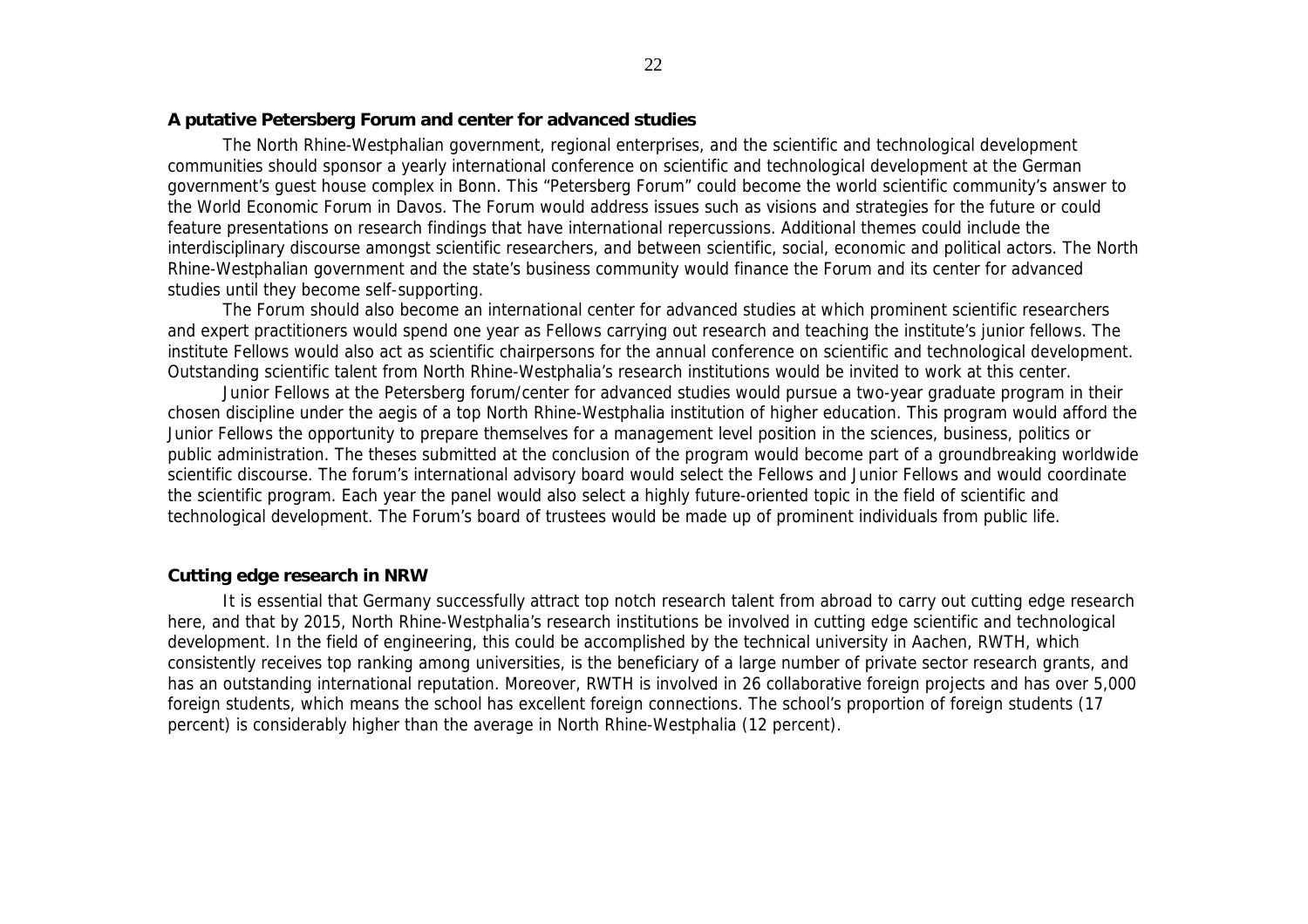## **Promote thematic projects**

North Rhine-Westphalia can help to promote scientific and technological development by sponsoring projects on specific subject areas. The state should make the most of this type of opportunity.

North Rhine-Westphalia has considerably influence in many realms as a customer that makes large purchases of products and services. The state should exploit this role so as to become a pioneering advocate of specific research goals.

The significance of thematic projects can be more readily communicated to the general public than can institutional change, which for most citizens is a rather abstract concept. Such projects can be linked more easily with goals and visions, and thus are more likely to create public support for North Rhine-Westphalia's technological and scientific research programs.

Virtually any aspect of state government policy can form the basis for a thematic project. Particularly promising in this regard are activities in which the state government plays a major role such as mobility, energy, and, water utilities. One possible theme for such a project could be the vision of a sustainably mobile North Rhine-Westphalia. Other initiatives could also be implemented that would further the cause of sustainability and resource efficiency in our state. The contracts for such projects should be awarded through separate competitions at the state and regional levels. One of the key priorities of state policy should be to establish and maintain an effective, reliable and optimally resource-efficient transportation infrastructure.

Another possble project theme could be, "Sustainable mobility in a densely populated region," which is bound to arouse great interest amongst the general public. This would be the best way to promote acceptance of technological and scientific research programs that impact many different areas of everyday life, e.g. telematics applications that regulate traffic flow, cutting-edge safety technologies that prevent traffic accidents and so on. Another promising area in this regard is road construction, which should be carried out using more lightweight and easier to handle materials. This would reduce the number of road construction projects and the attendant traffic jams. Another issue is the key role played by well coordinated bus, train and light rail schedules in achieving an effective mass transit system. It might also be possible to stagger working hours so that urban mass transit systems are not overloaded during morning and evening rush hour. More teleworking would also be helpful in this regard. Optimized mobility in North Rhine-Westphalia would improve the state's quality of life, cut down on energy waste, and increase productivity.

## **From words to action**

• The state needs to establish suitable conditions for investments in research and development. Our political leaders should establish an environment that fosters creativity and in which planners feel secure in the knowledge that their innovative ideas can and will be supported. The North Rhine-Westphalian government should elaborate goals and visions that further these ends.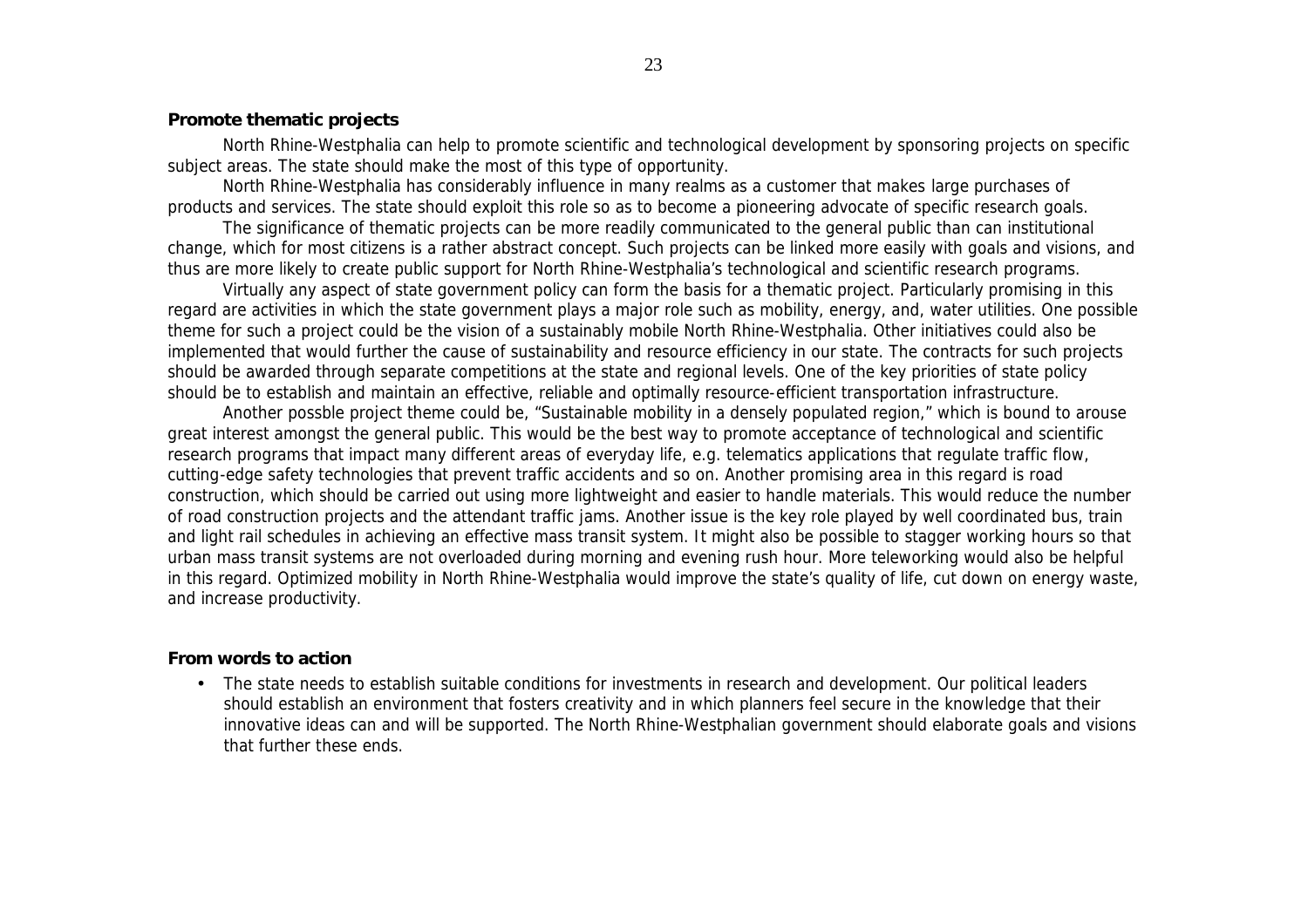- North Rhine-Westphalia should develop, in collaboration with the relevant actors within the state, a viable concept for an international conference and scientific and technological development at the German government's Petersberg guesthouse complex. In addition to defining topic areas and goals, this would also involve establishment of a sound organizational and financial basis for the event as well as elaboration of an international public relations campaign.
- North Rhine-Westphalia should exploit its status as a customer to become a pioneering advocate of specific research goals. This would in turn position the state to promote scientific and technological development in all of its own areas of endeavor. The best project ideas in this regard can be generated by holding a competition.
- North Rhine-Westphalia should conduct a detailed survey of the resources available at the state's research institutions. This would involve identifying the institutions that carry out cutting edge research and integrating them into a North Rhine-Westphalia "scientific and technological development map" in accordance with the criteria of EU research policy. The results of this project would be published and would become benchmarks for the state's top research institutions.
- Cutting edge research results can only be achieved if research grants target specific goals and if grants from various sources are grouped into a single award and are administered centrally. Such grants should focus on competitively positioned industry segments that use resources efficiently, offer future oriented jobs and are involved in cutting edge basic research. Government research funding and private sector seed money should be awarded as single grants. Competitions are the most effective modality for deciding which projects merit support, and professional results management and auditing are indispensable for the grant decision process. Strategic support for cutting edge research and for Silicon Valley-style research regions in close cooperation with public sector research institutions and enterprise R&D departments (the University of Dortmund, for example, could be the lynchpin of such a region) would ensure that research grants are put to optimally efficient use. Strategic integration with the European research community would also be part of this process.
- **Strengthening the region's international research orientation: brain gain not brain drain** North Rhine-Westphalia should become such a sought after region for foreign researchers and subject area specialists that they flock to our state, bringing with them their ideas and experiences. In order to attract them, we need to create an open and friendly international environment with excellent working conditions. Information sharing on the international level is crucial in the sphere of high tech research, particularly for academics. In order for North Rhine-Westphalia's institutions of higher education to measure up to the standards set by top institutions such as MIT and Oxford, the proportion of foreign students at our universities (currently just under 12 percent) should be increased by a factor of two or three. For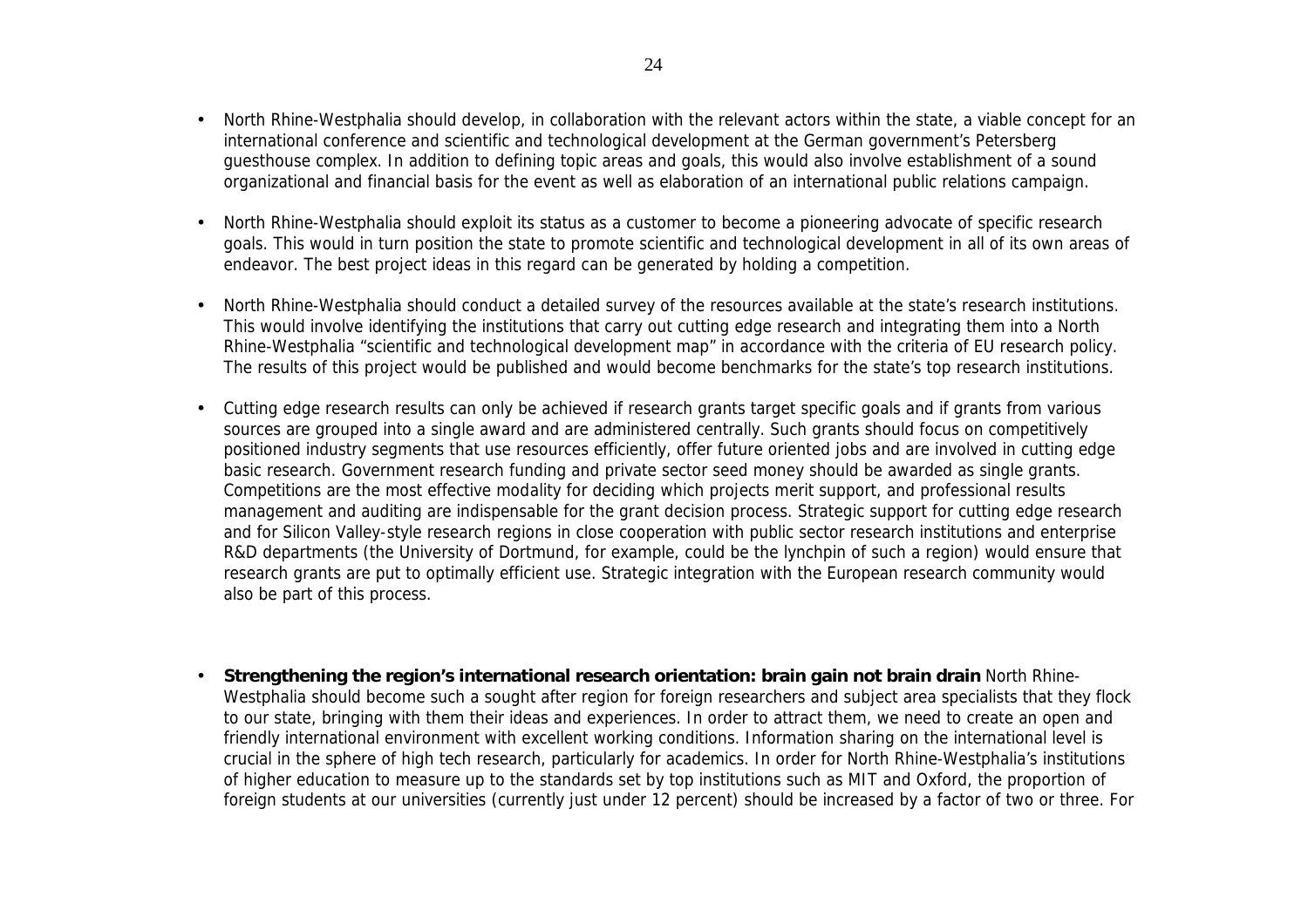purposes of comparison, it should be noted that 24 percent of students entering the RWTH technical university in Aachen are from outside Germany. But an international orientation is not a one way street. Both the target countries and the countries of origin of foreign scientists and subject specialists benefit from international exchanges and the activities of their nationals studying and doing research abroad. The same holds true for highly developed countries such as the US, which is still making up for lost time in this sphere. The overarching goal here is to foster creative information sharing rather than to exploit knowledge resources.

• **Laying the groundwork for enterprise startups at universities** The transformation of research findings into commercially saleable products requires careful preparation and thorough training. The reverse process – i.e. applying practical findings to research – can be equally as useful in that it promotes synergy between researchers, enterprises, policymakers and the general public. University syllabuses should offer more business management courses for science and engineering students. Companies could finance such programs alone or with partners and use them as a recruiting platform.

Creating an environment that promotes cutting edge research will require increased investment in professional training and our educational system as a whole, including enhancement of the quality and variety of preschool education programs. Schools need fewer rigid rules and more latitude. A single set of standards for the measurement and validation of educational quality should apply from elementary school right through to college.

Our universities are short on financial resources owing to the current dearth of private sector funding. Universities would have to charge tuition ranging from €2000 to €4000 to generate the resources needed to provide quality education and ensure that students complete their degrees as expeditiously as possible. This financing structure should of course also guarantee that the universities themselves do not incur a deficit.

Moreover, no talent should go to waste. In order to ensure that financial need does not prevent any applicant from entering college, we need to institute a new scholarship system that eliminates parental income as a criterion for financial aid, provides low interest loans and institutes other similar measures. Under such a system, the amount of financial aid granted would be linked to achievement, and graduates would only begin repaying their loans, with their income taxes, when they begin working.

 North Rhine-Westphalia cannot hope to promote quality technological and scientific research unless students receive top notch training. The Council therefore wishes to emphasize how crucial it is that the aforementioned recommendations be considered and implemented against the backdrop of our recommendations in chapter 2 on the future of education in North Rhine-Westphalia.

The measures we have recommended are complex and in some instances are only amenable to implementation by the federal government over the long term. On the other hand, individual programs and projects that raise North Rhine-Westphalia's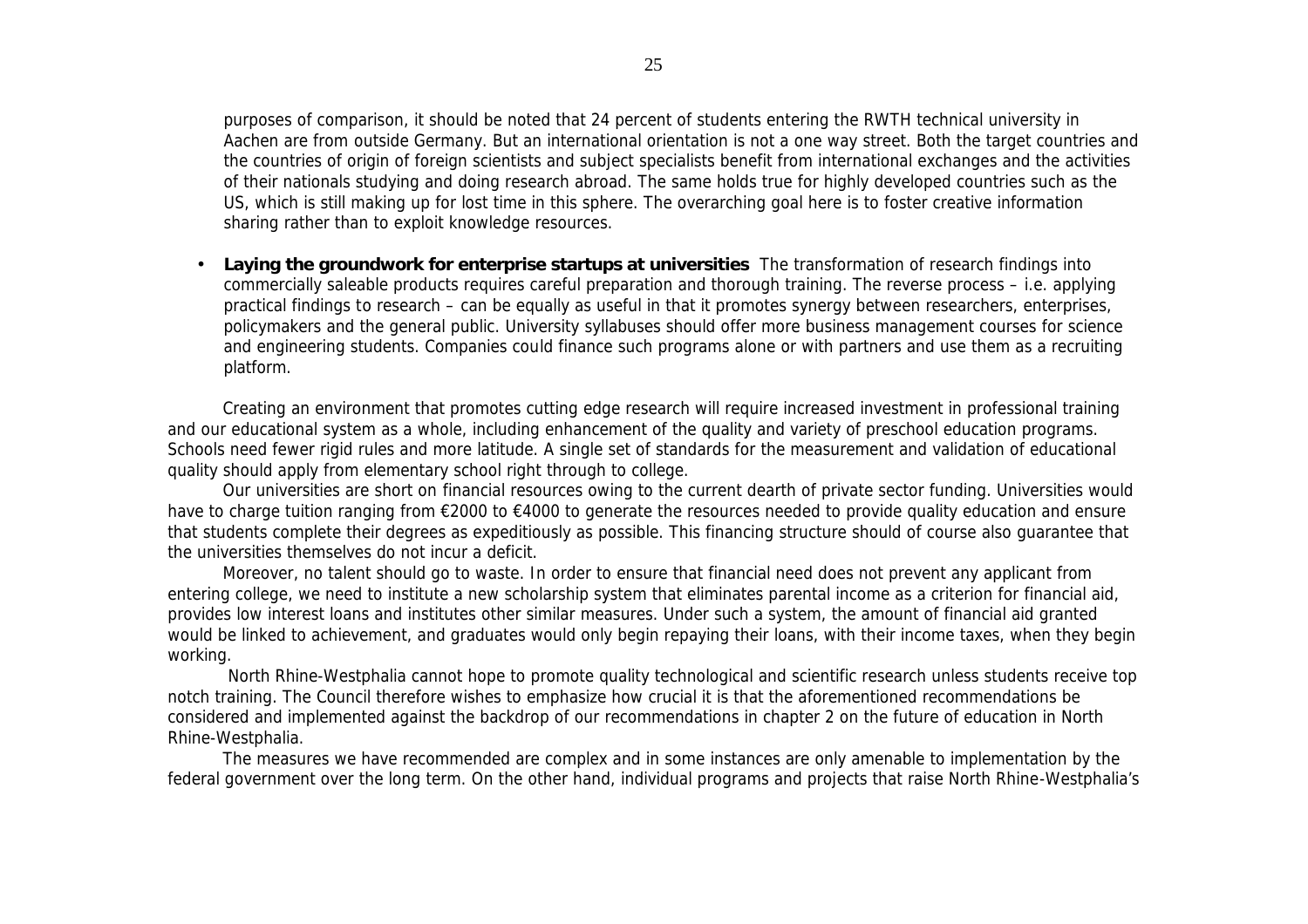profile in the sphere of education and research can be implemented relatively quickly and require little expenditure of public funds.

## 1.3 A modernized fiscal system would set the tone

## **Roll back taxes and subsidies and increase future oriented investments**

North Rhine-Westphalia needs to reduce taxes and subsidies to a level that enables the state to carry out its key tasks efficiently. The financial resources freed up by these cutbacks should mainly be spent on scientific and technological development, as well as strengthening of the state's infrastructure.

North Rhine-Westphalia should aim to restructure its fiscal system as much as possible by 2015. Human, capital and energy resources should be taxed in proportion to the value they actually create with a view to achieving a sustainable factor input structure. This would be done through a system of tax brackets that would strengthen the competitive position of North Rhine-Westphalia's enterprises.

## **Today's tax system is efficient and unsustainable**

Our taxation system is leading us in the wrong direction because it distributes the tax burden inefficiently and unfairly. The current operational cost structure in enterprises is determined by the following tax structure: 70 percent for labor costs, 25 percent for investment and only 5 percent for energy. However, an entirely different picture emerges when the following question is asked: What is the *real* taxation cost of the end product that creates value? Studies in the USA, Japan and Germany have shown that a one percent change in energy expenditures has as great an effect on value creation as a one percent change in the total amount spent on human resources and capital investments. In other words human resources cost more than they should relative to their contribution to output, whereas energy makes a relatively large contribution to output and is relatively inexpensive.

Under these circumstances business downsizing inevitably leads to job cutbacks, primarily because the health of today's social insurance system is mainly determined by the size of the work force, which is shrinking as the economy grows. The result: a smaller tax base and reduced social insurance revenues. This vicious circle is becoming ever narrower for the federal government in terms of social insurance and sustainability expenditures, but only the federal government has the power to extricate us from it. Doing this will require a readjustment of budgetary priorities that ensures that resources are spent optimally. Human, capital, material and energy resources must be deployed in such a way that more jobs are created while energy and material consumption are reduced. Efficient management of the fiscal system's various mechanisms would significantly contribute to the achievement of this goal.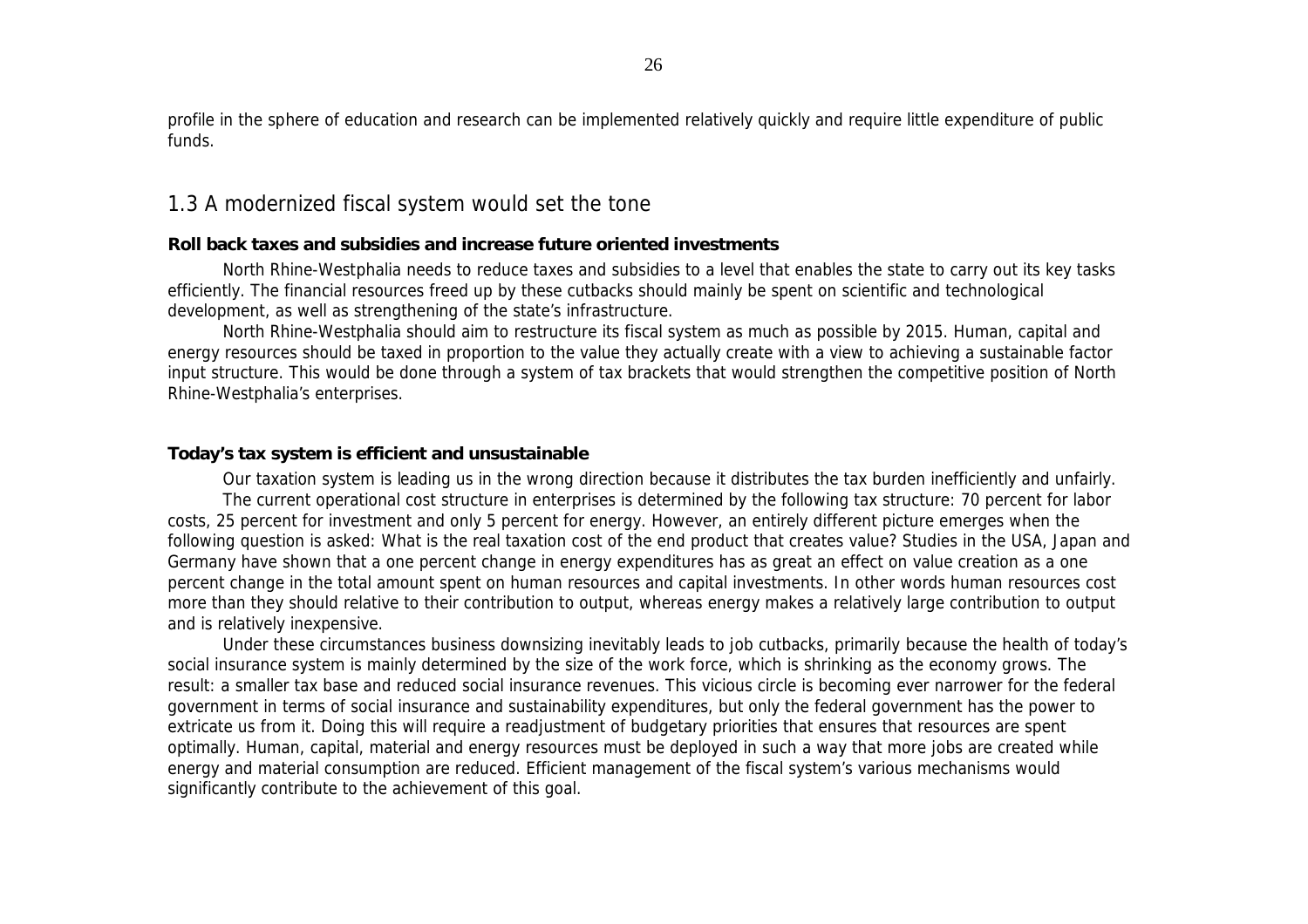## **From words to action**

Solutions to these problems are readily available. First and foremost, North Rhine-Westphalia needs to seize the initiative on this issue in the German parliament and introduce legislation aimed at restructuring Germany's fiscal system. In the longer term, the state should tax human, capital and energy resources in accordance with the amount of value they generate. This would reduce both personal and corporate income tax and social insurance costs.

North Rhine-Westphalia should leverage off the fact that German states have relatively little leeway when it comes to social insurance legislation, but do have a great deal of say when it comes to tax laws. When new taxes are imposed, the resulting revenues should not go into a large pot but should instead be spent in ways that citizens are sure to notice. At the end of the year, each North Rhine-Westphalian would receive a check in the amount of the state's average per-capita sustainability revenue. Citizens that meet defined environmental stewardship standards would receive twice the standard amount, would pay low taxes, and would receive a bonus that would be drawn from the supplementary amounts others had paid in.

The state of North Rhine-Westphalia needs to restructure not only the income modalities of its fiscal system, but also its expenditure practices. Toward this end, a fiscal system task force acting on behalf of a putative Project 2015 would go over all of the state's expenditures and subsidies with a fine tooth comb with a view to instituting strategic and efficient disbursement practices. The task force would be required to issue a report on the government's activities and finances in this realm.

The restructuring process would unfold as follows:

- 1. Cutting back subsidies and focusing on priority tasks and more efficient use of public funds would reduce the need for taxes and social insurance payments.
- 2. This would free up more resources for education, training, and support for cutting edge research.
- 3. The goal of these measures would be to achieve a net reduction in taxes and social insurance payments.
- 4. The remaining taxes and social insurance payments would be restructured in such a way that human, capital and energy resources would be taxed in accordance with the value they actually create. In order to ensure that this restructuring is understood and widely supported by the general public, any new or increased taxes would be accompanied by a tax reduction in an amount equivalent to that of the increase. The North Rhine-Westphalian government should determine to what extent it would be feasible to effect direct refunds to taxpayers.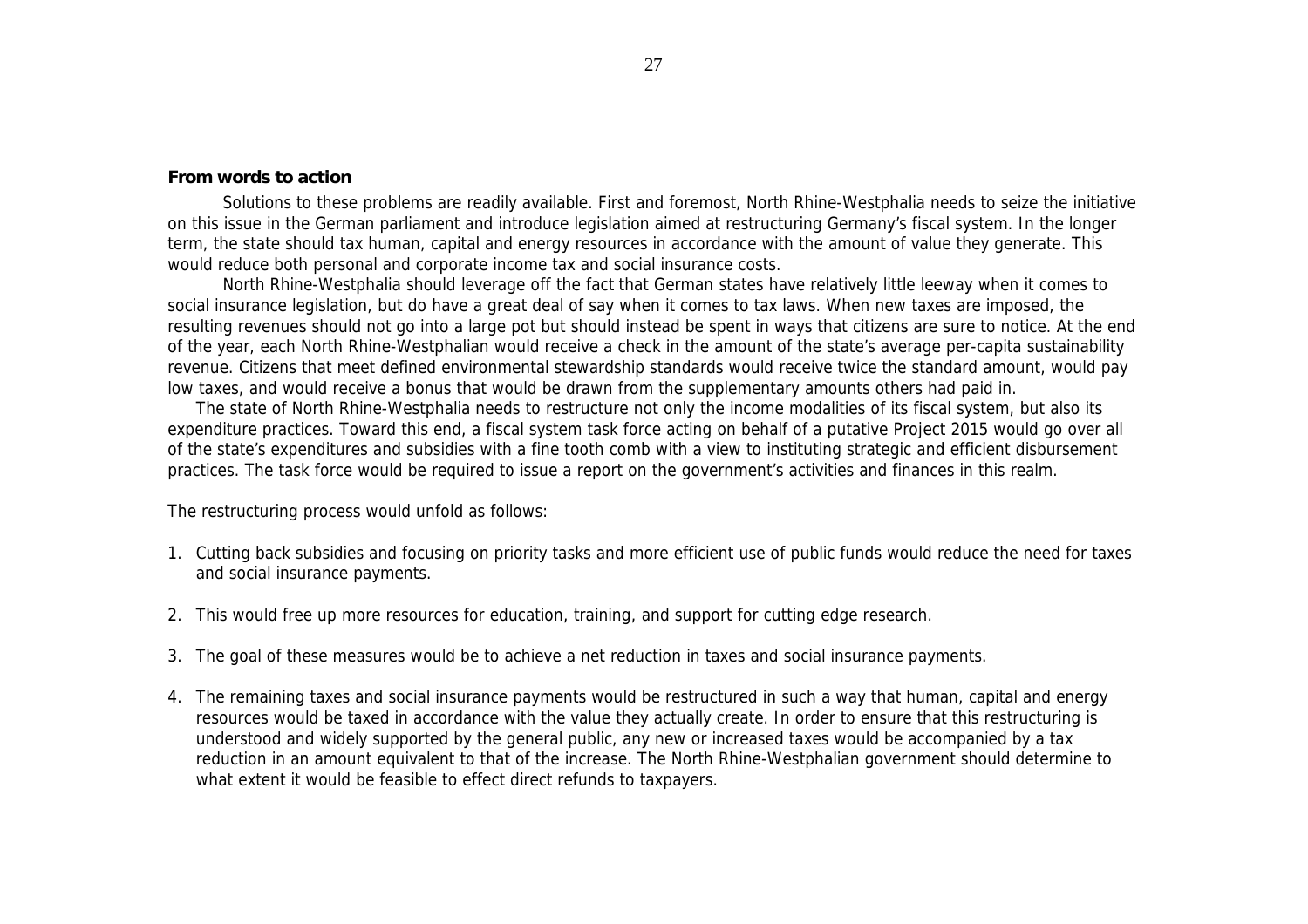## 1.4. Instituting citizen customer service

## **Making government a regional asset**

Government agencies should treat citizens and enterprises like customers, not like numbers. Steps should be taken to ensure that government employees do their jobs professionally, provide genuine citizen customer service, and that their remuneration depends at least to some degree on the extent to which they fulfill citizen customer service criteria.

Effective government management practices are of crucial importance because states and regions are involved in global competition just as much as enterprises are. Thus, government management practices are a key success factor in virtually every sphere of everyday life. The quality of research, health and education depends on government agencies, which are also responsible for public safety, transport and traffic logistics, and environmental stewardship. The government also has a major effect on leisure time (e.g. through the management of recreational facilities) and citizens' quality of life, and it also administers the legal and taxation systems. Thus, in order for North Rhine-Westphalia to become one of Europe's most sought after regions, it must institute top quality citizens' customer service.

## **The outlook for North Rhine-Westphalia's civil service**

North Rhine-Westphalia should make strenuous efforts to streamline its bureaucracy, which in many spheres is weighed down by too many rules and is insufficiently results oriented. The absence of competition for job promotion in many areas robs civil servants of any incentive to improve their performance. For citizens, this often translates into an unfriendly and unhelpful attitude on the part of government employees, while potential investors are horrified by the bureaucratic hoops they have to jump through, to the point where the cost benefit ratio begins to seem untenable. One of the most significant problems in this regard is that authorizations pertaining to objectives, investment decisions, material supply and quality control are insufficiently interconnected. It is crucial that this be changed. Supervisory personnel in German government offices often lack managerial skills. Remuneration modalities are neither coherent nor performance oriented and no long term solution has been found to the problem of civil service pensions. Moreover, civil servants take an inordinately large number of sick days and large numbers of civil servants take early retirement.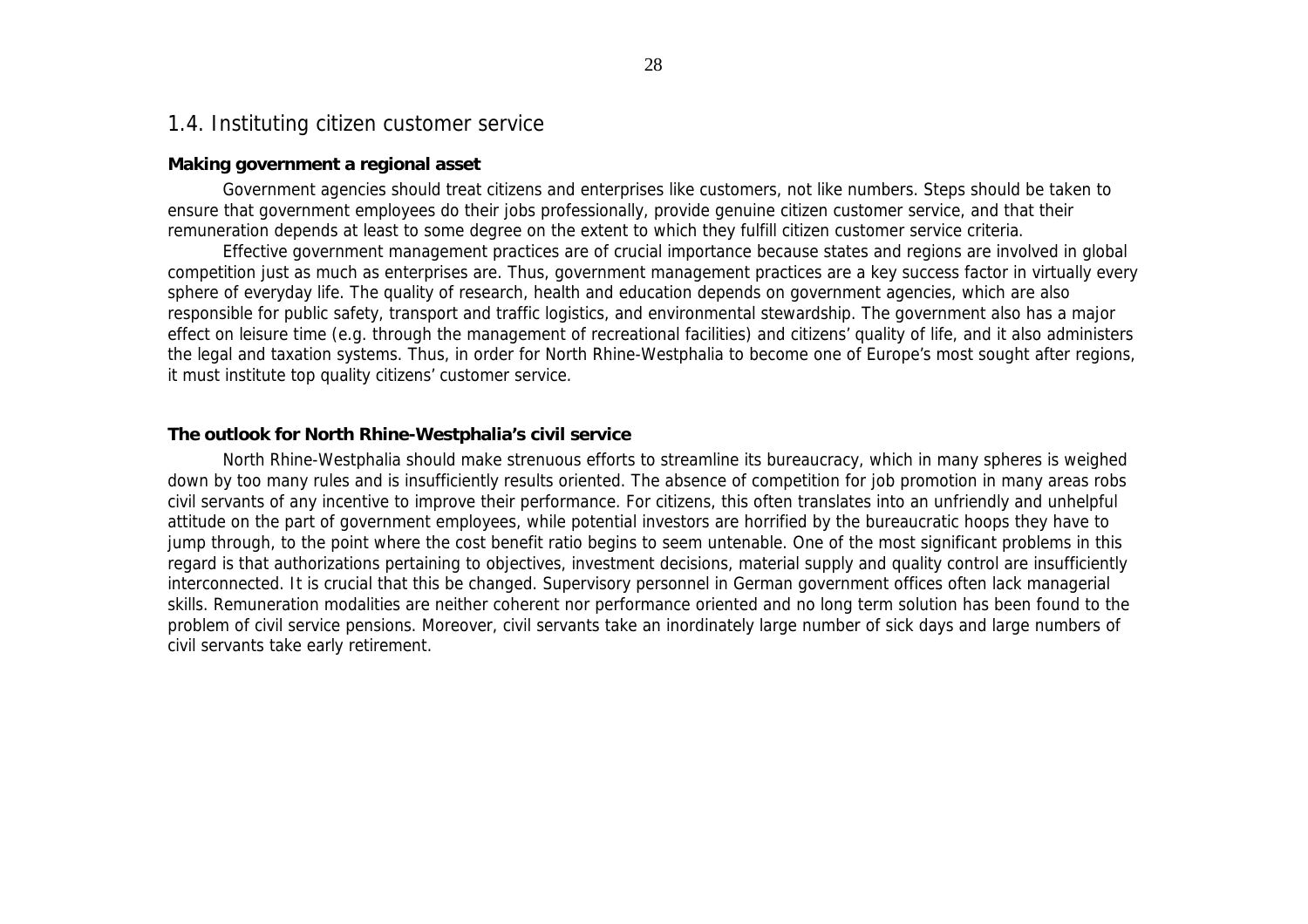Many of these deficiencies are attributable to the rights granted civil servants under current laws. The yawning gap that exists between civil servants' rights and those granted to private sector employees is a source of discontent that generates friction between coworkers and hence inefficiency. The current jungle of bureaucratic regulations has rendered standards unnecessarily complex and hinders efficient administration of the law. The concept of incentive pay is notable mainly for its absence in collective bargaining and civil service law. Many top notch employees of government agencies feel that their jobs do not enable them to perform to their full potential. The German civil service itself would appear to have little or no chance of attracting individuals with substantial experience in other disciplines and therefore desperately needs to become far more accessible and receptive to people, their ideas and their expertise.

## **From words to action**

- The panoply of government services currently available is bound to become untenable in the coming years, which means that both state and municipal governments will need to focus on priority tasks. It will also become necessary to privatize some vital government services, or perform them within the framework of public-private partnerships or contract management programs. Specific targets and quality standards should be defined for all such work.
- In the future, resource efficiency should join the ranks of cost and quality as a key criterion for state government procurement and investment decisions. Since the government purchases 15 to 20 percent of all products and services, it should make every effort to set an example when it comes to resource efficiency, thus clearly indicating to the private sector the need to follow suit.
	- Legislation need not regulate minutia. Laws enacted in future years should promulgate general provisions and concrete objectives rather than complex and detailed regulations. It is crucial that legislators and government officials find ways to insulate themselves from special interest group pressure. The elimination of red tape and bureaucracy should begin where the most good will be done, viz. in the realm of tax law, government subsidies and social insurance.
	- Efficient management, not bureaucratic administration should be the watchword of government. The organizational structure of governmental agencies and the qualifications of civil servants should be subordinate to the tasks at hand, rather than the reverse. Toward this end, government agencies need to provide genuine customer service, think and act more like enterprises and enhance their managerial skills. This will require far reaching decentralization and subdivision of job responsibilities and work assignments. North Rhine-Westphalia needs civil service reform at the state and municipal (but not the municipal district) level. Versatile structures such as advocacy groups and fixed-term cooperative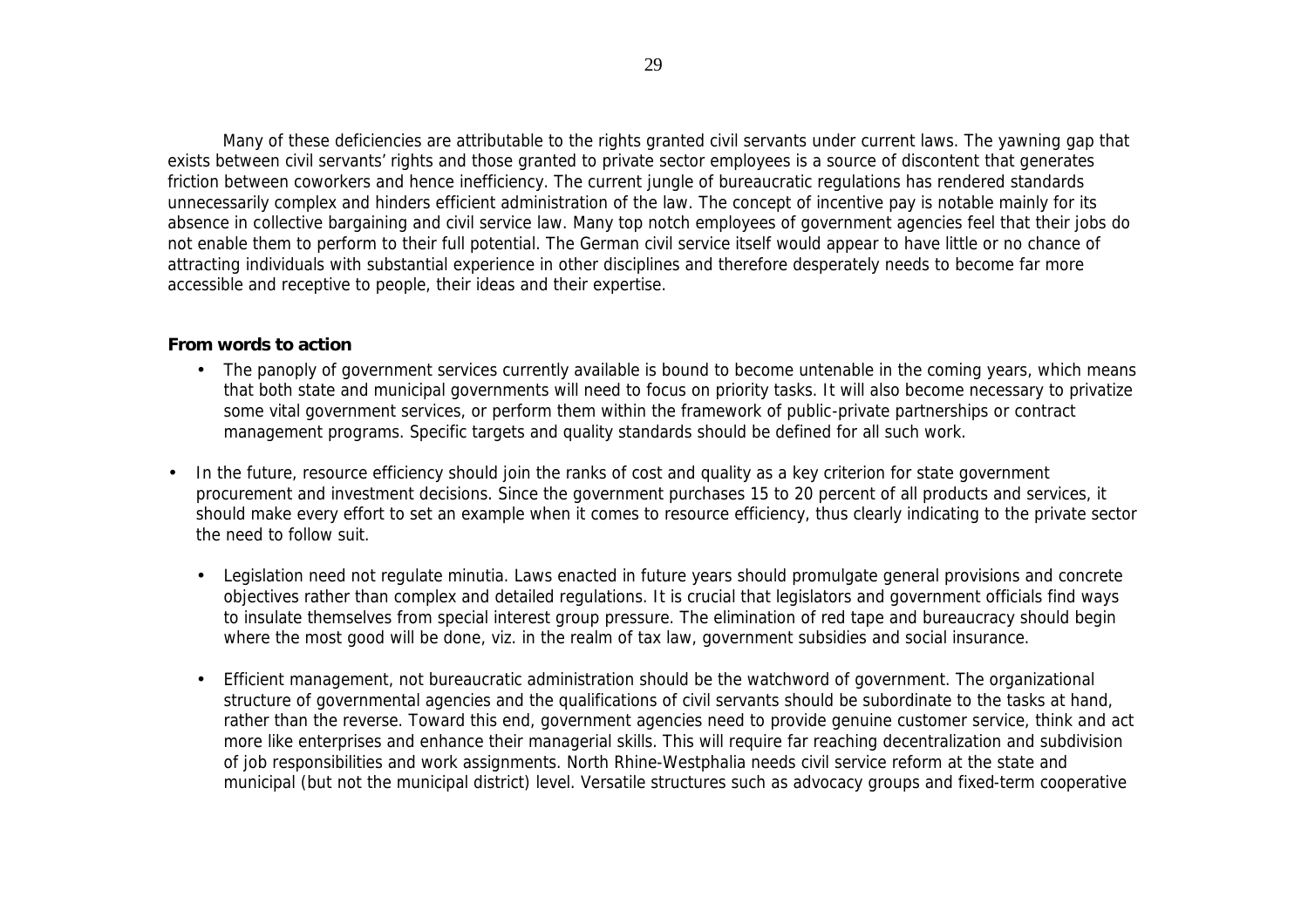agreements should be interposed between these levels and would be funded jointly by regional and municipal governments.

- Trade and other organizations that are legitimate representatives of various groups should be given discretionary lump sum grants for which general disbursement guidelines are established.
- The administrative procedures governing funding for both public and private sector projects (e.g. transportation and healthcare) should be streamlined. Grant recipients should also be held far more accountable for the outcomes of their projects and should be required to document them. Project success should be the main focus.
- Civil service laws should be reformed in such a way that they are internally consistent, and in harmony with the provisions of general labor law. The new legislation should also govern labor conflicts and protection against dismissal. Civil servants' salaries should consist of base pay plus a significant incentive pay component. North Rhine-Westphalia also needs to make its governmental processes more open and transparent, not only from the outside in, but from the inside out so that personnel, knowledge and expertise can flow more freely into the civil service. A human resources agency should be established for this express purpose.

The proposals outlined above far exceed the scope of reforming the civil service, for they entail a thoroughgoing reform of current public administration practices that would entail numerous advantages in terms of environmental protection, the economy and social policy. These reforms would also pave the way for similar and much needed reforms throughout Germany. North Rhine-Westphalia should be in the vanguard of this evolution.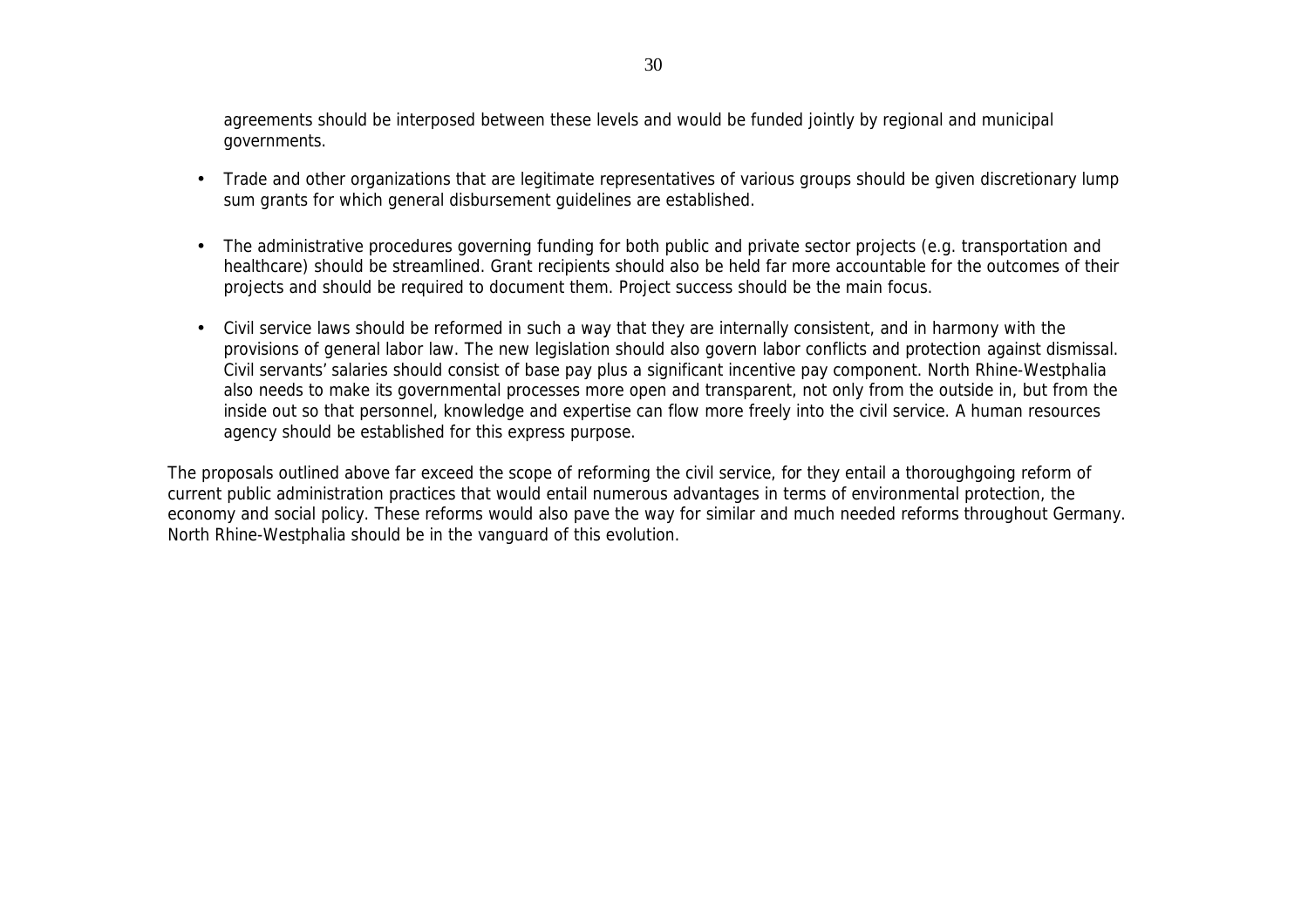# 2. Education:

# an indispensable investment in the future

## **A top to bottom reform of North Rhine-Westphalia's education system**

The OECD's Pisa report conclusively demonstrated that Germany's educational system lags far behind that of other European countries. Moreover, North Rhine-Westphalia's educational performance is mediocre compared with that of other German states. This situation simply must be changed, for if it is not, the challenges that are already facing the younger generation will become insurmountable.

If, as is universally acknowledged, expertise will be the key resource in the coming years and expertise is only gained through education, then North Rhine-Westphalia has no choice but to break new ground in this realm. Although solutions are in the pipeline, it is crucial that they be applied rigorously and systematically in the future.

Our urban areas have traditionally been made up of affluent and poor neighborhoods, a situation that has led to unequal educational opportunity. But the gap between the urban rich and poor is far wider now than it was in the 1950s and 1960s. This phenomenon is particularly noticeable in large cities, where many low income and immigrant families live with their children in what amount to ethnic ghettos. On the other hand, more affluent parents for whom education is a priority send their children to carefully selected public or private schools.

The socioeconomic class into which a child is born has traditionally been the determining academic success factor, and this holds true as well today. Moreover, schools are even less able than they were in the past to compensate for these inequalities. Vocationally oriented secondary schools are turning into all purpose institutions for students whose poor performance disqualifies them from entering college preparatory secondary schools. Our school system in general is turning out large numbers of young adults who are disenchanted with the entire educational process.

But North Rhine-Westphalia needs its children and their talents, if only because the state's birthrate is so low. It is now virtually certain that the population of North Rhine-Westphalia will have a lower proportion of children and young people in the future (see chapter 3) and that people will become even more mobile than is currently the case. In the face of this mobility, North Rhine-Westphalia will have to come to terms with the unavoidable fact that enterprises as well as states and regions compete to attract the top people.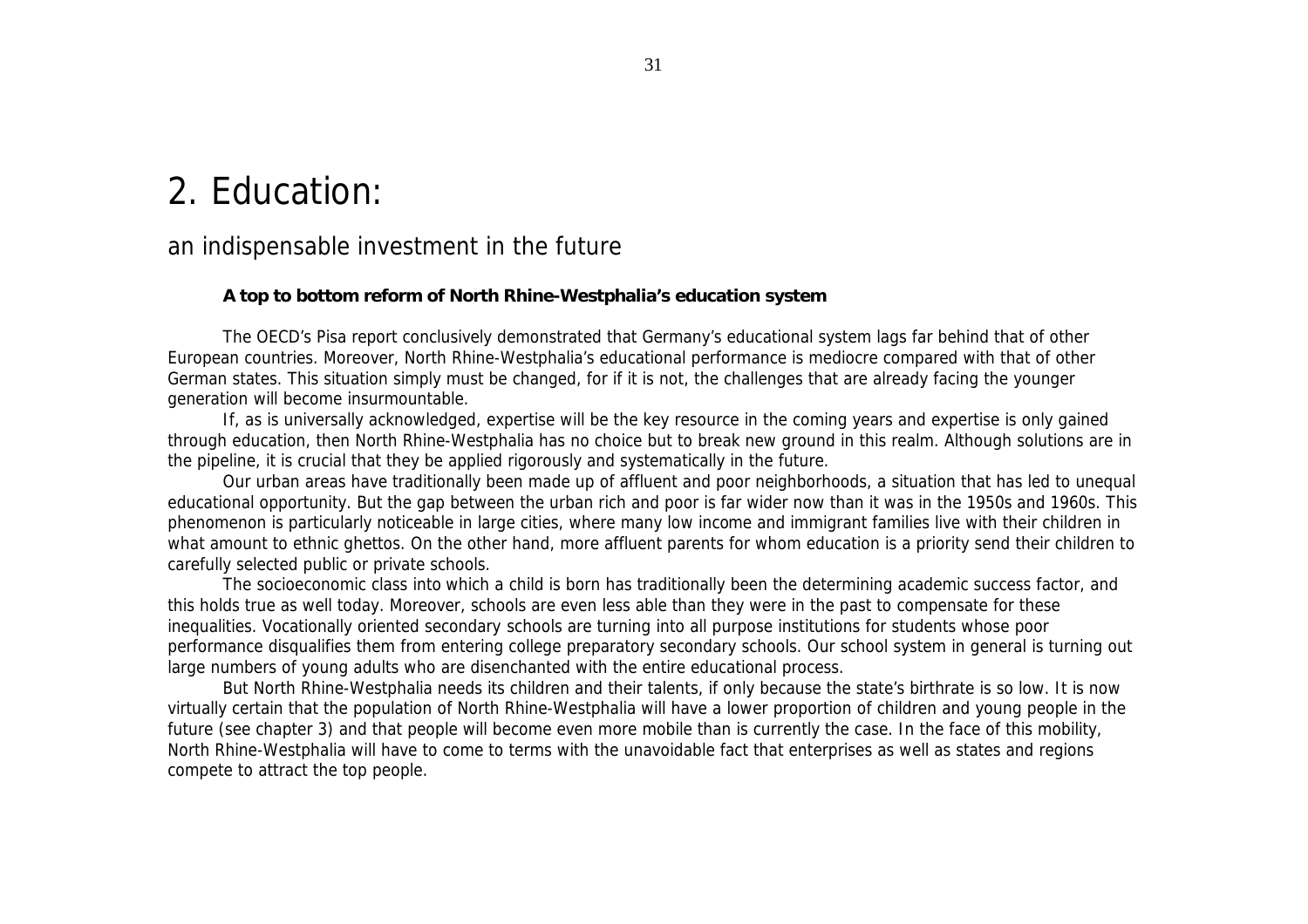Research institutions are moving ahead with their work, and technological advances are being made at an ever more rapid pace. Human knowledge is expanding as never before. Credentials are the key to a successful career and a lack of them leads directly to the unemployment line.

By 2015, 60 percent of young people living in large urban areas will be the children or grandchildren of immigrants. And the state of North Rhine-Westphalia needs their creativity, their enthusiasm and their cultural experience regardless of whether they speak German, Turkish or Polish at home. Steps should be taken to ensure that first and second generation Germans do not end up unemployed, for these young people are abounding in talent that should not go to waste. They too should have the opportunity to contribute to the economic well being of our state.

Thus, North Rhine-Westphalia needs an educational system that provides all students with equal opportunity, regardless of their sociocultural or socioeconomic background – because knowledge and expertise will be the cornerstones of the future. North Rhine-Westphalia should set itself the goal of instituting a new approach to education by 2015 – one that is based on all day schooling. This means that learning, homework and extracurricular activities would be spread out across the entire day and that each student would follow their own individual course of study. Children would begin to learn essential skills in preschool daycare facilities through playful pedagogic activities.

Schools would also become far more regionally oriented than is now the case, viz. an integral and lively component of society at large rather than mere institutional islands. Schools would also acquire the right to self-determination, which means they should do their own hiring and define their own goals. However, this would occur within the framework of statewide quality control and quality standards that would apply to all students and schools.

Money spent on education should not be regarded as an expenditure but rather as an investment in young people and their future, which is the best kind of sustainability there is. North Rhine-Westphalia must find ways to get better results from expenditures on education, research and development. But this cannot take the place of a thoroughgoing reform of the state's educational system. And there is no time to lose. The requisite funds should be raised by reshaping the current financing structure for education (e.g. by increasing fees for universities (see chapter 1.2) and adult education centers) as well as by generating revenue from other sectors.

North Rhine-Westphalia should set its sights on receiving top ranking among German states in the followup Pisa study that is to be conducted in 2015.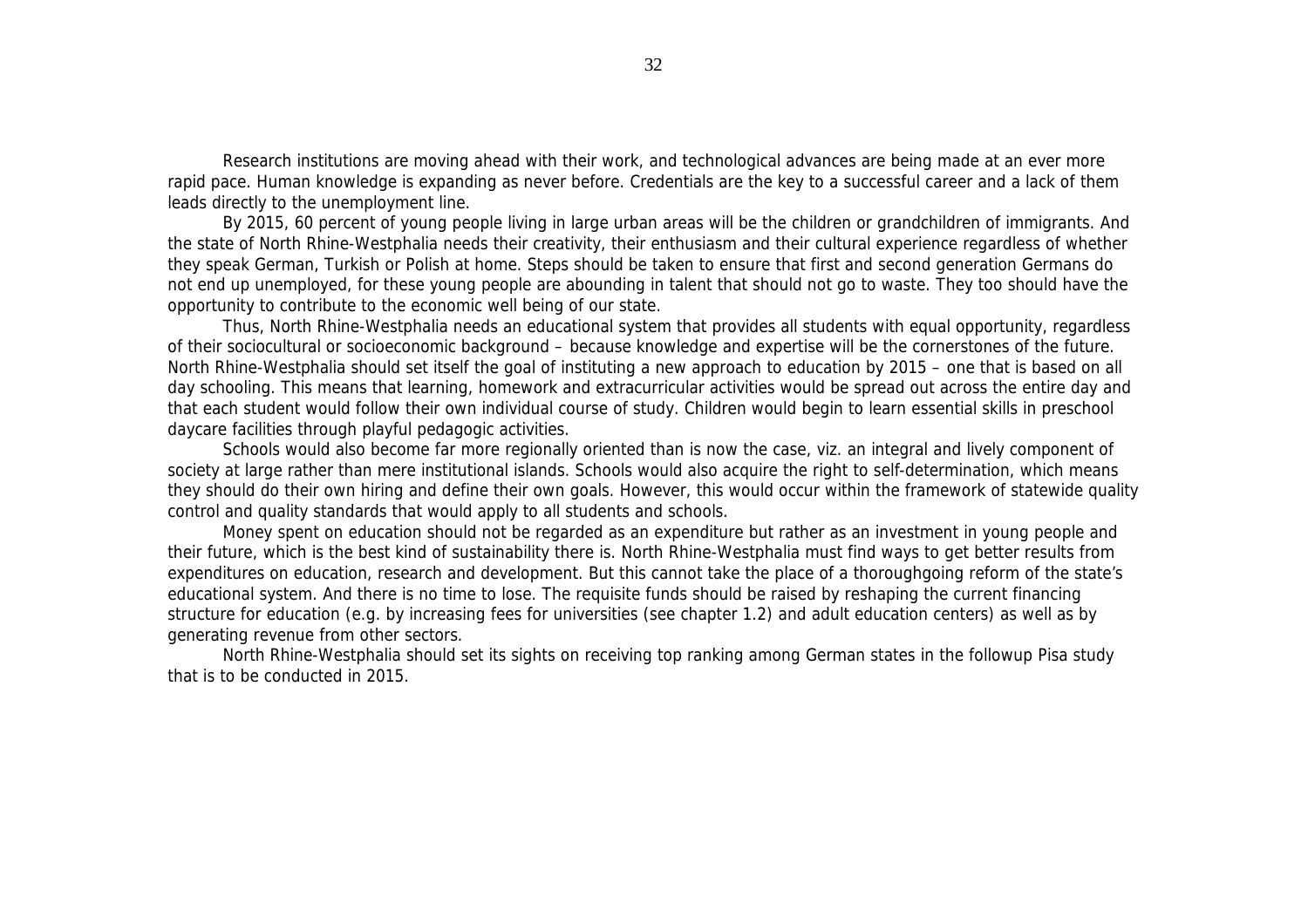## 2.1. Educating our youth for the society of tomorrow

## **Education doesn't only happen in school**

Our world is growing increasingly complex. What students learn in school today is likely to be of little or no use tomorrow. Technology is advancing at a dizzying pace and in all likelihood will continue to do so for the foreseeable future. When people from different cultures, religions and mindsets live together in the same society, situations that are not amenable to clear-cut solutions are bound to arise – situations that nonetheless require that a decision be made one way or the other. This means that people skills will be increasingly in demand – the ability to engage with others, communicate, negotiate, compromise, and at some point say, yes I agree, let's proceed, or no, that's not what I want.

In the future, people will need to know how to make moral, policy and other distinctions in the gray area between the socially just and unjust. This is why we need a new philosophy of education for the future, one that approaches education as an all encompassing process in which young people develop their skills and talents. This of course mainly involves cognitive learning – but there is more to it than that. Young people need to develop their hidden potential and their ability to take responsibility for their own actions in many spheres. They need to learn that skill and competency are the bricks and mortar of problem solving and indeed of human relationships.

All of this should be imparted in a clearly structured educational system that differs from today's. The primary, secondary and tertiary sectors must be reformed in such a way that the educational system as a whole produces individuals with defined skills that are readily amenable to lifelong development. The decisive factor is that all actors in the educational process regard themselves as members of a team. The learner should of course come first, then the family and last (but not least) social service agencies, athletic clubs (see chapter 4.2) and other youth services organizations and educational institutions. The main mission of all educational institutions should be to anchor their praxis in a specific and concrete reality.

The educational landscape of the future should also draw upon the rich potential of Germany's cities, towns and regions. Students, parents, teachers, and educationalists all have a vested interest, each in their own way, whether as individuals or a group, in education. It therefore follows that each community should take responsibility for its own preschool daycare facilities and schools. This would take the form of oversight groups made up of educationalists from the relevant educational institutions, as well as other regional actors such as small business owners, sports clubs and religious organizations.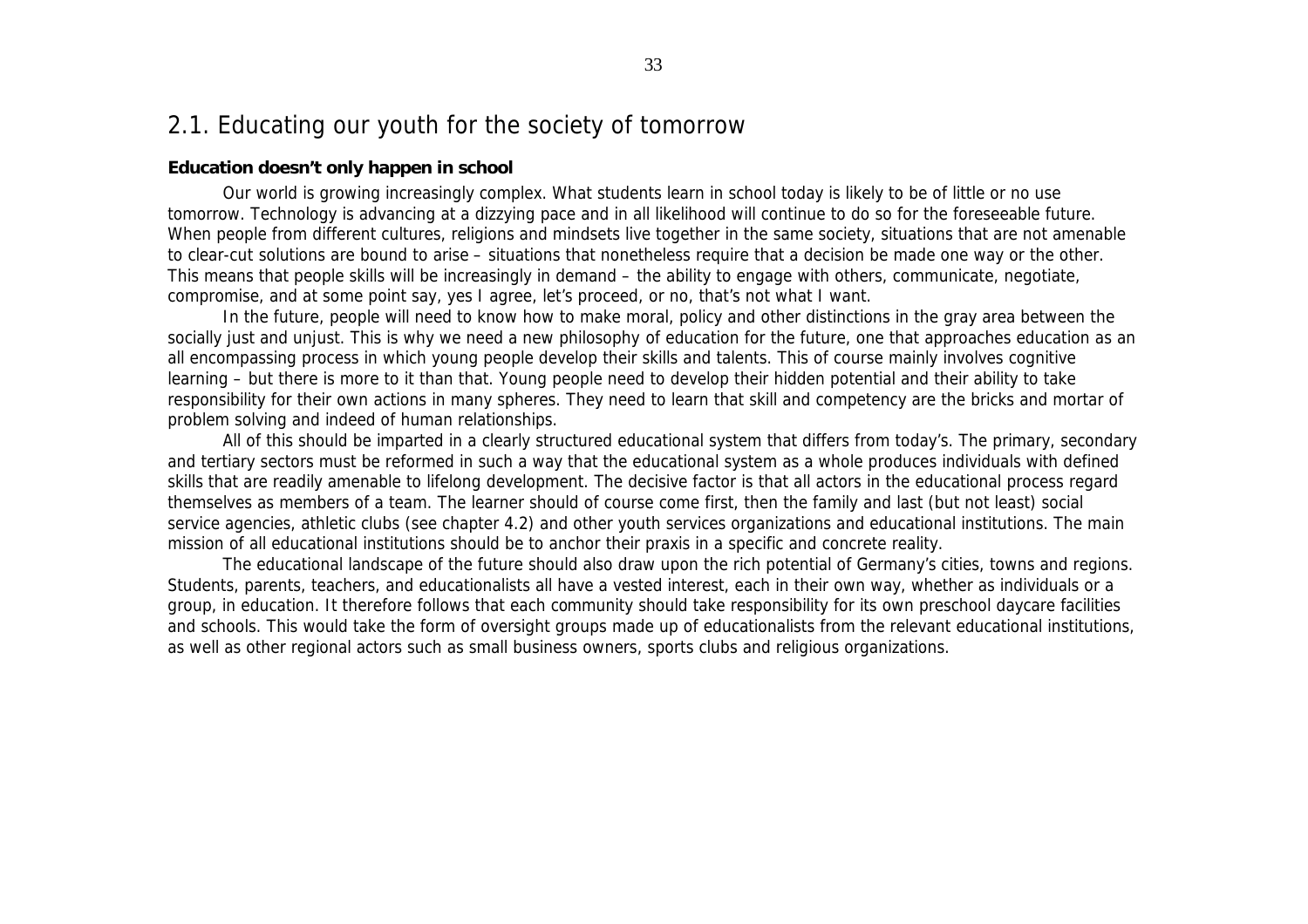Individual regions could develop such community oversight groups (a fact demonstrated by North Rhine-Westphalia's model project on school self-determination) in which all concerned work together to improve educational quality. But in order to do this, schools need to acquire the right to define their own path. They also need professional consulting services and qualification measures aimed at optimizing the quality of classroom teaching, school management and intra-regional cooperation. The results of this entire process would be publicized on a regular basis.

Future oriented education also means reducing the inequality that now afflicts the realm of adult education. Auditors in college classes or students in adult education courses tend to be from more education-oriented socioeconomic groups, while housewives, factory workers and immigrants are vastly underrepresented. Adult education should be readily available to everyone because it enriches people's lives and opens up new career vistas. The state's educational institutions, including its institutions of higher education, should make efforts to meet these needs.

## **Objectives**

The mission of all schools should be to give every child the chance to develop his potential and in so doing acquire skills that enable the child to make a positive contribution to society. This applies to every member of our society, whether they are male or female, of German or foreign extraction, from a well educated or less educated family, or from an urban or a rural area. All educational institutions should enable each individual to acquire social competencies and to develop his talents and abilities until such time as the individual is ready to offer these skills on the job market in a fashion that is also personally enriching. Learning should be a lifelong process and individuals should have the opportunity to pursue knowledge or acquire new skills at any stage in life.

The working world will undergo substantial change in the years to come. Instead of the kind of linear career paths that were common a decade or so ago, many people will have more ramified and flexible careers that will require them to make a conscious decision to improve their lives – a decision that will also open up new horizons.

Globalization and the growing interdependence of the EU Member States constitute a challenge that is also opening up new career opportunities. Thus, education should also prepare young people to engage with the new global and European realities that await them.

## **Core competencies**

• **Learning to learn** means acquiring the ability to set one's own educational goals and achieve them. Learning should be enjoyable, although such learning is not necessarily successful in every instance because sometimes frustration is simply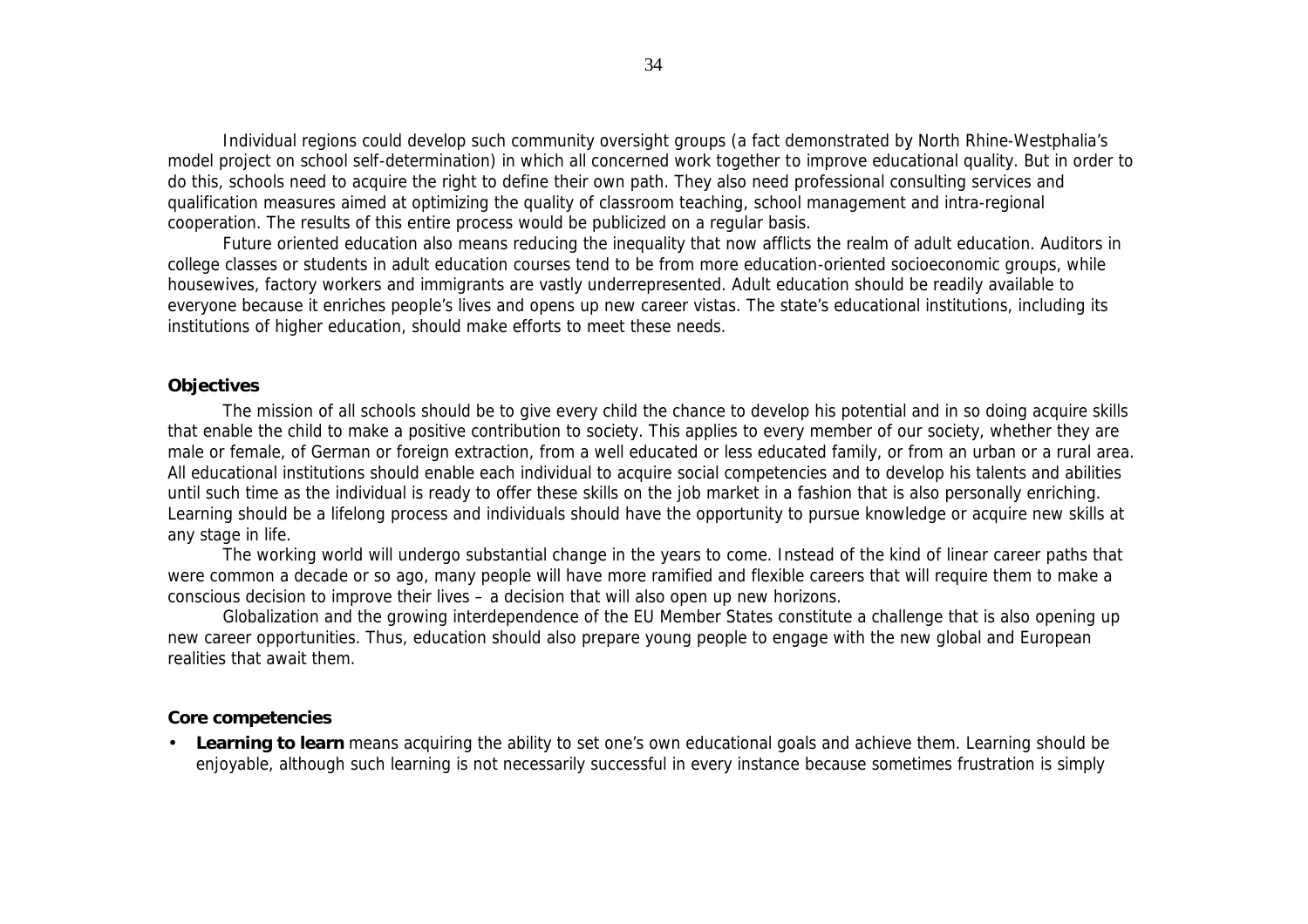unavoidable. But learning to surmount obstacles is a prerequisite for the mastery of core subjects such as reading, writing, spelling, and math.

- **Systems thinking.** Since the world is bound to become a far more complex and multifaceted place in the coming years, it is extremely important that learners acquire the ability to identify complex interrelationships, temporal processes and the limits of human action – including their own.
- **Bilingualism for all.** It is a widely accepted fact that children who acquire more than one language at a young age have a much easier time acquiring additional languages as adults. Bilingualism is of course an everyday reality for the children of immigrant families who must master German in addition to their mother tongue. English will continue to be the most important foreign language in an increasingly globalized world.
- **Learning to compromise rather than attack.** In the coming years, as people have contact with greater numbers of languages, more information and more viewpoints, it will become increasingly difficult to discern the connections between these things. At the same time, it will become increasingly important for people to find and communicate their own point of view, and to make decisions that go directly to the heart of a problem. It is therefore crucially important that children are exposed at a very early age to situations in which amicable solutions are found to problems arising from cultural differences. Related to this is the importance of developing the social skills that enable individuals to live successfully in a pluralistic society.
- **Acquisition of media skills.** Computer technology is omnipresent in today's society: at home, in school and at work. And there can be little doubt that this trend will only intensify in the coming years. This may result in a gap between the computer haves and have-nots, which is why it is essential that all schools teach children to work with new and emerging media.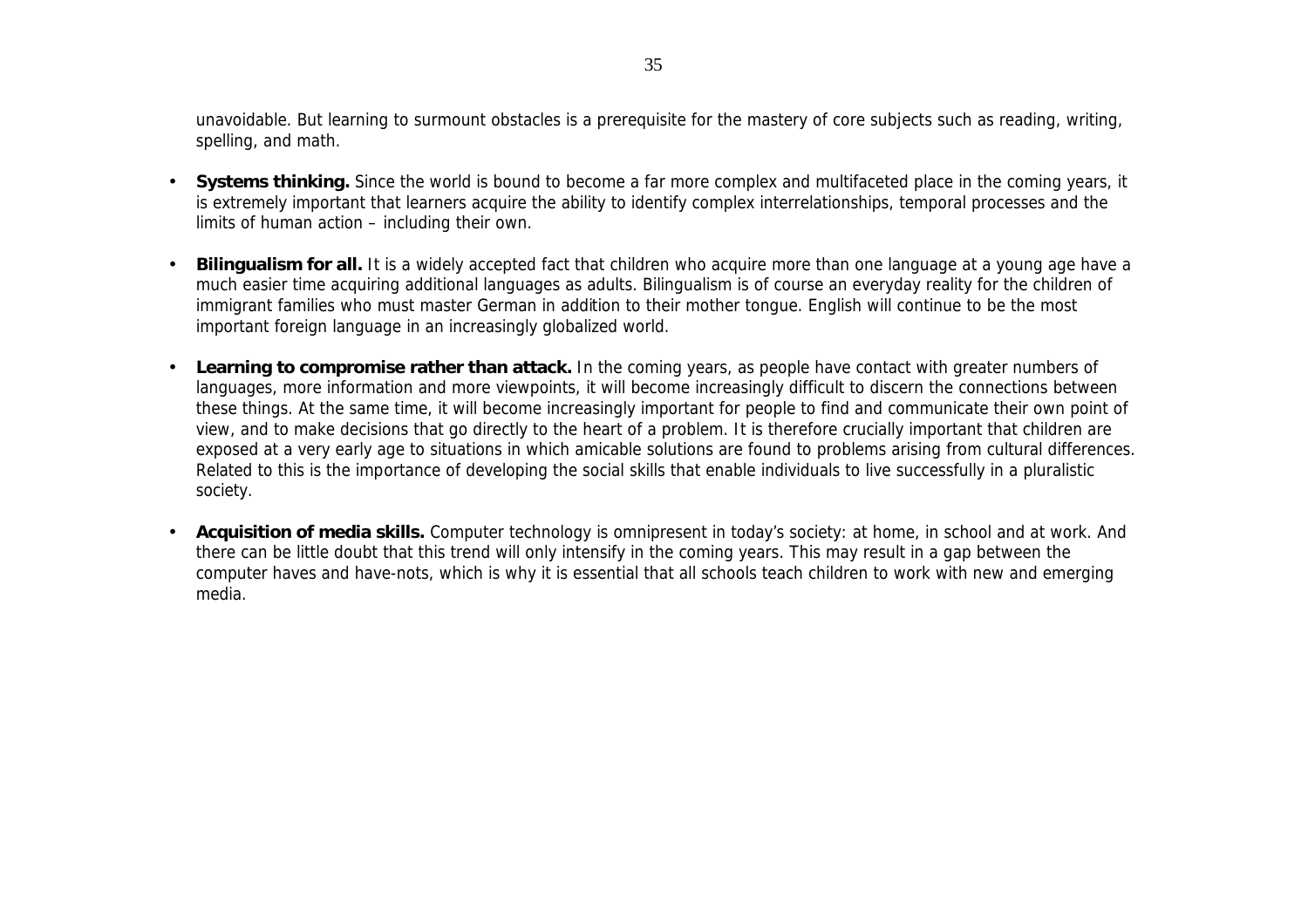# 2.2. Lifelong learning

## **Problems and solutions**

Numerous programs in other EU countries are making it increasingly clear that children who spend the entire day in school reach higher levels of achievement.

This should not to be confused with the kind of daycare whose main purpose is to enable parents to hold down jobs. A school that operates all day has more time to devote to children and to the establishment of productive interplay between classroom instruction, work (for young adults) and participation in government subsidized educational programs. Nor should such schools divide up the day such that, for example, the morning is devoted to classroom instruction and recreational and extracurricular activities become a kind of appendage in the afternoon. This would constitute a mere extension of the conventional half day approach, whereas what is needed is an entirely new paradigm. Daylong schools would be best equipped to deal with the complex challenges of future oriented education. They would also be better at leveling the educational playing field in that they would have more time to devote to children from less well educated families, children who are less gifted, and the children of immigrants and refugees. They would possess the requisite flexibility and competency because not only professional teachers would work in them, but also persons from more child services oriented professions, and other disciplines as well. This means that all day schools, in addition to leveling the playing field for their pupils, would also integrate parents as well as seniors into the educational process. Schooling would be the responsibility not only of professional teachers but also of partners from the working world, sports and other realms such as factories, libraries, adult education centers, and the church. Such schools would become integral and lively components of society as a whole rather than mere institutional islands and would contribute to the development of an extensive regional educational network made up of highly individualized, grass rootsbased resources. Family agencies associated with these schools would offer medical advice, bussing and other forms of support that would help these all day schools become an integral part of their local communities.

All day schooling should become the norm for elementary and secondary education – although of course readymade implementation concepts for such programs do not grow on trees. This new approach to schooling would require piloting and experimentation, which would unfold in diverse ways according to the conditions in the field. This is why it is so important that some form of national educational standards be instituted so that Germany's various regions enhance educational quality at roughly the same pace – and so that no one is left behind.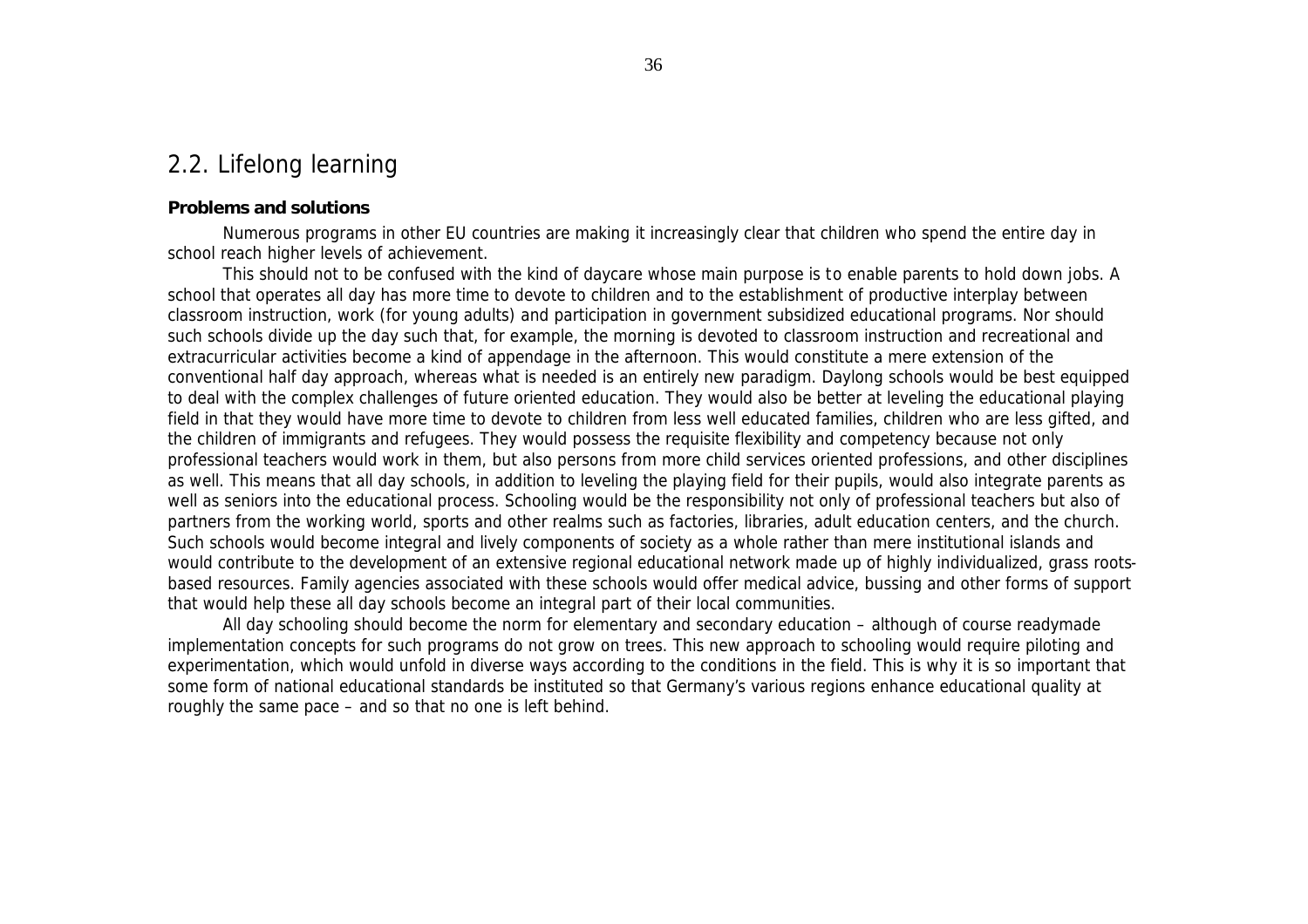#### **From words to action**

- In future years, formal instruction and other activities should be spread across the entire school day, generally from 8 am to 4 pm. Homework per se should be abolished: all such tasks should be performed in school, except for a few tasks such as vocabulary learning. Thus, children's time at home would be their own.
- Another hallmark of tomorrow's educational system should be an infusion of different types of instructors from other vocational and child development disciplines. In Germany, teachers, child development specialists and professional child minders basically till the same field and the most skilled among them would be ready and willing to devote themselves to this kind of school reform. This would of course have to occur under new laws whereby the aforementioned professionals did not have civil servant status. Child development specialists who are not up to the task should be transferred to other positions, which is a completely standard procedure. It should be possible for learners at all levels to enter and leave the educational system freely, and outstanding job training and adult education programs should be readily available.
- Parents should be partners in their children's education, which means regular meetings between parents, teachers and learners to discuss progress and grades. Teachers should also visit their students' homes and each school should have an office set aside for parents – because parents are also a partner in the educational process, not an albatross around the school's neck.

# 2.3. Abolish the distinction between academically and non-academically oriented schools

The system in Germany whereby children are channeled into vocational, non-academic or college preparatory schools in the fourth grade is a bad thing. This means that as early as age ten, a decision has been made whose consequences the child will have to live with for the rest of his or her life. Many doors remain closed for children who draw the short straw and end up in a school for less "gifted" or "intelligent" children. This summary action cuts short a developmental process that has barely even begun.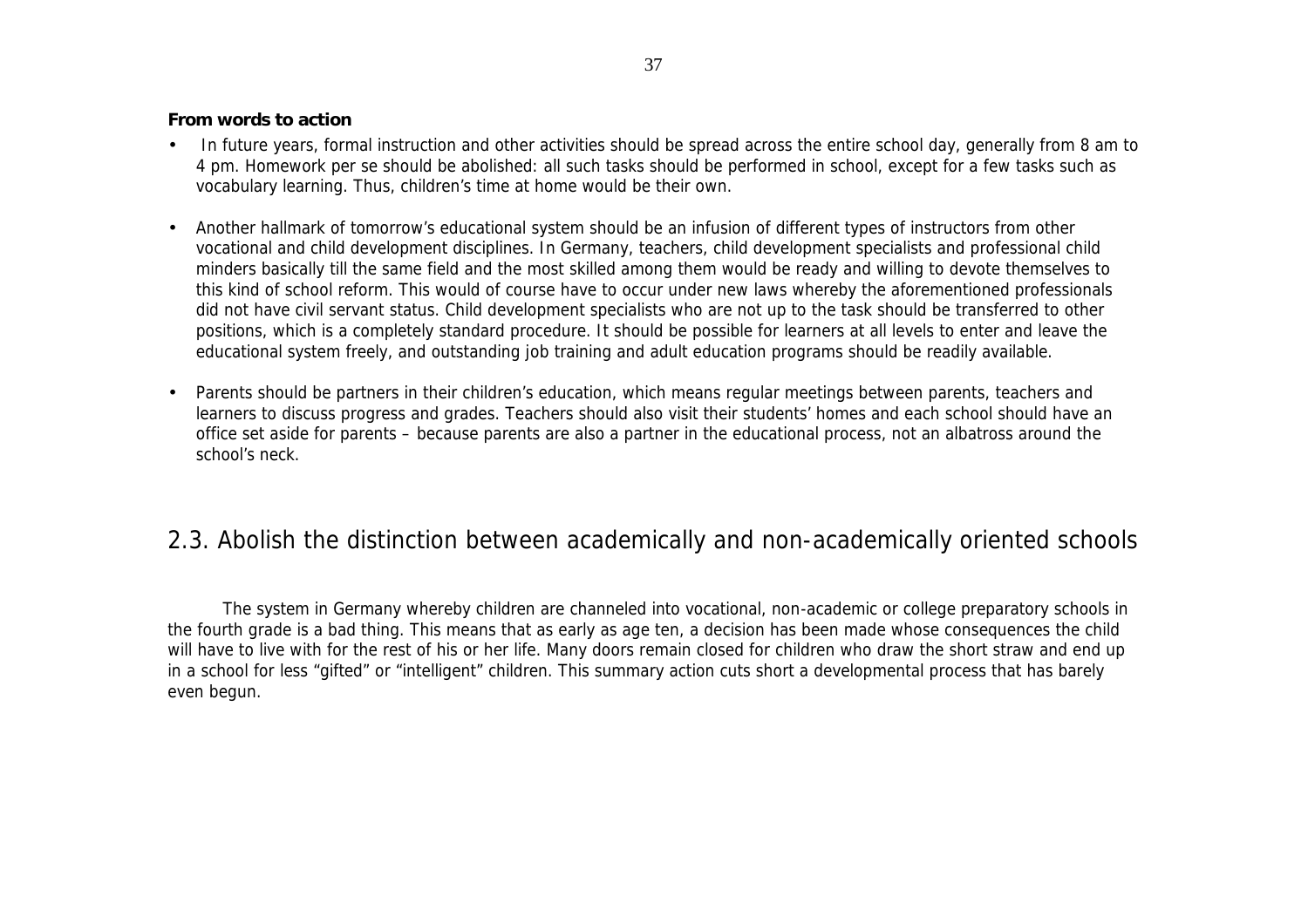There is also a great deal of room for improvement in the college preparatory schools as well. Many children are pressured into attending such a school although they feel that they do not really belong in it, which is frustrating for the child and drains her energy. Thus, the current multilevel system is failing on all fronts. The existence of college preparatory schools in effect shuffles the less gifted pupils to the bottom of the educational deck but does not even successfully train an elite. At the other end of the spectrum, the good students in the non-academically oriented schools languish in unchallenging classes while the weaker students are permanently turned off to education and begin a downward spiral of failure that persists until graduation.

Changing this situation will require a completely new way of thinking and the creation of new educational culture.

#### **See the learner as an individual**

International studies have shown that German pupils all perform at roughly the same level – a direct consequence of the tracked system.

A comprehensive school, on the other hand, would serve the interests of each individual student rather than aiming to satisfy a hypothetical average learner. Teachers would have to acquire skills that enable them to educate learners with varying capacities and talents. This does not mean, however, that standards should simply be lowered. Instead, North Rhine-Westphalia needs schools that enable children of all ability levels to develop their own potential to the full.

Aptitude levels are not written in stone. Cognitive abilities and social skills respond and develop in response to new challenges and in any group of learners, some will progress more quickly than others. For example, learning to do sums with two digit numbers is a major learning milestone that girls generally reach before boys for a number of reasons including varying aptitudes, socioeconomic backgrounds and motivational levels. Teachers must realize that each and every student is good at some things, and not good at others – and in the teacher's mind, the good things should take center stage. Here too it is important to build on existing strengths.

Each learner should pursue her own individual course of study. Aptitudes should be first determined, and then an individual curriculum should be elaborated that defines how and in what sequence of learning steps the individual learner can best achieve her goals. Teachers and administrators should be prepared to explain why a particular has student failed to do this.

Schools should of course adhere to certain minimum standards based on the core curriculum that all students are required to learn. Individualized curricula would help tap the potential of all learners.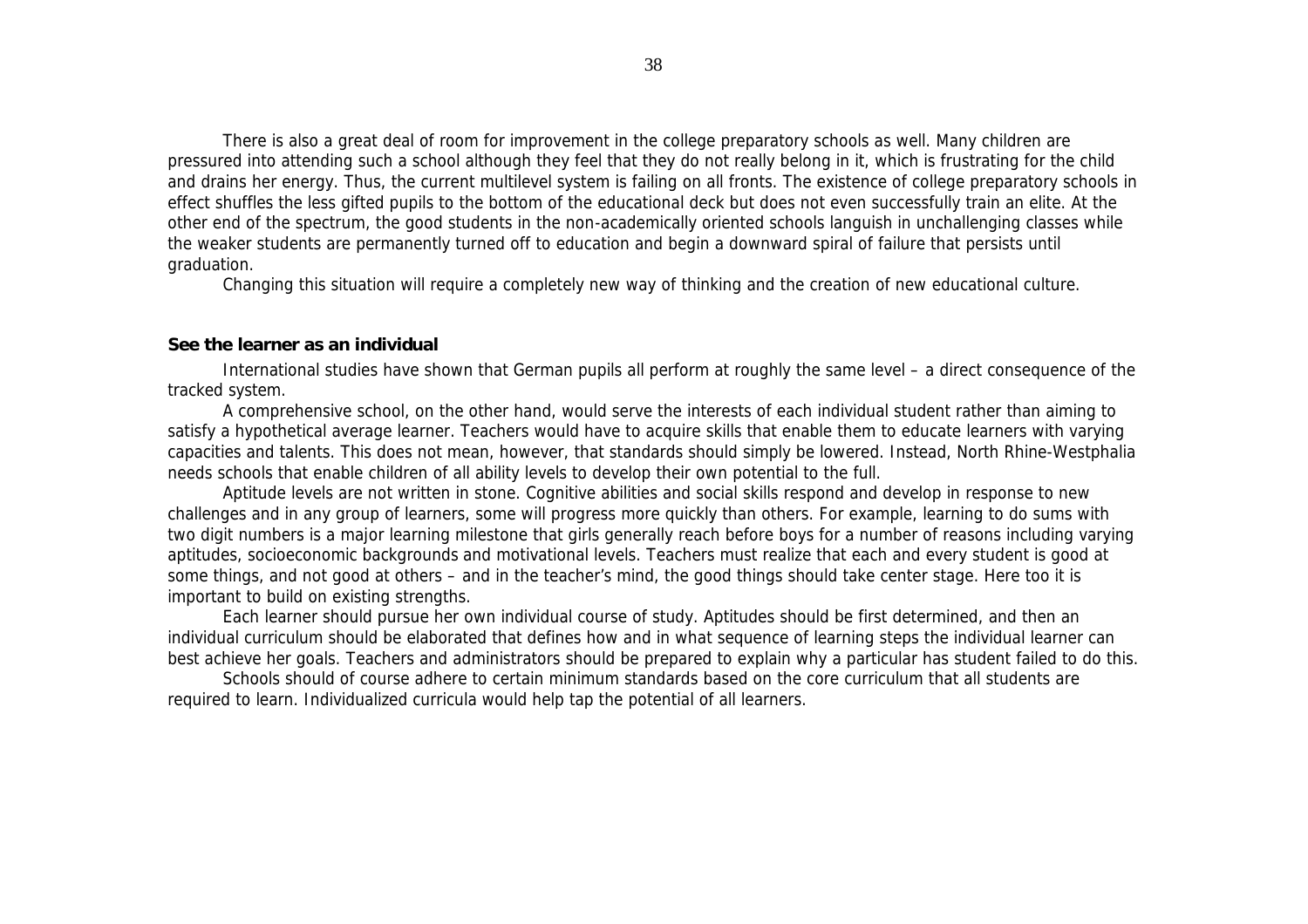#### **From words to action**

- The idea of abolishing the system of three-tier secondary schools represents a radical departure from current practice and would therefore necessitate a different approach not only to education but also to the entire educational infrastructure. The current system should be replaced by a new type of school for the entire mandatory school period, i.e. grades one through ten. This type of reform cannot be instituted piecemeal and would require total commitment on the part of decision makers. Halfway measures are bound to fail. North Rhine-Westphalia should be in the vanguard of this reform and should be among the first German states to institute a truly egalitarian school system.
- Individual schools need to become more autonomous. They should have the power to hire and fire teachers, select their course materials, and decide which teaching methodologies they wish to use in order to reach their goals. This independence notwithstanding, each school should also be subject to quality audits that compare its performance with that of other schools so as to ensure that minimum levels of achievement are reached. An outside observer would assess each school's performance in terms of their stated goals, how they pursued them and the extent to which each learners' achievement is indicative of success at reaching them.

# 2.4. Equality for preschool children

#### **Eliminate inequality and foster individual development**

Children in the year 2015 will undoubtedly be very different from today's children and their daily life will also have changed by that time, if only because of the new working world the children's parents will be part of. Today's young people, and even more so tomorrow's, will have no choice but to seek out and grow accustomed to new kinds of jobs and career paths. At school, they will also need to learn how to make their own choices.

Europe is becoming increasingly integrated, the EU has expanded to the east, and the pace of cultural exchange is quickening. By 2015, the majority of young people living in Germany's major conurbations will be the children or grandchildren of immigrants and will speak different languages, come from a range of cultures and have varying religious beliefs.

Our educational system will have to adapt to this mammoth melting pot, particularly if the educational system is to become a truly inclusive one.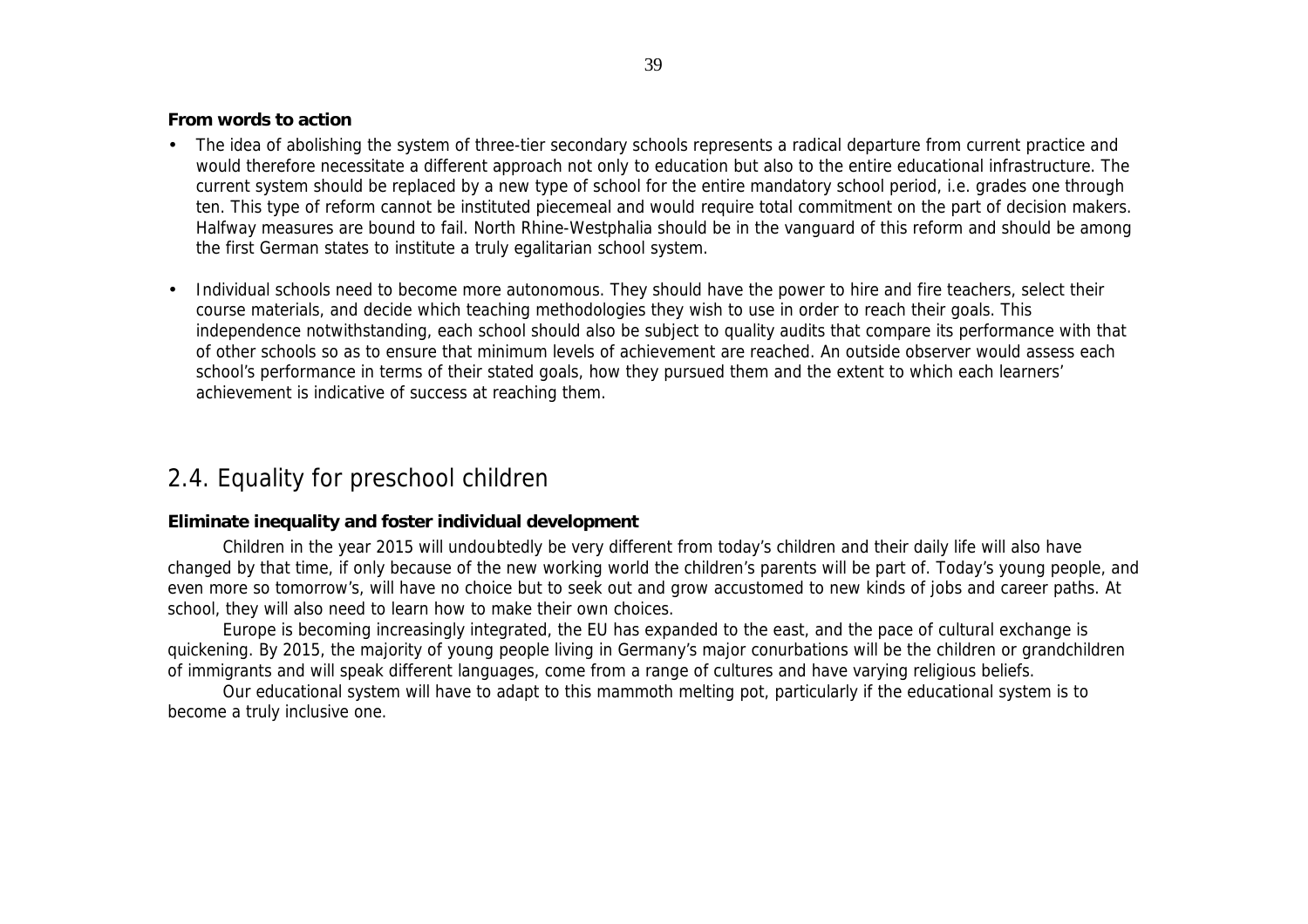Many immigrant families are reluctant to send their children to preschool or daycare facilities either because they cannot afford to do so or because they prefer to raise their children in accordance with the tenets of their own culture. But when children with widely differing German competencies and diverse customs and traditions are thrown together in a classroom, it becomes next to impossible to build a cohesive classroom group.

As now constituted, our educational system cannot possibly cope with rising social and ethnic inequality, which is one of the major challenges schools will be facing in the coming years. Teachers will need to develop the ability to deal with this problem. But at the same time, each child's potential should be developed, irrespective of whether the child has "average" or extremely high aptitude – or has a learning disability or is from a privileged family. It is for this reason that children should begin school at an early age.

#### **A preschool daycare model, not a kindergarten**

Germany's current kindergartens are not even remotely future oriented and the preschool daycare facilities of the future should adopt an entirely different approach from the current one. First, unlike kindergartens, they should be open all day, which would go a long way toward making up for a regrettable deficiency in our current educational system. These facilities would mainly let the children play, make music and have a lot of uproarious fun – but there would also be some formal learning, e.g. science or language. But these facilities would not try to create a school-like experience for the children, nor would they be academically oriented.

On the other hand, these facilities would be more than just conventional daycare centers, for genuine learning would also take place in them. Children have the capacity and the desire to learn – and they enjoy learning as well. Indeed, children mainly educate themselves. The children in these facilities should acquire school-related skills such as German, motor skills and negotiating. The essence of preschool learning is to help each child develop his desire to explore, to find out what his needs are and how he can best fulfill them. This is an enormous challenge for which the educators that have these children in their care must be adequately trained. They should teach the children to empathize with other people's situations, and the children should acquire experience in making their own decisions and standing on their own two feet. In the future, parents should not bear sole responsibility for educating and rearing their children during their preschool years, particularly when developmental problems arise.

Skills acquisition and formal learning begin at a rather late stage in the German educational system, usually in primary school. This practice robs children of the opportunity to develop their full potential. For example, it is never easier to learn a second language than at the age of three or four. For immigrant children, the second language is usually German, which makes it all the more important that they start acquiring this important skill at a young age. But they can only do this if they are fluent in their mother tongue.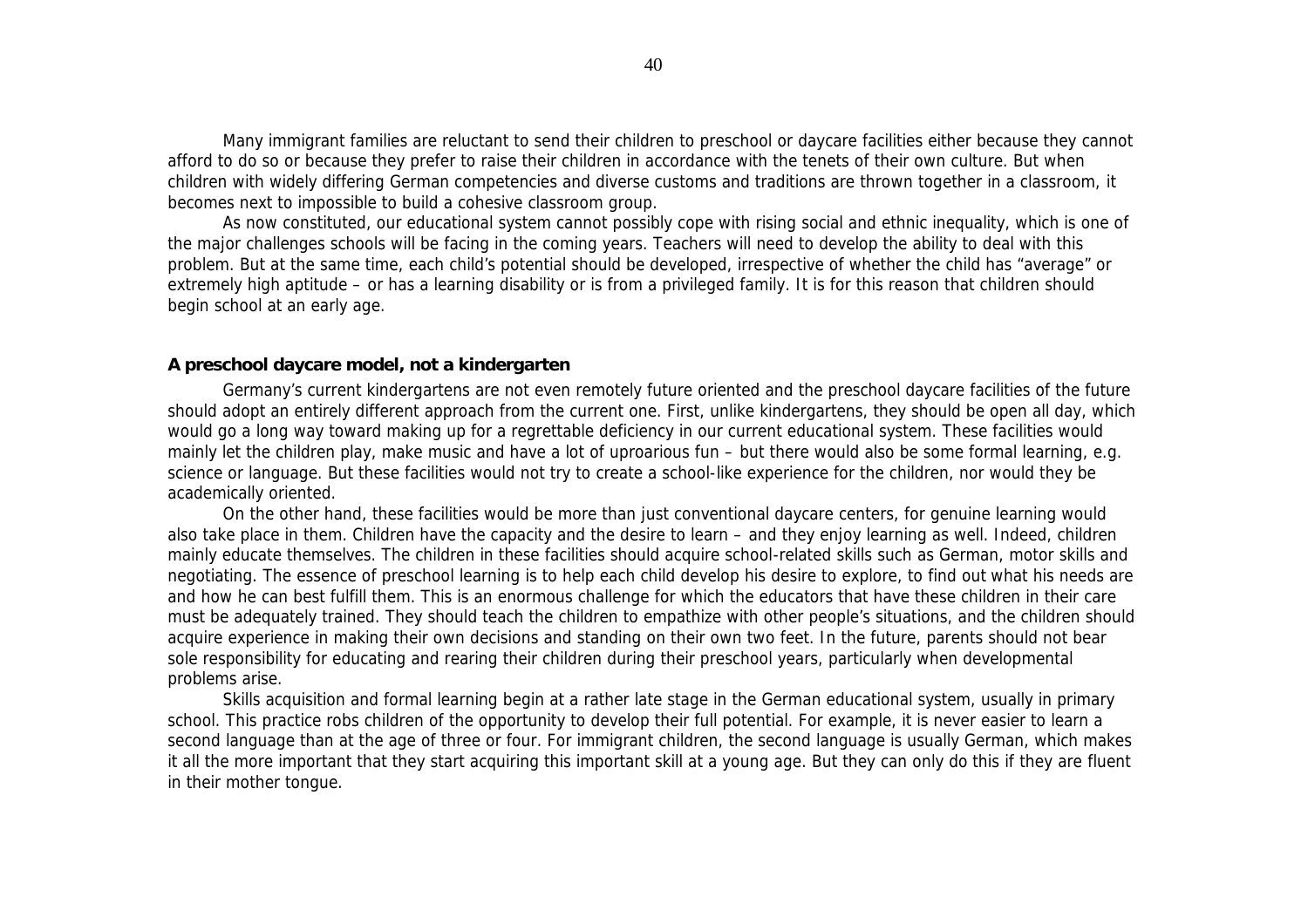#### **From words to action**

- In view of the fundamentally new type of approach that would be required of educationalists working in the proposed preschool daycare facilities, they would have to be trained at institutions of higher education.
- Preschool daycare facilities for children who are three or older should if at all possible be open all day. These facilities should be affordable for all parents, a goal that will require the institution of financial support programs. A great many more preschool daycare facilities should also be opened for children under the age of three, and the focus of these centers should be language development.
- Bilingualism or trilingualism should become the norm (i.e. German plus one or two other languages) in child development and education. Moreover, a primary school curriculum should be developed that systematically imparts information and promotes skills acquisition – of course on the basis of existing preschool learning theories and with a view to the furtherance of holistic learning.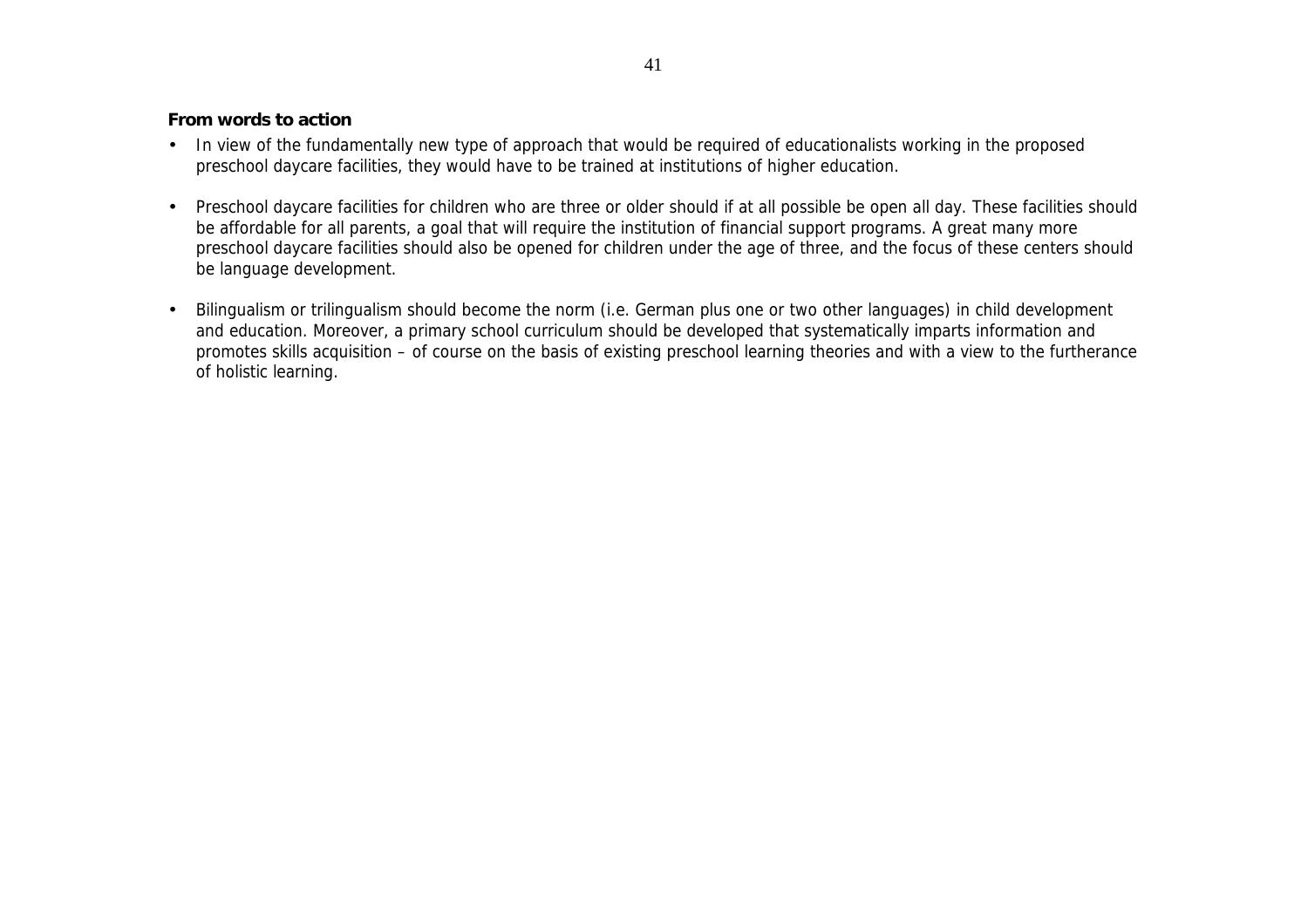# 3. Stemming the demographic tide

#### **The times they are a-changing**

Demographic studies can provide us with a relatively precise picture of how many people will be living in particular regions over the next decade. But demographers cannot predict with any degree of certainty the quality of life these people will have and how they will get along with each other.

The average German woman gives birth to less than 1.4 children. This means that with each passing generation, the German population decreases by one third. In order for population numbers to stabilize, each woman would have to give birth to upwards of 2.0 children.

We have not yet begun to feel the full brunt of the fundamental change that await us, which can be compared to an avalanche that starts off with a few pebbles only to sweep everything before it in a flume of falling rock and debris. By 2020 at the latest, the effects of the declining birth rate on the job market, the housing market, cities and healthcare will be unmistakeable.

Over the next four decades, lacking any mass population influx, Germany's population will decline from its current level of 82 million to 62.5 million and the average age of that population will rise from 40 to 55. Hence, the age pyramid is slowly and inexorably being stood on its head. On one end of the pyramid is a growing number of retired persons, and on the other a declining number of wage earners. This is the main challenge facing us – a challenge that is far more pressing than the decline in population.

We are seeing the emergence of an unprecedented economic, financial, and cultural scenario that will shape our entire attitude toward life. In order for pension insurance funds to make payments at today's level in 2040, they will have to generate twice their current level of revenue. At the same time, we are in the midst of a general decline in economic productivity and efficiency. In future years, the work force will shrink, which in turn means that there will be less creativity and fewer ideas to go around. If these trends continue, the ratio of government expenditures to GDP will rise from its current level of 48 percent to 60 percent in 2030. Moreover, declining tax revenue and higher pension payments will put so much strain on the federal budget that subsidies and grants will have to be drastically cut back and the government will have to resort to self help-oriented solutions.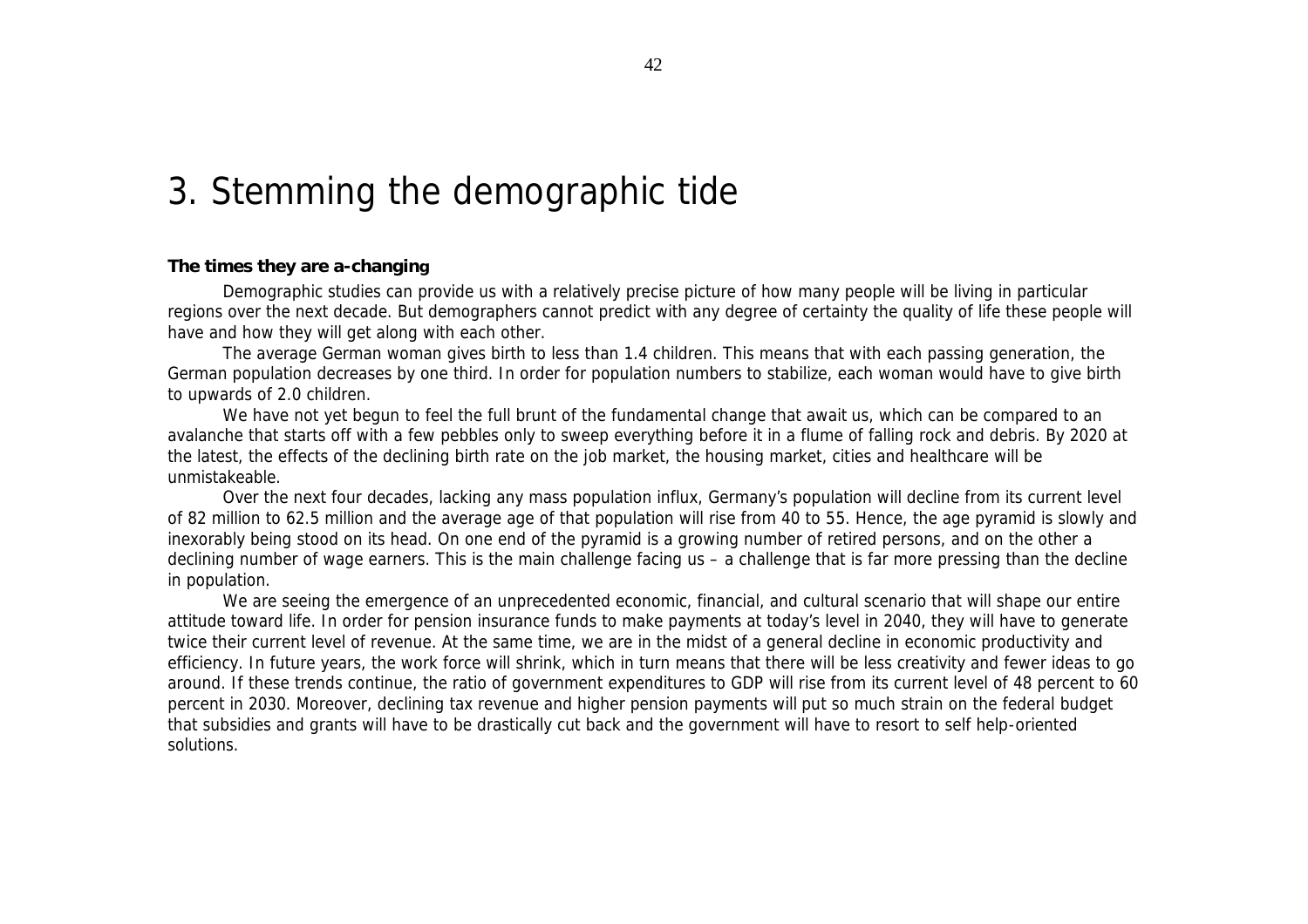North Rhine-Westphalia will feel the effects of these budgetary pressures just as much as the rest of Germany, and some regions may feel them even more strongly, e.g. the Ruhr, whose demographic age is considerably higher relative to the German average.

But there is good news too: we still have time to mend our ways. It is imperative that we do this: something has to give somewhere – and soon. The longer we wait, the more painful the changes will be.

There can be no doubt about what the future holds. The children who will begin school six years from now and will be doing their professional or university training 15 or 20 years from now have already been born and statutory restrictions on immigration will limit the extent to which immigration can improve the demographic picture. Therefore, it behooves us to act now – but we must also plan for the long term. We must get our budgetary house in order, reinvigorate the job market, and institute coherent family, immigration and educational policies. This will not entirely alleviate the problem, but it is far preferable to taking no action at all and will certainly have a positive effect.

In making these recommendations, the Council has assumed the following: (1) An increase in North Rhine-Westphalia's birth rate would make the state more **socioculturally and socioeconomically dynamic** (2) Doing a better job of integrating foreigners into the fabric of society would enhance our **diversity** as a state. (3) We need to tap the now largely hidden potential of seniors' talents and abilities so that we can learn from their **experience**.

### 3.1 Increasing North Rhine-Westphalia's birthrate: the key to regional dynamism

#### **Children count for a lot**

Having children changes a couple's life completely, because everything appears in a different light: their home, their everyday tasks, their job and their relationship. And often they ask themselves: How will I manage this? Shouldn't I finish my education first? Is there even such a thing as a "right" time to have a child? After the birth of my first child, I had a lot of trouble finding a new job. And if I have a second one, it's surely going to be a lot more difficult. This isn't doing my socioeconomic status any good. Should I really weigh myself down with this burden?

The reluctance on the part of today's young couples to have children is attributable to, on one hand, the circumstances that obtain in today's society, and on the other, societal attitudes toward parenthood. Therefore, our society needs to become far more child-friendly than is currently the case – because after all, young couples generally want to have children.

Parents should not be forced to choose between family and a career. Instead, reliable daycare and other support services should be available, although mothers should have a positive attitude toward this solution and not feel guilty for being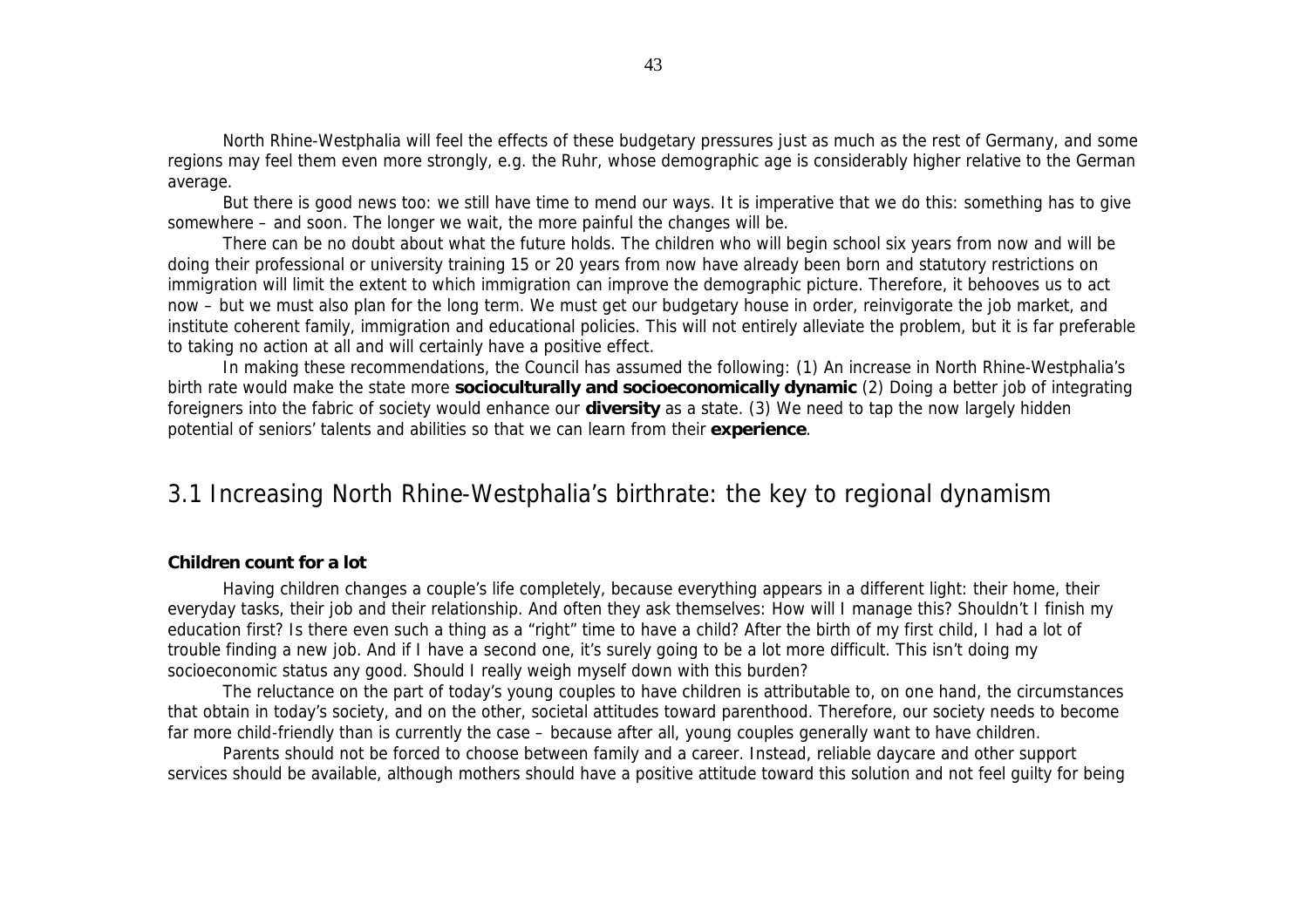"neglectful" mothers who don't spend enough time with their children. This line of reasoning has in any case long since been discredited scientifically.

Families are an indispensable social institution. They play a key educational role (Where else can children learn about giving and receiving love?), an economic role (Who else would buy diapers, baby carriages and children's furnishings?), and are sources of new ideas (Where else would new ideas come from if not from our children?).

Raising children and living in a family setting should once again become a matter of course both for individuals and for society at large. The decision to have children is more than just a personal one, because children are our future, pure and simple. Thus, certain attitudes and conditions will have to change.

#### **Objectives**

On the average, the average German woman gives birth to less than 1.4 children (the figure for native born German women is only 1.2). Efforts should be made to increase this figure to 1.9 by 2030, which is presently the level in France.

Family policies can be quite effective in this realm. The example of France clearly shows that encouraging parents to have children does in fact increase the birth rate. Doing likewise in North Rhine-Westphalia would slow the current population decline, as would immigration policies aimed at stabilizing the state's population.

Society should value all types of families, whether small, large, extended or patchwork, and should provide them with the requisite financial, legal and logistical support. Most important of all, the working world should become far more parent friendly than is now the case.

The female employment rate in Germany is lower than in Holland and the Scandinavian countries. If, in 2020, the same proportion of the female population in Germany were employed as is now the case in Sweden, two million more women would have joined the workforce.

#### **Career versus children**

Women who graduate from a college preparatory high school at age 19 (as is standard in Germany), earn their degree by the age of 26, and are well launched in their career by the age of 30 are inevitably faced with the difficult question as to whether or not to have a child, and if so, when.

But the situation would be different if college-bound women graduated from high school at age 17 instead of age 19, completed their degree at age 23 instead of age 26, and then got a job. This would make it much easier for people in their 20s to have both a career and a family and resolve the conflict that often arises between the two.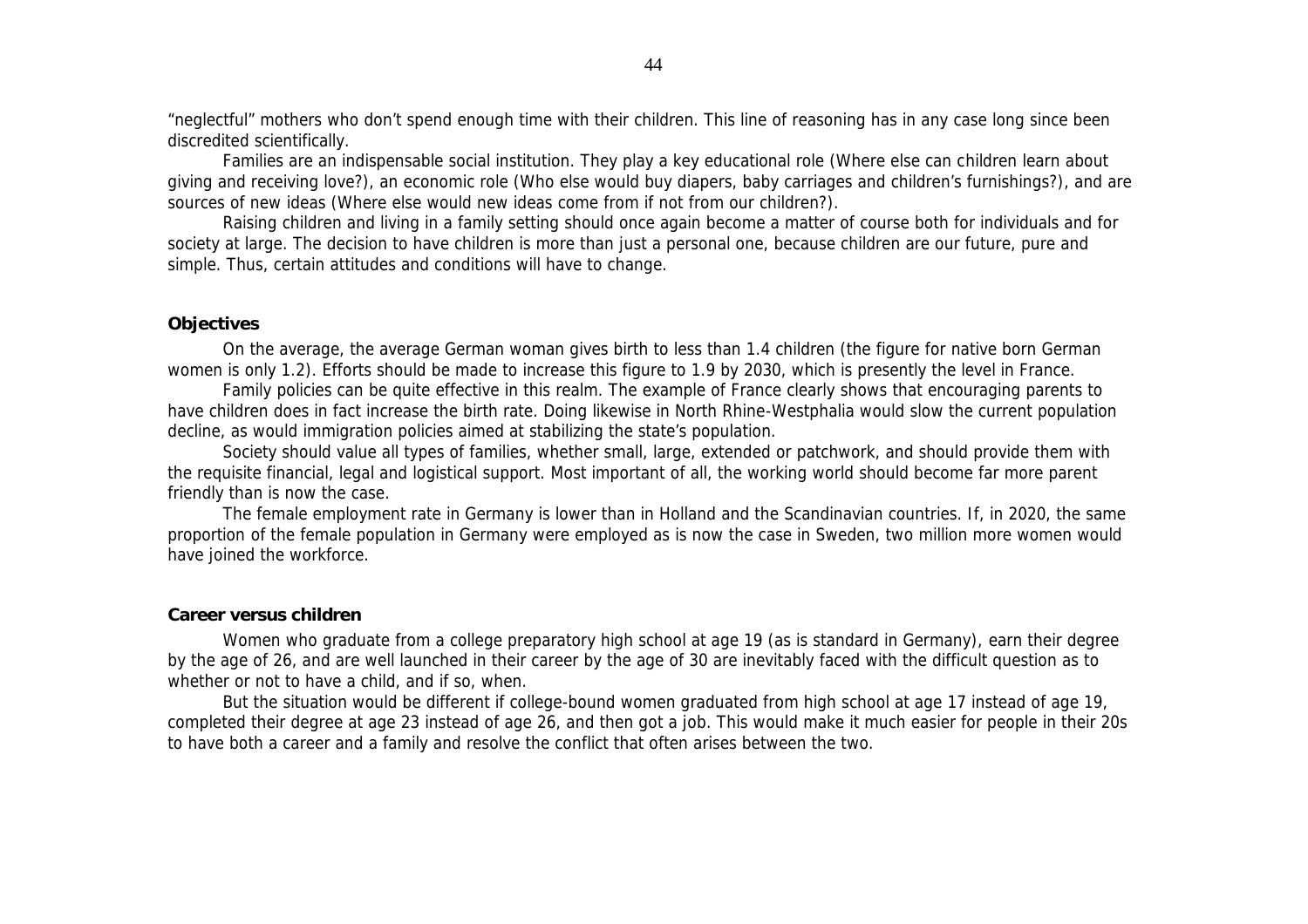A great deal needs to be changed in various spheres, including our educational system, in order to achieve parent friendly social conditions. Shortening the time it takes to earn a graduate degree in Germany would greatly increase the likelihood that members of this population would decide to become parents.

When parents have to work part time jobs in order to look after their children, they often lose out on career advancement opportunities. This situation should be remedied by making part time jobs a standard modality and working hours parent (and particularly father) friendly.

This of course cannot be accomplished unless companies, municipalities and educational institutions create conditions that make it easier and quicker for people to enter the job market and take parental leave.

#### **Family agencies**

North Rhine-Westphalia needs family services agencies that help parents deal with all types of child related scenarios. This would help eliminate the problem of parents being left alone with their worries and needs.

These agencies would offer a range of services, including all day schools, kindergartens, child minding services, an information center that offers birthing classes, an office for the school physician who would see patients every afternoon and a cafeteria that serves lunch.

These family agencies would take a great deal of the strain off parents by taking care of children when they are sick, or doing the shopping for parents that are housebound due to illness. The great strength of these agencies would be that they would tailor their services in an effective and flexible manner to the needs of parents and their children. These agencies should mainly be housed in existing public buildings that are as close as possible to the parents' neighborhoods.

#### **Families should be subsidized**

Families are for the most part placed at a disadvantage by our financial system and social policies. This is a situation that simply must be changed.

Large amounts of public funds are already spent on families. For example, in 2000 €60 billion was budgeted for family programs in Germany. But this money could be spent more effectively and in a more parent friendly fashion.

For example, there is sufficient daycare center space for nearly all children in North Rhine-Westphalia that are three years of age and older, but there is only space for 2.4 percent of all children under the age of three. By contrast, in Denmark the figure is 64 percent and in Sweden 48 percent. Thus, daycare is mainly provided in our state for post-toddler age children. which creates problems for employed women for whom a daycare solution should be found.

German women tend to remain unemployed for relatively long periods for two institutional reasons: (1) the relatively high child benefit entitlement and (2) the legally mandated practice whereby the income of both spouses is assessed jointly for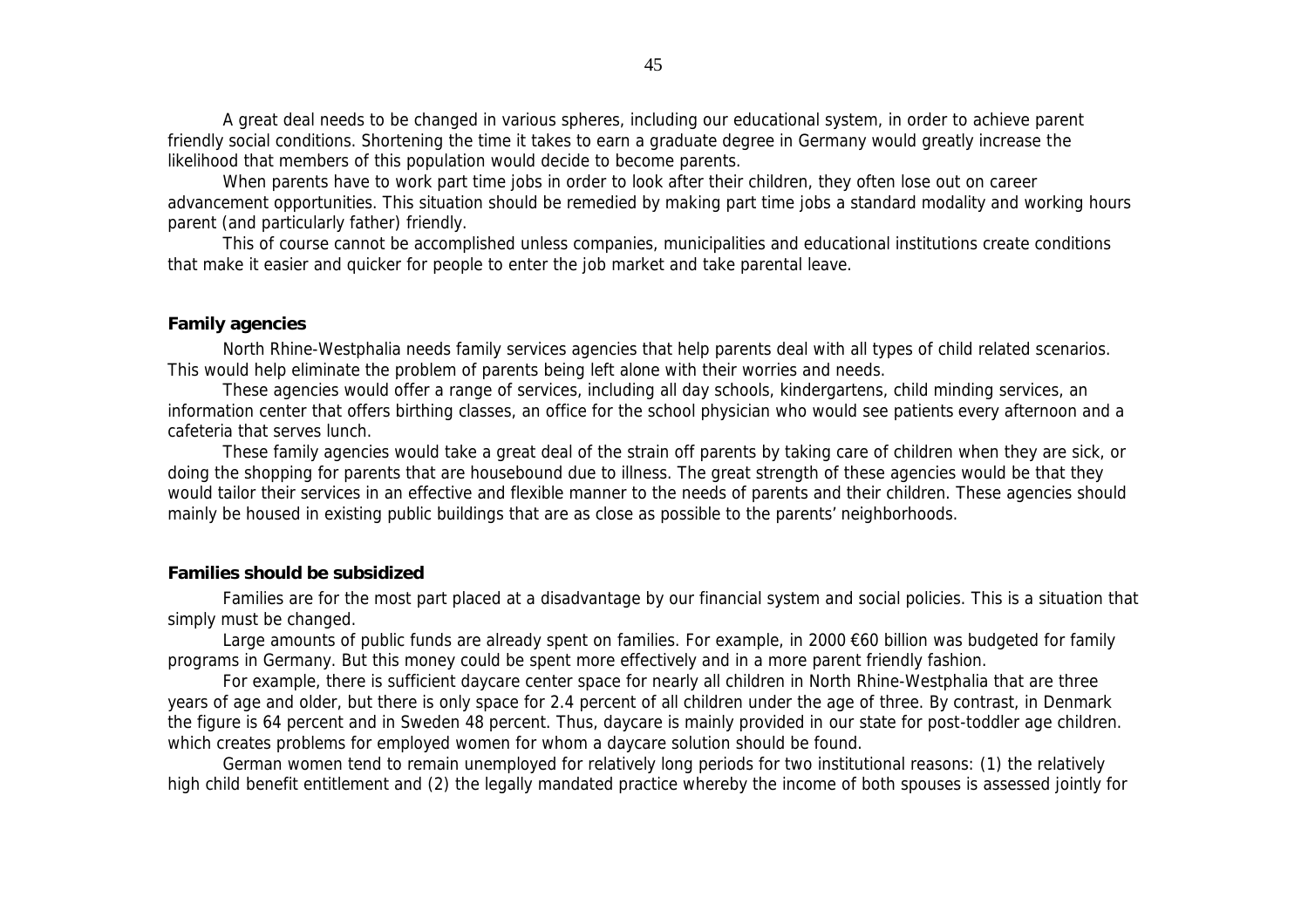purposes of taxation. This situation could be altered if, for example, some of the funds allocated for the child benefit entitlement were channeled to daycare centers. This would also be of help to women who wish to work. North Rhine-Westphalia should harness these women's creativity and enthusiasm by implementing and financing family friendly policies in an optimally effective fashion.

#### **From words to action**

- If the birth rate in our state is to be successfully increased, conditions conducive to this evolution will have to be created in schools, businesses and communities. But such steps will only be effective if young couples begin to feel that having children is a routine part of their lives. The North Rhine-Westphalian government and leading regional personalities should forcefully advocate policies that create such conditions.
- The state government, local communities and the business community should all join in an effort to make the family agencies proposed here a reality. And there is no time to lose. Demographics are all too instructive in this regard – and they indicate that this is a long term undertaking.
- It is the Council's hope that by 2015, children will enter school at age five, which would allow for graduation from high school at age 17 and graduation from college at age 23. Institution of this proposal would have a direct and positive impact on young couples' career and family planning. As a general rule, people should enter the workforce at a younger age than is currently the case.
- The state of North Rhine-Westphalia should go to bat for family friendly allocation of federal and state family support entitlements by passing legislation at the state level and introducing it at the federal level.
- Parent friendly communities and businesses in North Rhine-Westphalia would set new standards for Germany.

# 3.2. The virtues of diversity: integrating immigrants

#### **North Rhine-Westphalia: an open society**

As everyone in the Ruhr coal mining regions knows, immigrants from Poland, Silesia and in a later era, Italy and Turkey, made the coal mines the productive and thriving facilities they became in their heyday.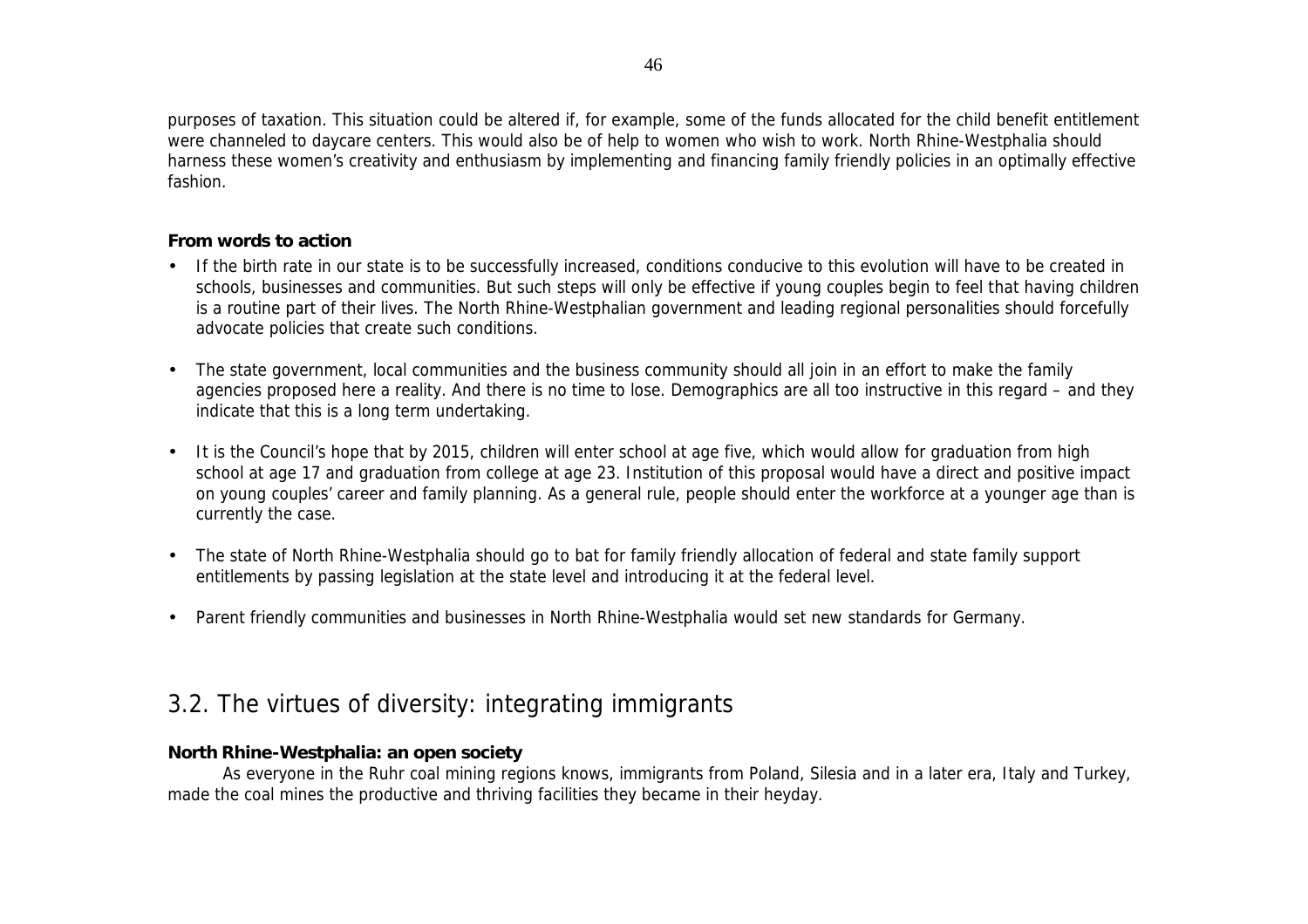There are currently approximately two million foreigners living in North Rhine-Westphalia who are not holders of a German passport and over half of whom have been residing in Germany for over two decades. There are also 700,000 resettled emigrants living in the state. The effects of this evolution are palpable in hospital delivery rooms: the parents of 35 to 40 percent of all newborns in our state are foreigners.

North Rhine-Westphalia has traditionally been a melting pot, and is likely to remain one for the foreseeable future. The question is not whether or not we should have immigrants in our midst, but rather how can we best deal with them? How can immigrants be integrated into the fabric of our society humanely and successfully?

On balance, immigration is good for North Rhine-Westphalia since it can help strengthen the state's competitive position in Europe.

#### **Objectives**

In order for immigrants to be integrated into Germany society, they must accept the principles laid down in the German constitution, learn German, and go through our educational system. However, this does not mean that they should give up their own cultural identity and traditions. Successful integration of immigrants makes North Rhine-Westphalia a more culturally diverse and thus more interesting and harmonious place to live. German society as a whole must be prepared to support immigrants' efforts to integrate by providing facilities such as German courses in the communities where they are needed. And above all, Germans need to display a tolerant and welcoming attitude toward immigrants and accept the fact that they are different.

Immigrants pay taxes, support our social insurance system, and are good for North Rhine-Westphalia's demographics in that they make the population as a whole younger. In the early 1990s, approximately 12 percent of North Rhine-Westphalia's population between the ages of 20 and 40 consisted of immigrants. By 2010 this figure is expected to climb to nearly 32 percent and in urban areas, nearly one out of every two young persons will be an immigrant.

If it weren't for the over 12 million immigrants that currently live in Germany, our population would have decreased drastically by now. The most revealing statistic in this regard is the ratio of immigrants who come to Germany versus those who decide to leave. Currently, for every five immigrants who come to Germany, four, or 80 percent, choose to leave and 20 percent stay on. A far higher percentage (75 percent) of immigrants choose to stay in the US. North Rhine-Westphalia should aim for 50 percent by 2030.

North Rhine-Westphalia should take steps to ensure that all future immigrants acquire viable job qualifications and communicative competence in German. Daycare centers and schools will need the relevant resources and tools if this goal is to be achieved (see chapter 2.4).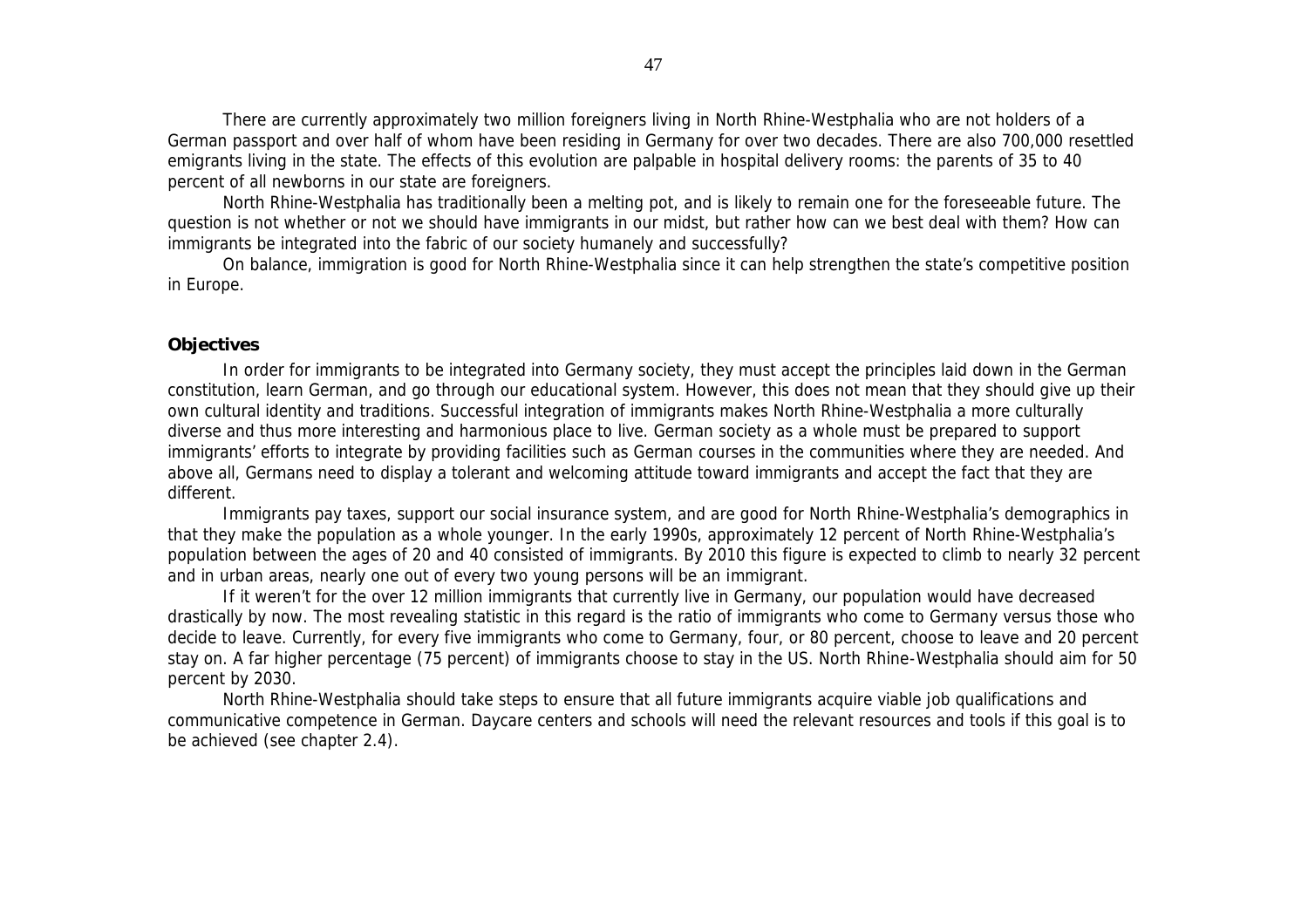#### **Ethnic ghettos in urban areas**

Many immigrants to North Rhine-Westphalia are not fully integrated into the fabric of our society, particularly those immigrants residing in districts with large immigrant populations. There are positive and negative aspects to this. On the positive side is the fact that new arrivals initially have contact with relatives or compatriots whose language and culture is a known quantity. This provides a measure of stability and security, which can be of tremendous importance.

On the other hand, these ethnic ghettos make it difficult for immigrants to integrate. If, for example, 80 percent of the children in a daycare center speak a language other than German, the latter language is likely to remain alien forever. This situation presents schools with an insurmountable challenge since such children are often reluctant to learn German. In large urban areas such as Cologne, approximately 8 percent of German youth have no job qualifications whatsoever, and the figure for Turks, Germany's largest ethnic group, is 40 percent. This does not augur well for their future. Moreover, these are exactly the young people that tomorrow's job market will need most of all (see chapter 1.1.1).

Many ethnic districts have minority enclaves of native Germans, a situation that engenders distrust and alienation that is heightened by the media. The rising unemployment rate promotes competitive attitudes that pit Germans against foreigners, while at the same time immigrants become increasingly fearful of losing their jobs, being socially marginalized, discriminated against or even attacked.

We simply must learn to live with the fact that urban districts with high concentrations of immigrants are here to stay, which is why it so important that we improve the living conditions in such districts.

#### **Neighborhood development**

North Rhine-Westphalia was one of the first German states to institute policies aimed at defusing incipient conflicts between immigrants and native Germans. In view of what the future holds in store for us, such initiatives will have to be coordinated, originate from a single source and above all be strategically conceived, planned and implemented. Such programs should focus on those neighborhoods most sorely in need of development.

But in order to this, it is first necessary to precisely define the baseline situation for each district and region. A clear picture of this situation can only emerge if diverse types of data are used, viz. the numbers of welfare recipients and unemployed, and the extent to which neighborhood residents feel safe. The relevant statistics for schools would be the number of high school dropouts, as well as those who reach high school. These statistics would then be used to elaborate an overarching index. Only in this way can effective and judicious assistance be provided.

The family agencies we have proposed would (in conjunction with schools) also play a crucial role here, as they would be the sole public institutions that have an ongoing relationship with numerous residents of a neighborhood that is being developed. Neighborhood schools (which should of course be all-day facilities) would work with athletic clubs and other organizations to find venues in which to hold their activities. Schools would also be used for adult education programs, and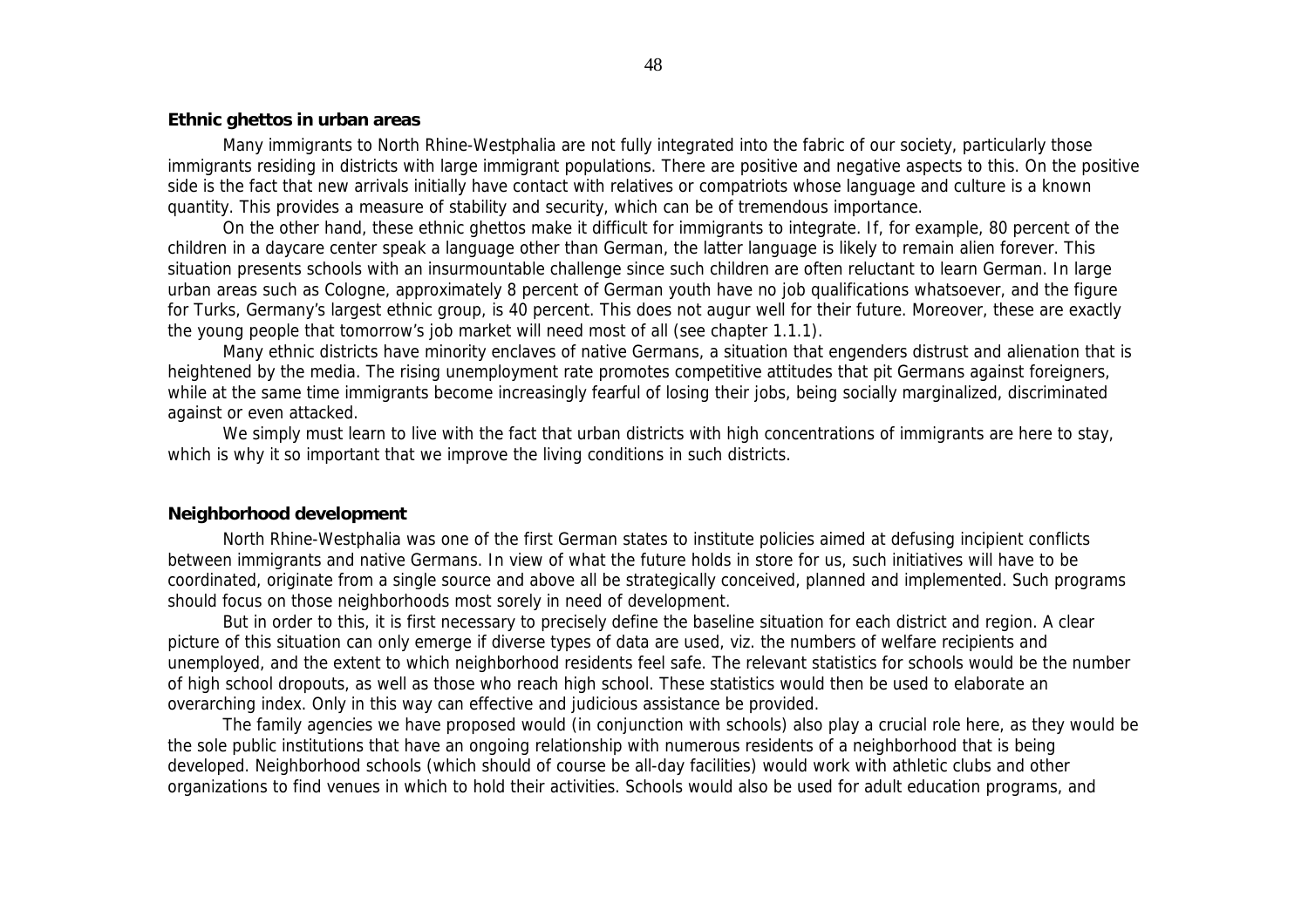informal counseling and hallway chats would become the norm. Schools could also become avenues of communication with businesses, as well as the ethnic groups concerned. Local development teams would have to lend their support to these efforts if any measure of success is to be achieved. But at the same time, schools also need greater numbers of subject experts from various disciplines. Moreover, school administrators should be empowered to do their own hiring and firing (see chapter 2.3).

Kindergartens and daycare centers should also play a crucial role in immigrant integration. Children should learn German at these facilities when they are still young enough to acquire it easily, and should also acquire greater competency in their mother tongue. In addition, parents of young children tend to be more open to learning and thus learn along with the child (see chapter 2.4).

#### **From words to action**

- North Rhine-Westphalia should establish a neighborhood development competition whose purpose is to identify the most problematic neighborhoods. A state cabinet-level integration council headed by a high ranking integration official would elaborate the requisite performance criteria such as diplomas and communicative competency in German. In these competitions, the best five to ten year neighborhood development proposals submitted by the cities themselves would be selected and then subsidized, and documentation of such projects would help other cities to institute similar programs. Most decision making power would be vested in the local groups themselves, while state and local auditing teams would ascertain whether the defined benchmarks were being achieved.
- North Rhine-Westphalian integration officials would ask opinion leaders, and appoint specialized councils from various population groups, to oversee the integration process. The opinion leaders would also communicate with the general public about the integration process. Another goal would be to encourage immigrants to become involved in their communities through initiatives such as starting multicultural kindergartens.
- Germany needs federal immigrant legislation within whose framework North Rhine-Westphalia would itself be able to exercise influence over immigration modalities. The details in this regard would be covered by state legislation.
- Immigrants who settle in North Rhine-Westphalia should be granted the right to vote in municipal elections after residing in Germany for a minimum of five years and acquiring communicative competence in German so that they can also participate in the life of the community.
- The state and its municipalities should define their mission in such a way that immigrants feel welcome in North Rhine-Westphalia and are motivated to help solve problems and participate fully and responsibly in the life of the community. People's self esteem is generally improved by knowing that they are contributing to the common good and that this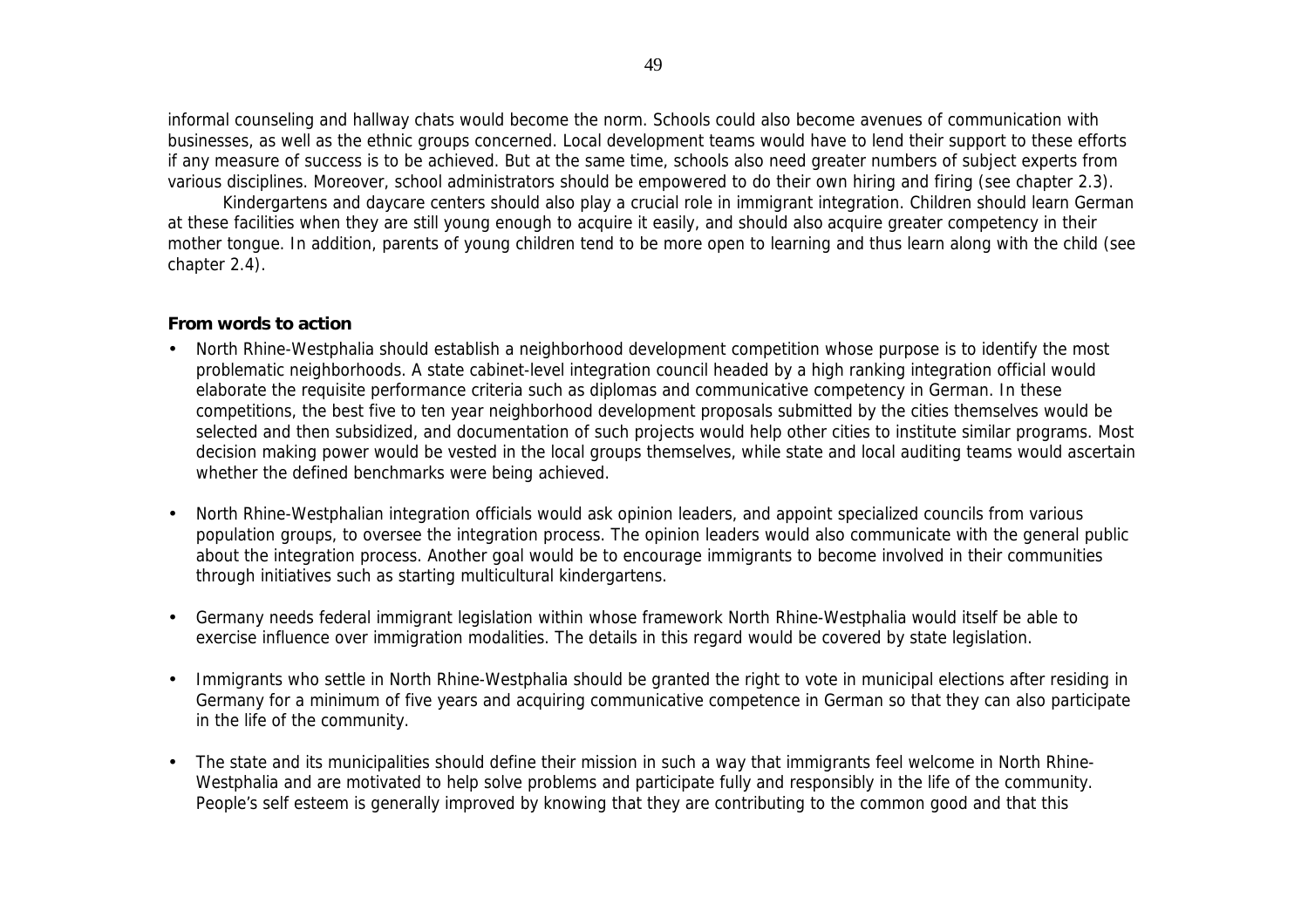contribution is needed, whereas being on the receiving end of help can have the opposite effect. Initiatives that immigrants could undertake for the benefit of their local communities include projects that aim to change attitudes in local neighborhoods; helping to implement municipal policies; setting up businesses that create jobs; participation in intercultural forums about basic societal values; undertaking intercultural conflict management; and cultural and linguistic mediation, which will be necessitated by the recent EU expansion.

### 3.3. Putting seniors' life experience and expertise to productive use

#### **Seniors should lead productive lives after retirement**

Germany's population is aging and this trend is likely to continue in future years as life expectancy rises. It is reasonably certain that in only one generation the world that today's seniors knew will have radically changed. The number of pensioners is on the increase, but on the average they are less affluent than in the past. Thus, in the coming years, it is highly probably that more seniors will perform some form of productive work than is the case today, although the most elderly among them, who will be legion, will require home or nursing home care.

In 2003, less than 45 percent of 55 to 65 year olds were employed, whereas in the US approximately 60 percent of this age group held a job. This difference is attributable to the high unemployment rate in this age group, combined with the generous pension payments doled out by the German social insurance system. Many Germans are forced into early retirement. Other have such good pension insurance that they can afford to retire at age 55 or 60, particularly if their children have left home and their mortgage has been paid off. In such cases, they are free to travel the world – and many do.

But this halcyon era is nearing its end. The inexorable march of demographics will sooner or later lead to a situation in which people either start working at an earlier age or retire later in life than is now the case. Or they may be required to do both – but only if the right incentives are proffered. The most important condition that persons who retire early will have to take into consideration is the reduction in their pension payment necessitated by the math of the pension plan.

The main issue here is the importance of making optimal use of existing resources. For the vast majority of pensioners, retirement marks the end of their active participation in the life of the community. But the desire to be productive and the skills and expertise acquired over a long career should not be summarily shelved at age 65. A far better approach would be to gradually begin putting these resources to productive use, insofar as each individual is able to do so. And this holds true even for seniors in their 70s or 80s, many of whom remain quite active.

In fact this is already a reality in North Rhine-Westphalia, where seniors have numerous opportunities to volunteer, and many of them avail themselves of these opportunities, working as child minders, handymen, or entering into peer care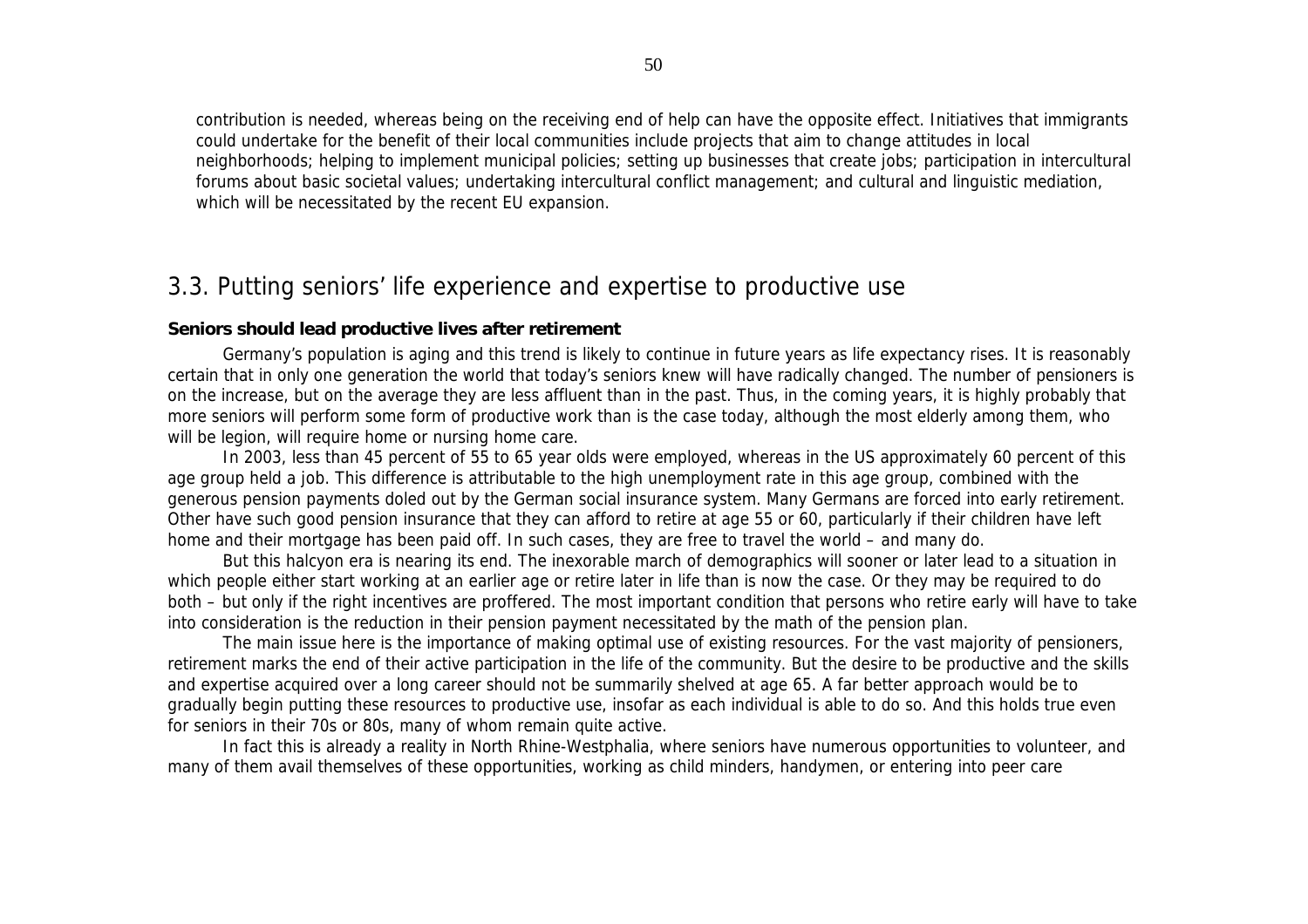arrangements with other seniors. Some might even obtain positions as consultants on seniors issues in the private and public sectors.

#### **Involvement with the community**

Active involvement in their local communities could unlock a great deal of potential talent and energy in seniors. One thing is certain: our elderly citizens are ready and willing to play an active role in the life of the community and energetic pensioners should be encouraged to do so over an extended period, whether as staff members of dedicated projects or as regular employees of existing organizations.

 Seniors could replace young men who are doing their alternative military service in the event these men are in short supply. Moreover, Germany's cities offer plentiful opportunities for seniors to serve the community – for example helping families with babysitting, shopping, and accompanying family members to their doctor's appointments. Another area of endeavor open to seniors is acting as caregivers for other seniors, either in the form of home visits or helping to organize social events. Environmental protection, maintenance and beautification of facilities such as playgrounds and parks would also be possible forms of employment for seniors. Our elderly citizens could also help to organize cultural events, provide self-help groups with support or work in organizations that coordinate seniors' activities.

This coordination would be carried out either by existing organizations or new ones that would be established on the basis of senior's experience as volunteers. The sphere of responsibility of these seniors' agencies would include screening prospective staff members, selecting and organizing projects and activities, matching up services offered and requested, and supervising subcontractor's work and staff training programs. Seniors who participated in such programs would receive token remuneration and would be reimbursed for their travel and other expenses. In addition, incentive and support mechanisms would help seniors to obtain vocational qualifications and earn public recognition for their work.

#### **Mutual assistance programs**

Only about three percent of seniors in the 60 to 80 age group require nursing care, whereas one in three seniors over the age of 80 requires such care – and the vast majority of them live with their families. This is a situation that is bound to change, since there is a growing tendency for children to move farther away from home. Moreover, since families have diminished in size, the daughters and daughters-in-law who currently provide most of this care will be in increasingly short supply in the coming years. Thus other forms of community self-help programs will be needed.

One viable alternative would be the establishment of a volunteer corps that would organize ad hoc mutual assistance programs from which all concerned would benefit without the need for any money to change hands. For example a 65 year old senior in excellent health could assist an 85 year old who lives nearby.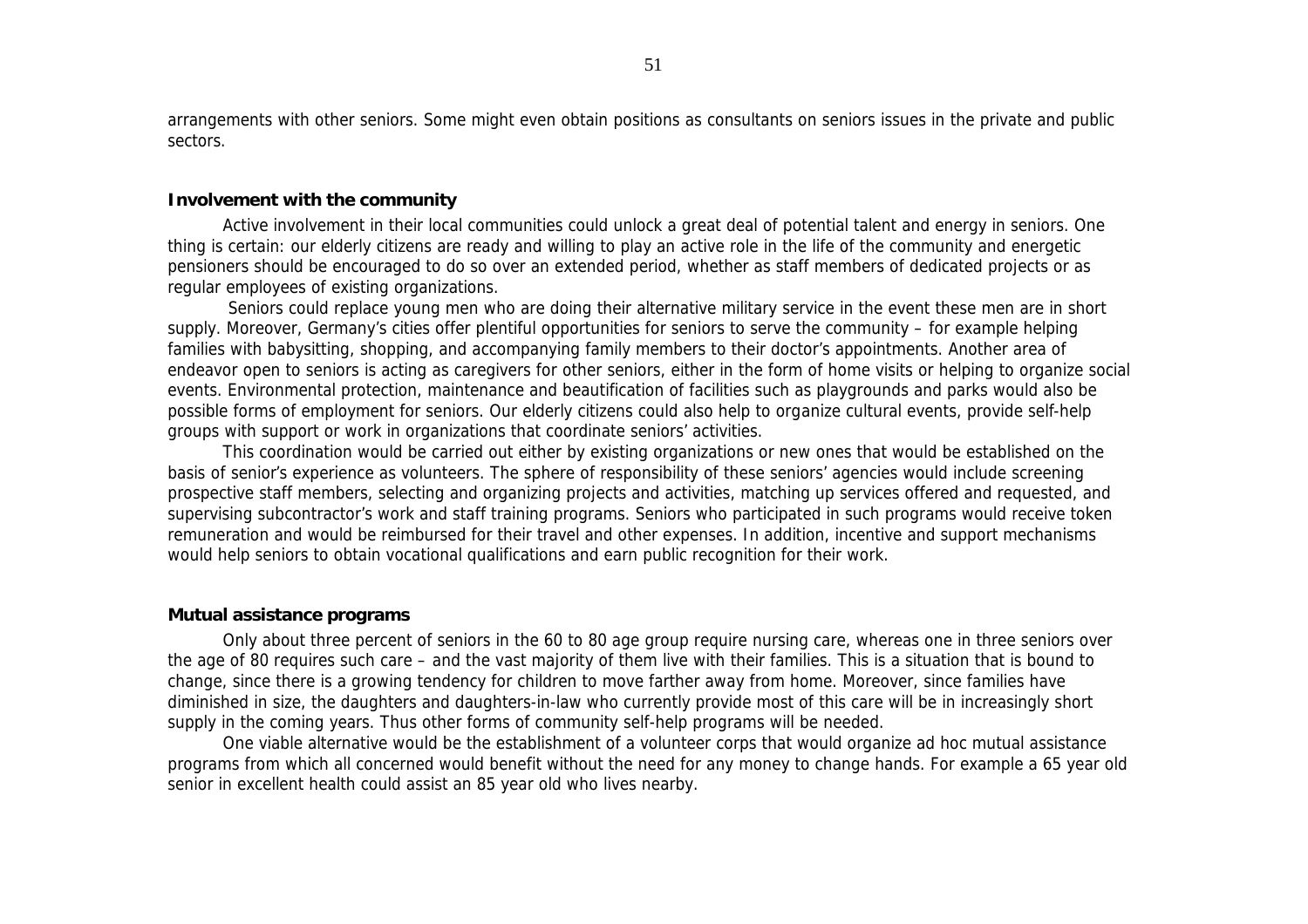A large number of such volunteer programs have already been instituted both in Germany and abroad. Such programs should be coordinated by professionals and should integrate mechanisms that allow for long term operation. This would enable the services rendered by, for example, a 65 year old in 2004 to be remunerated with services in kind when he or she reaches the age of 85 (e.g. shopping in exchange for reading aloud, washing and dressing in exchange for visits to government offices, wheelchair walks in exchange for cooking). Neighborhood organizations would coordinate these services and would recruit sufficient numbers of younger people to care for the elderly. Inasmuch as this type of program would be based on a reciprocally beneficial exchange of in-kind services rather than on volunteerism, it would only be successful insofar as younger people feel that participation will help them to meet their future goals within their local communities.

#### **Seniors' living space**

Many seniors, particularly single ones, live in houses or apartments that are too large for one person, with the result that a great deal of unused space goes to waste.

Most seniors would very much like to move, but within the same neighborhood. However, such accommodations can only be found through communication networks within the community: the owner of the corner bakery or the local minister might know of a small apartment in the neighborhood that could solve the problem.

This type of measure requires no funding, although the owners of rental housing would have to modify their properties in such a way as to meet housing market needs and avoid vacancies. Toward this end, city planners, municipalities and building associations would first have to ascertain how best to modify existing housing. This could involve granny flat conversions, bathrooms equipped for the elderly, shopping and concierge services, or supervised group apartments for seniors with dementia, which would enable even these citizens to remain in the community and receive daily visits from home care nurses. Each house, apartment, street and neighborhood has different needs, and there are no readymade answers – only successful projects from which lessons can be learned. We recommend that information pertaining to such projects be compiled in order to obtain accurate remodeling cost projections.

#### **From words to action**

- Pensioners should be given the opportunity to participate fully in the life of the community insofar as their capacities permit them to do so.
- A statewide organization should compile information pertaining to transgenerational mutual assistance programs, which would then be used to lay careful plans for the development and long-term stability of such organizations.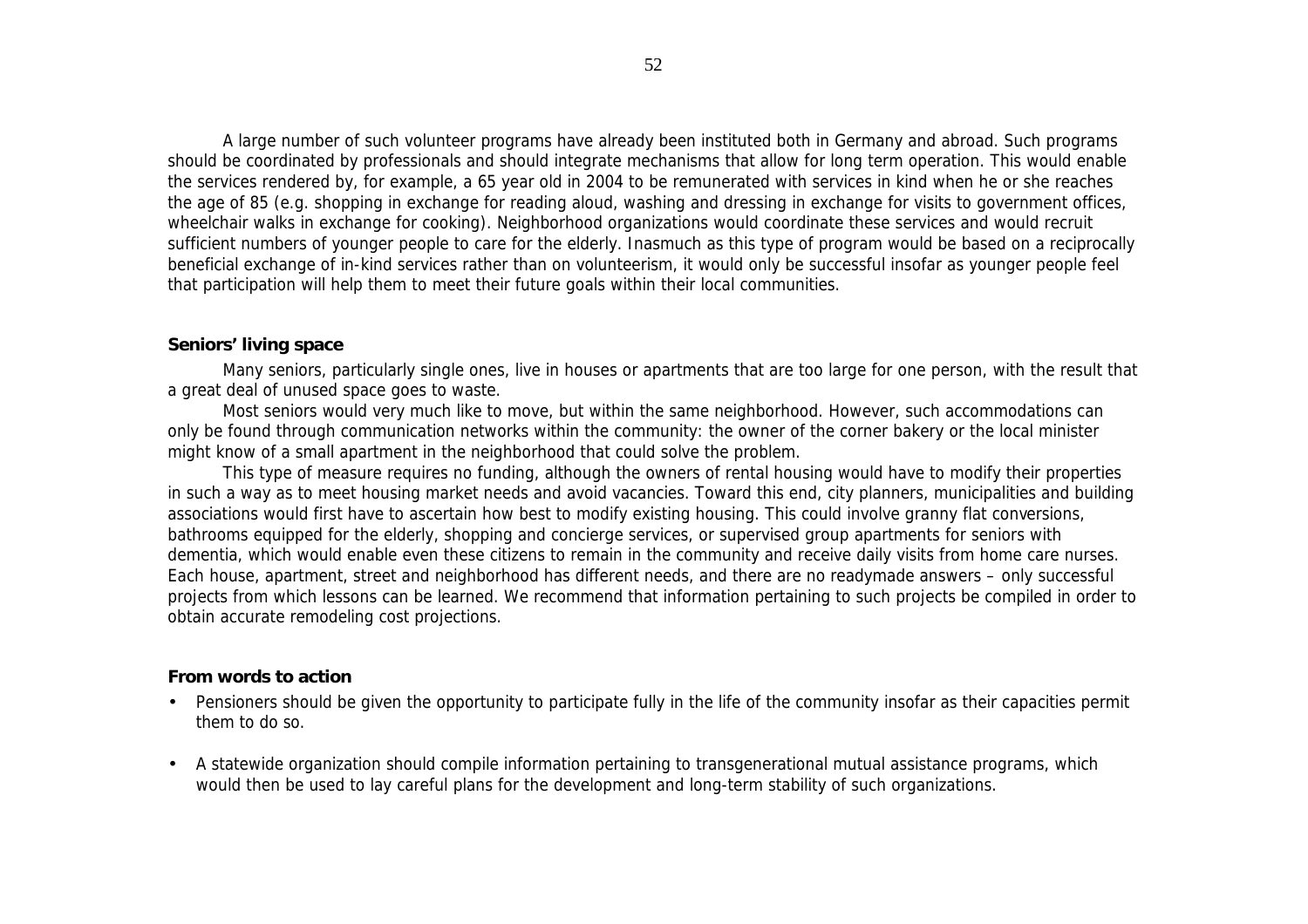• Every large German city has elderly residents interested in purchasing, remodeling or constructing buildings and North Rhine-Westphalia should set up a foundation to support such projects. The foundation would be funded by savings banks, building societies, municipal governments and other groups. The first task of this foundation would be to compile relevant information from all existing groups of this type (e.g. contract modalities, names of experienced architects and builders).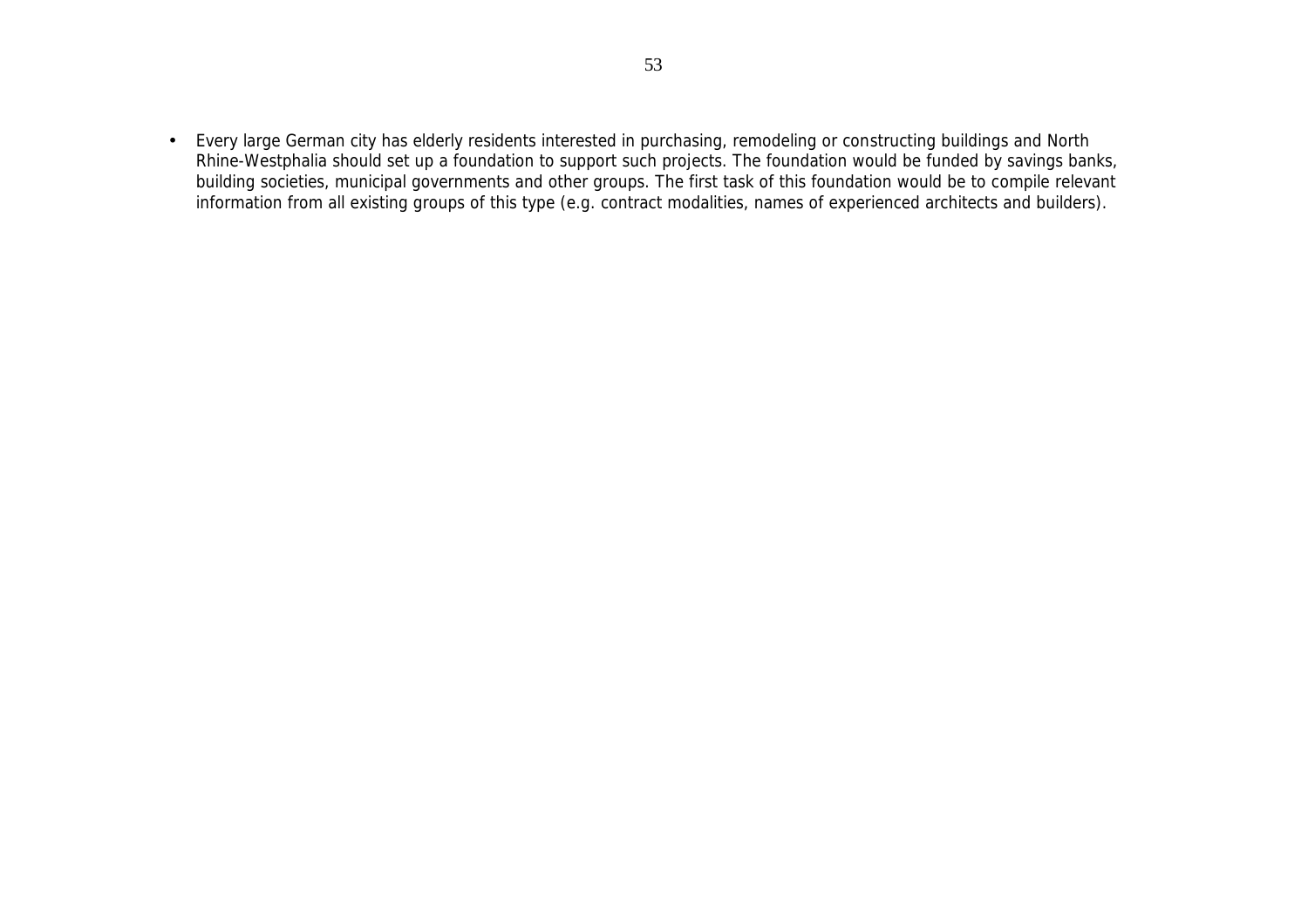# 4. North Rhine-Westphalia –

### a great place to live and work

#### **Quality of life factors**

The factors that make a region desirable include an economy with future-oriented jobs. affordable housing and good schools and colleges. However, so called soft factors are increasingly coming into play such as leisure time and cultural activities, as well as opportunities to spend quality time in a healthy, natural environment.

If North Rhine-Westphalia is to become one of Europe's top regions by 2015 – a region that has a great deal to offer visitors in the short term and international companies in the long term – it will need to deploy all of its creativity and enthusiasm and a raft of innovative ideas. It will also need steadfast commitment and dedication from all concerned.

The Council feels that making North Rhine-Westphalia a desirable place to live and work will mainly entail expanding the state's offerings in the spheres of athletics, the arts and the natural environment. We have elaborated a series of proposals for each of these arenas.

It is crucial that North Rhine-Westphalia's citizens have a healthy and multifaceted natural environment to live in. In this regard, the state is blessed with a wealth of beautiful natural areas that provide clean air, water and soil thanks to past cleanup programs.

Sports are one of the cornerstones of leisure time activities in North Rhine-Westphalia, a fact evidenced by the countless numbers of sports that are practiced in the state, as well as the thousands of sports clubs and associations whose members come from all age groups and walks of life. Everyone knows that sports are both healthy and enjoyable, which is why North Rhine-Westphalia should take concrete steps to ensure that sports continue to thrive our state. The way we live now and the world we will bequeath to our children and grandchildren are all expressions of cultural activity. Culture builds awareness and forms the basis for individual self-determination. Culture is more than just art and literature: it is also about value systems and traditions. North Rhine-Westphalia should strive to become a cultural magnet in Germany and Europe by 2015.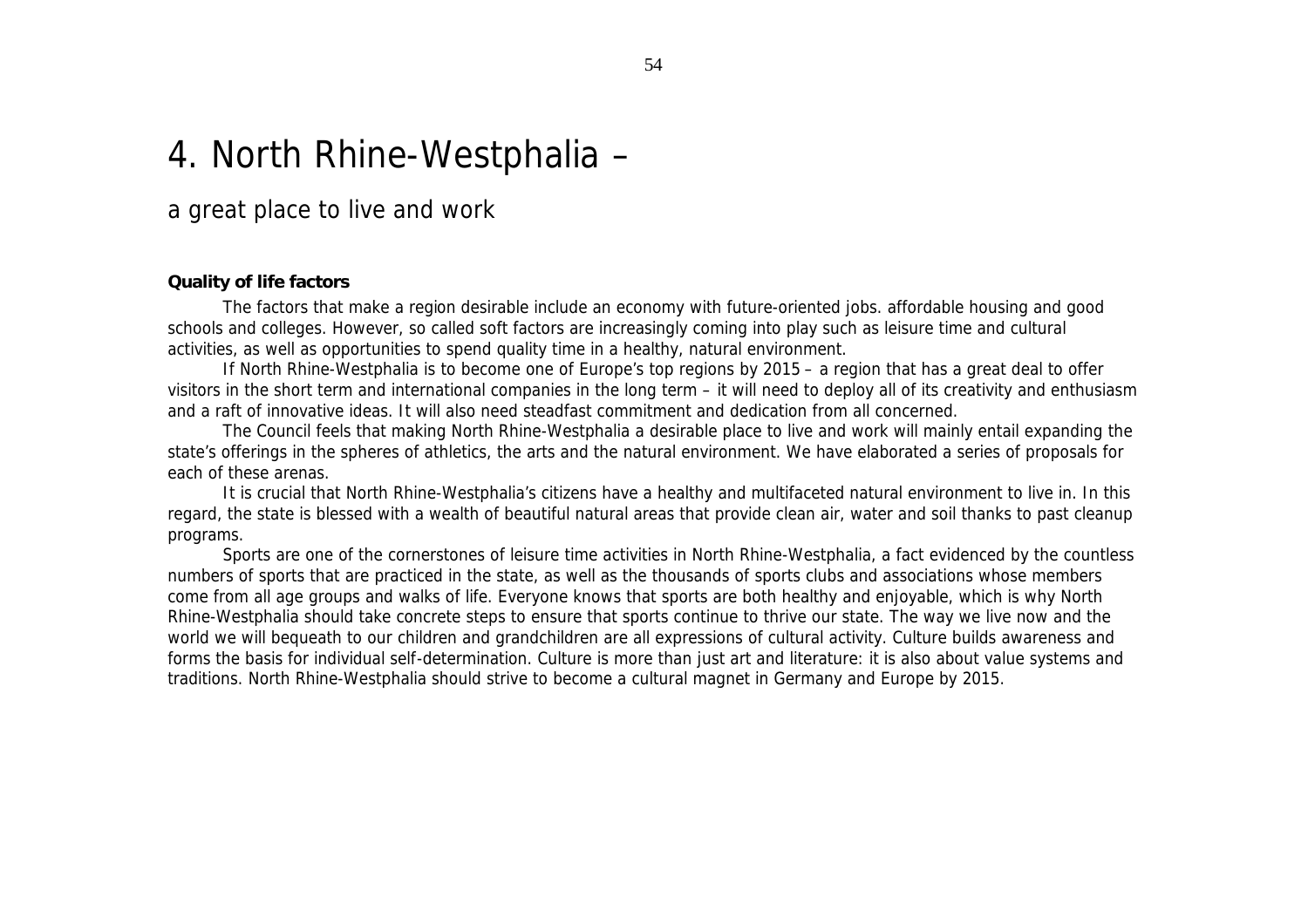### 4.1. A productive symbiosis between man and nature

#### **North Rhine-Westphalia: a region for all seasons**

Former chancellor Willy Brandt's dream of blue skies over the Ruhr valley has long since been realized. Germany's post World War II "economic miracle" was followed by an "environmental miracle" in the Ruhr valley, which was once one of the world's most polluted regions and has been restored to ecological health over the past three decades: sulfur dioxide levels have been reduced by 90 percent and a more than acceptable level of water quality has been achieved in the region's lakes and rivers. And at the same time the Ruhr has become an attractive region for industrial companies, thus proving that it makes no sense to protect the environment by moving factories and the attendant pollution offshore. Instead, our region should apply its knowledge and expertise to the elaboration of environmental protection solutions that enable factories to operate here.

In the years to come we will have to face the music of our lifestyle and environmental practices. Each individual in central Europe consumes an average of 75 tons of natural resources each year, excluding water. Thus it is crucial that we find ways to use these resources more efficiently. Moreover, since global warming is still very much of an unresolved problem, we will have no choice but to reduce our carbon emissions. Cities are encroaching on the natural environment at an increasingly rapid rate, which means that we will have to make do with less space. The natural environment in North Rhine-Westphalia should be beautified and ramified even further.

Toward this end, the state's many disused industrial sites, abandoned coking plants and coal mines, and unused railway stations could be utilized for a host of recreational, sports, cultural and tourist industry purposes.

#### **The wonders of nature in North Rhine-Westphalia**

Although North Rhine-Westphalia has been settled for millennia and virtually every square inch of the region has felt the effects of human activity, the state is blessed with a superb natural environment, magnificent landscapes and a host of natural wonders, including (to name but a few) the hundreds of thousands of wild geese that settle on the banks of the Rhine in winter, creating an unforgettable spectacle; the landscape of fields and hedgerows in the Monschau region; and the farmland punctuated by countless stands of trees in the Muenster area.

The Rhine and Ruhr river areas were once densely covered with beech forests. The opening of the Eifel National Park in 2004 constitutes an important step towards effective stewardship of this central European natural resource. The park, which is composed of the Kermeter forest and a former military training area, has established a peaceful and verdant haven for red deer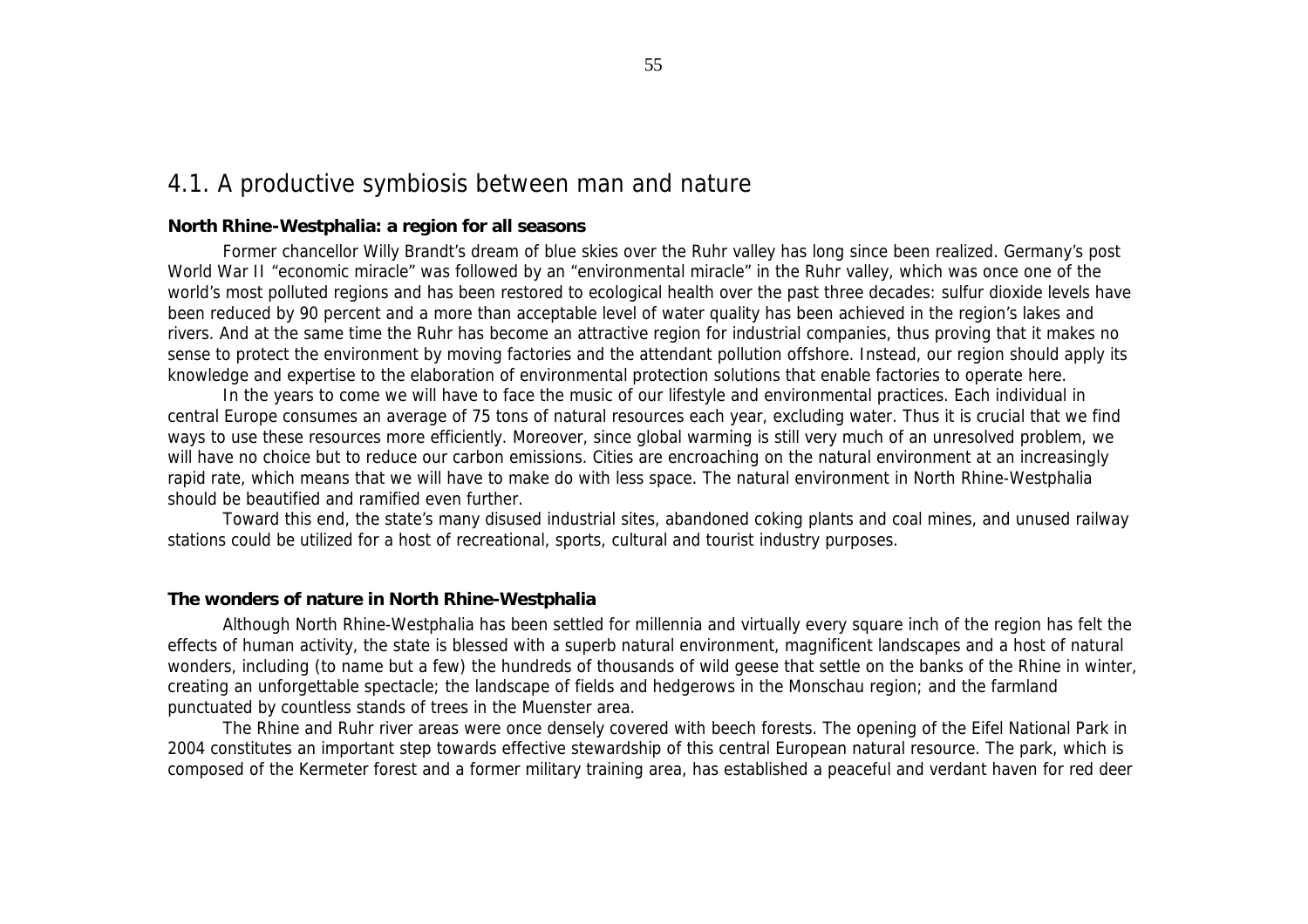and other wildlife. Although it will probably take another century before the park reverts to its original natural state, today's visitors still derive great enjoyment from it.

The state's working forests should also be managed in a more natural fashion, and plain looking stands of spruce trees should be allowed to evolve into dynamic deciduous forests with lush leafy canopies.

Efforts to renature the state's watercourses should be pursued between now and 2015, which means that salmon would return to the Rhine and Sieg rivers. Tributaries should be made fit for swimming again, a goal that is wholly realizable along the Rhine, since its current is not dangerous for swimmers.

#### **Agriculture and its discontents**

Productive and well tended farmland is an integral part of today's landscapes. But a new approach to agriculture is needed.

EU agricultural product subsidies are being gradually phased out. North Rhine-Westphalia should support this change by abolishing overproduction of dairy and other products. However, growers should be subsidized insofar as their products are beneficial to society and do not depress market prices. North Rhine-Westphalia should use its influence at both the federal and EU levels to ensure that this approach is embedded in future agricultural policy.

For example, when a dairy farmer uses an adequate amount of pastureland to produce milk, he is not only creating a healthy product but is also benefiting the land itself in a way that promotes tourism, recreation and biological diversity. No money spent in a globalized marketplace can buy dynamic landscapes, space that fosters the well-being of flora and fauna, and conditions conducive to the production of healthy food and clean drinking water.

North Rhine-Westphalia's rural areas and their six million inhabitants need an environment that promotes regional development. Only in this way can the state's growers produce quality food and at the same time maintain high environmental, social and animal protection standards.

#### **Objective 1: Reduce pollution**

Environmental protection should remain a main focus of governmental concern in the future. Industrial, household and vehicle pollution should be decreased below present levels by 2015. Key pollutants include fine dust, nitrogen compounds, precursor substances of ground-level ozone, and hormonal residues in the environment.

The main challenge in this regard is the reduction of greenhouse gases. The German government has set a goal of a 40 percent reduction in greenhouse emissions by 2020, providing the other EU countries follow suit. North Rhine-Westphalia should play a significant role in this effort.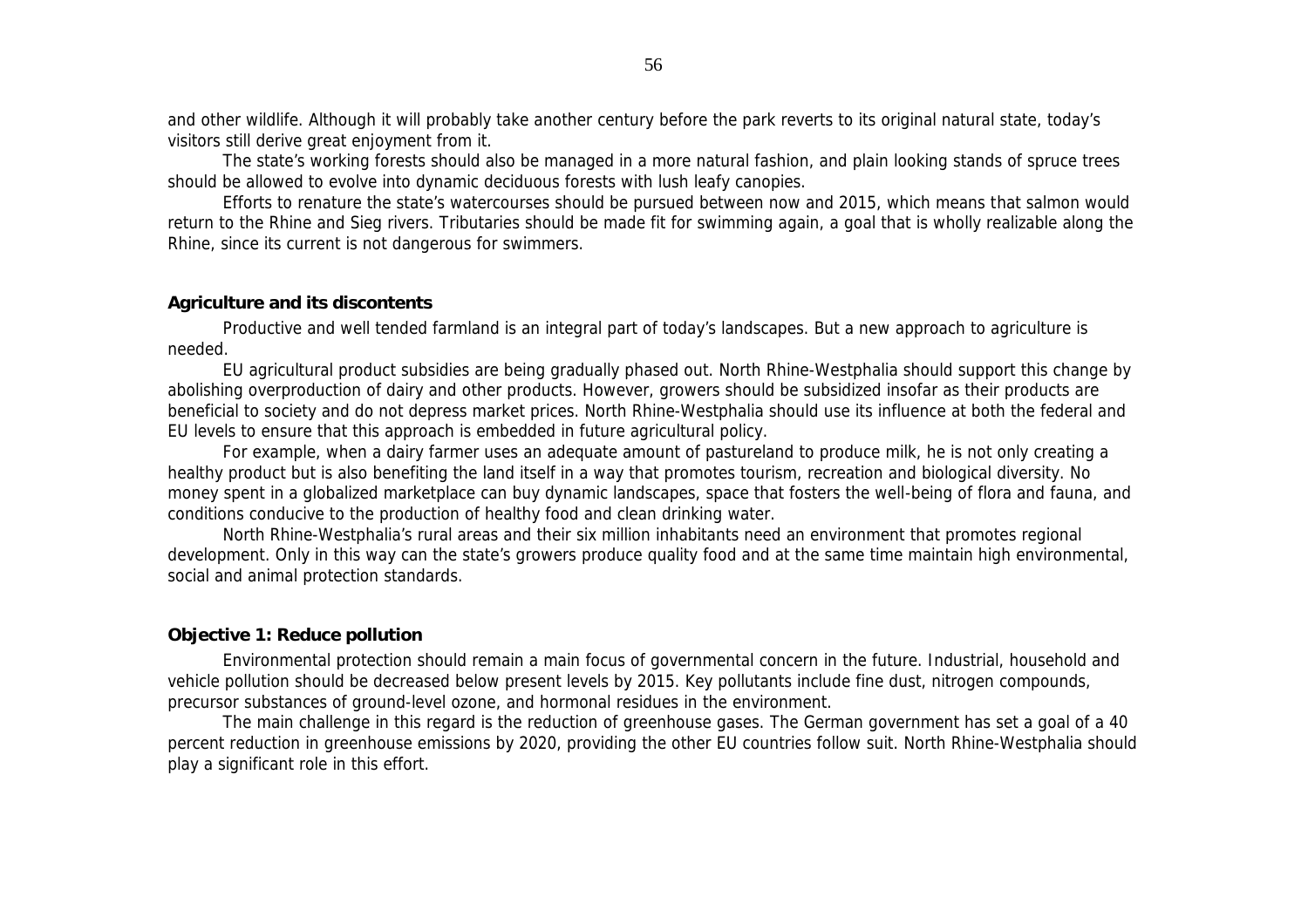Efforts should be taken to ensure that by 2015 the state's rivers are once again be fit to swim in, that no pollutants in wells exceed authorized limits and that all of the state's groundwater is of outstanding quality.

#### **Objective II: Cut back land development on greenfield sites**

Unbridled land development has catastrophic environmental consequences, as well as economic and social risks provoked by massive social and infrastructure costs and the aftermath of urban flight. The German government has instituted regulations requiring that North Rhine-Westphalian land development on greenfield sites be reduced from the current level of 15 hectares (37 acres) per day to three hectares (7.4 acres) per day by 2020. However, the Council urges the North Rhine-Westphalian government to achieve this goal by 2015 instead and to aim for zero net land development in the long term. To achieve this, urban environments would have to be enhanced.

#### **Objective III: Strengthen environmental stewardship**

The list of endangered plant and animal species in North Rhine-Westphalia continues to lengthen. The North Rhine-Westphalian government should aim to reverse this trend by 2010 so as to promote the region's biological diversity. This would mean that the number of endangered species would decrease and the number of extant species would rise, which would in turn enhance the diversity and richness of the state's natural environment.

#### **Objective IV: Restructure the agricultural sector**

The proportion of agricultural products grown and raised using organic and environmentally friendly methods should be greatly increased over current levels. This can be achieved through more effective consumer education and state subsidies for growers who shift to natural methods. The goal for 2015 should be to make consumers aware of the advantages of organic farming methods and change their purchasing behavior accordingly such that 20 percent of food purchased in North Rhine-Westphalia is organically grown.

#### **Objective V: Enhance the overall quality of life in North Rhine-Westphalia**

Can North Rhine-Westphalia successfully enhance the appeal of its urban areas in such a way that those residing in them choose to stay there and thus stem the tide of urban flight? This is the "make or break" factor in the struggle for sustainable development in North Rhine-Westphalia.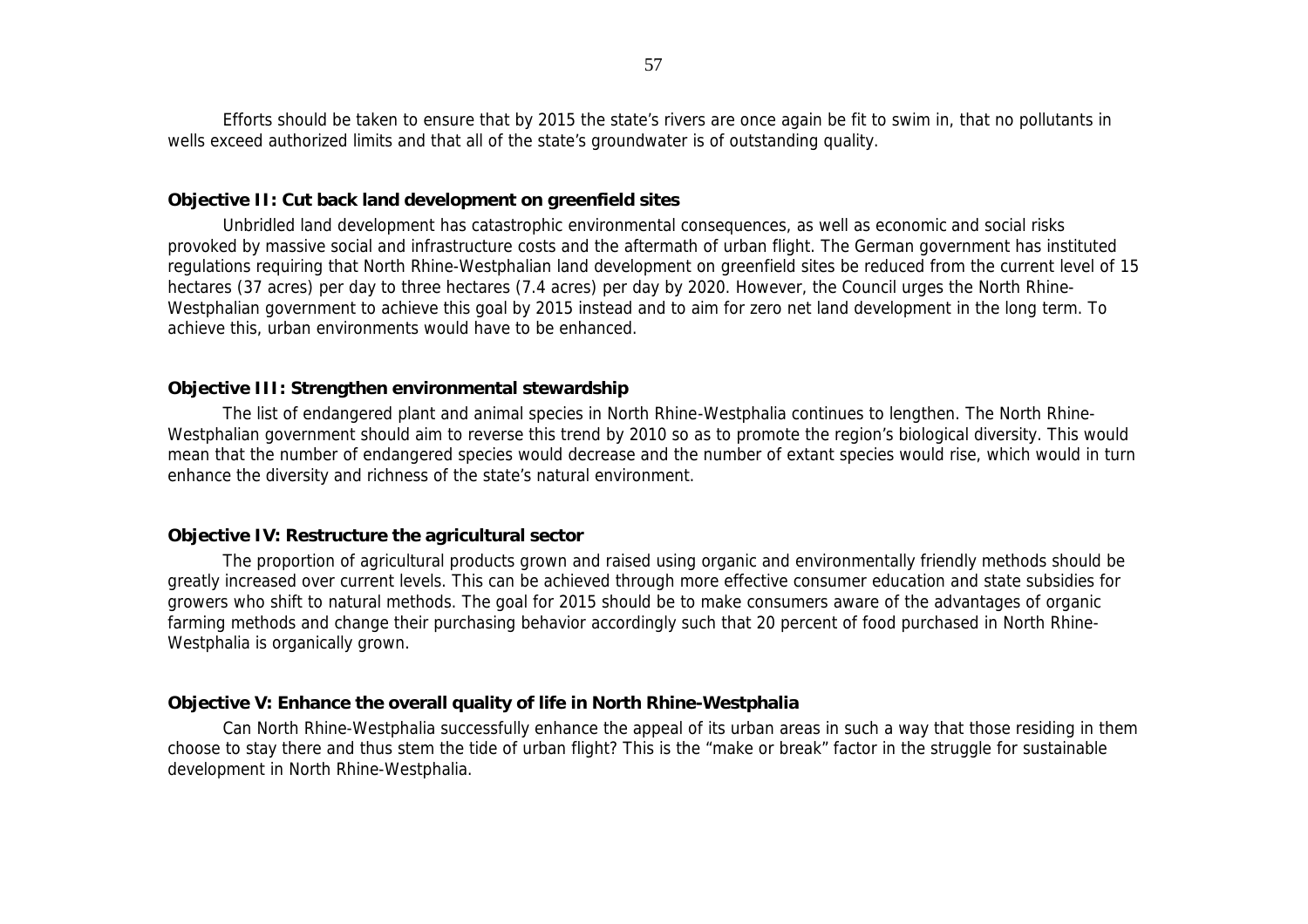Urban development that meets actual needs should be a top priority as this would prevent creeping urbanization. Commuter bonuses and homeowner allowances should be eliminated. The resources freed up by these cutbacks should be used for needs oriented urban development programs, particularly in those urban areas most severely impacted by urban flight.

Regional planning measures should be coordinated more effectively. The competition among municipalities for shares of income and business tax revenue inevitably leads to planning errors. Cities and towns that coordinate their planning efforts by forming joint planning councils should be granted a larger share of state tax revenue.

#### **From words to action**

The Council regards the following proposals as the lynchpins of regional development.

The North Rhine-Westphalian government should embark on a program aimed at developing the state's nature reserves and nature parks into cornerstones of economic development, particularly for tourism. Even in our densely populated state, conditions are propitious for the success of such an initiative since there is widespread demand for recreational facilities in natural settings and the requisite environments are within easy reach. First, the state should continue developing the Eifel national park. This would enable the park to be integrated into a global network of 400 such facilities that aim to combine the preservation of unspoiled areas with sustainable economic and consumer activity. Second, the planned Senne national park should be developed. Third, North Rhine-Westphalia should leverage off the results of the 1998-1999 building design and construction event, Internationale Bauaustellung Emscher Park, in such a way as to transform the Emscher region into an urban and industrial region that offers a network of appealing recreational areas and greenfield sites.

- By 2010, forested areas in urban regions should meet the Forest Stewardship Council's (FSC) internationally recognized high standards for sustainable forest management and be granted FSC certification. Five percent of all working forests in North Rhine-Westphalia should be declared forest preserves and should constitute a network that extends through all of Germany's forests and is a constituent of its biotope. This regulation should be applied in particular to federally controlled forests, and on a volunteer basis, to privately held forests.
- Private citizens should have the opportunity to do volunteer work at biological stations. Volunteers and representatives from nature conservancy organizations should work on the practical and technical aspects of environmental stewardship and biotope and species preservation.
- The North Rhine-Westphalian government and agricultural, food processing industry, trade, consumer and environmental organizations should jointly implement a program aimed at marketing food grown in North Rhine-Westphalia more effectively.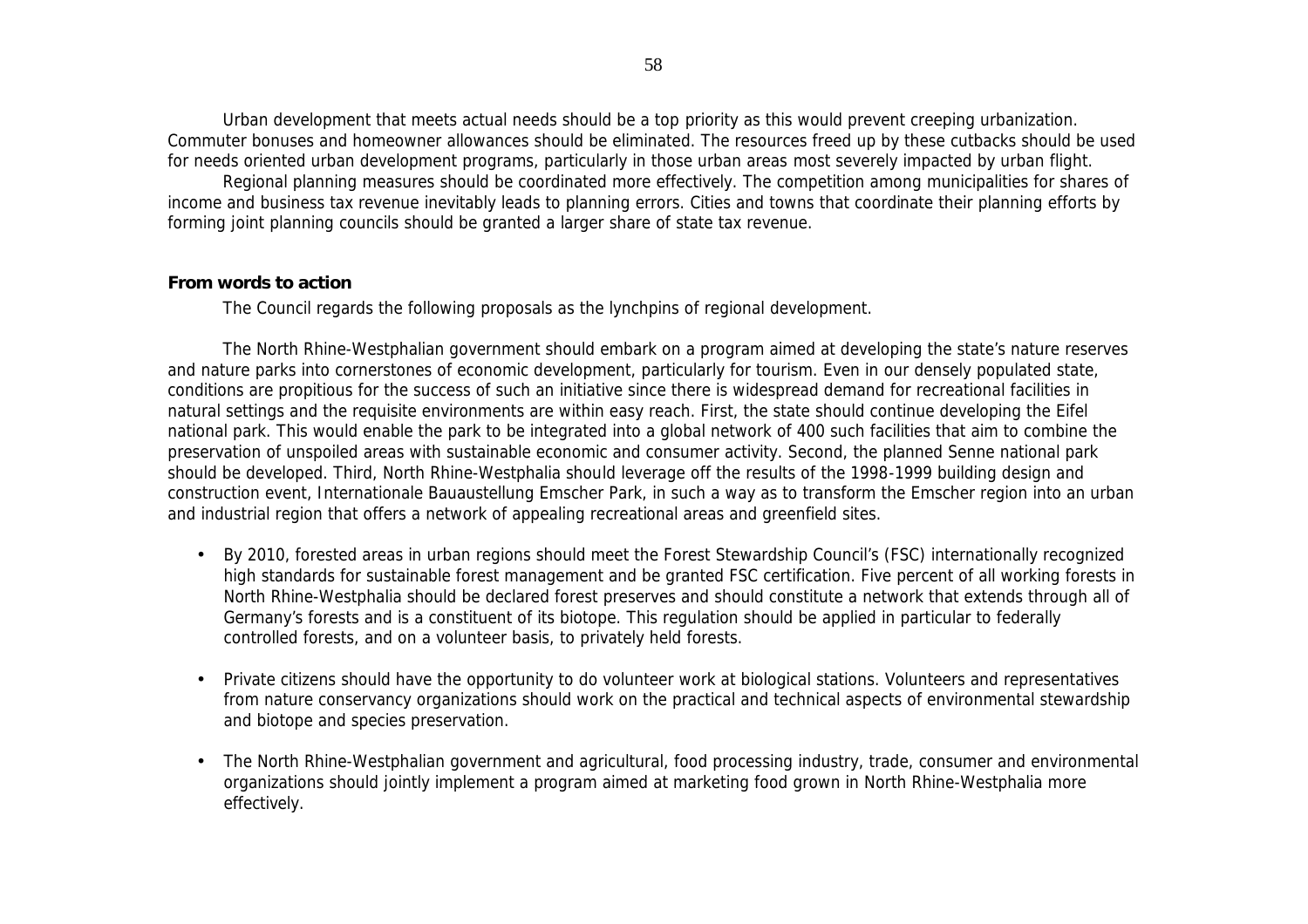- Children should receive instruction at a very early age about health maintenance and the importance of eating a variety of foods. A first step in this direction would be for the state government to institute a program whereby all pupils in elementary schools eat breakfast and/or lunch at the same time in the school cafeteria.
- North Rhine-Westphalia should take concrete steps to promote the development of urban green belts that would act as psychological barriers to the depredations of construction projects in the natural environment. Urban development should of course be possible, but overdevelopment should be halted.
- North Rhine-Westphalia cannot achieve sustainable urban development without instituting convenient and environmentally friendly mass transit systems. It behooves the North Rhine-Westphalian government to engage the general public in a far reaching dialogue on the subject of mobility, as this will likely be a source of heated controversy in the coming years. The business community, trade unions, environmental organizations, church organizations, freight forwarders, and all interested citizens should participate in a focused dialogue on this subject (see chapter 1.2).

## 4.2. Sports and other leisure time activities

#### **Sports bring people together**

By 2015, North Rhine-Westphalia should have instituted an outstanding range of sports and leisure time activities via clubs and at parks, recreational areas, swimming pools, schools and other suitable public venues. Such sports programs are beneficial for society as a whole in that they are based on cooperation and shared experience in grassroots athletics organizations. Sports also build bridges between the generations by bringing together people of different ages as either players or spectators. Grassroots sports allow for an entirely different type of experience compared with that offered by fitness centers or the individualization and isolation that characterizes today's megatrends. In the future, our society will need more of the kind of grassroots sports activities that are already relatively widespread. It behooves the government to leverage off and promote this trend.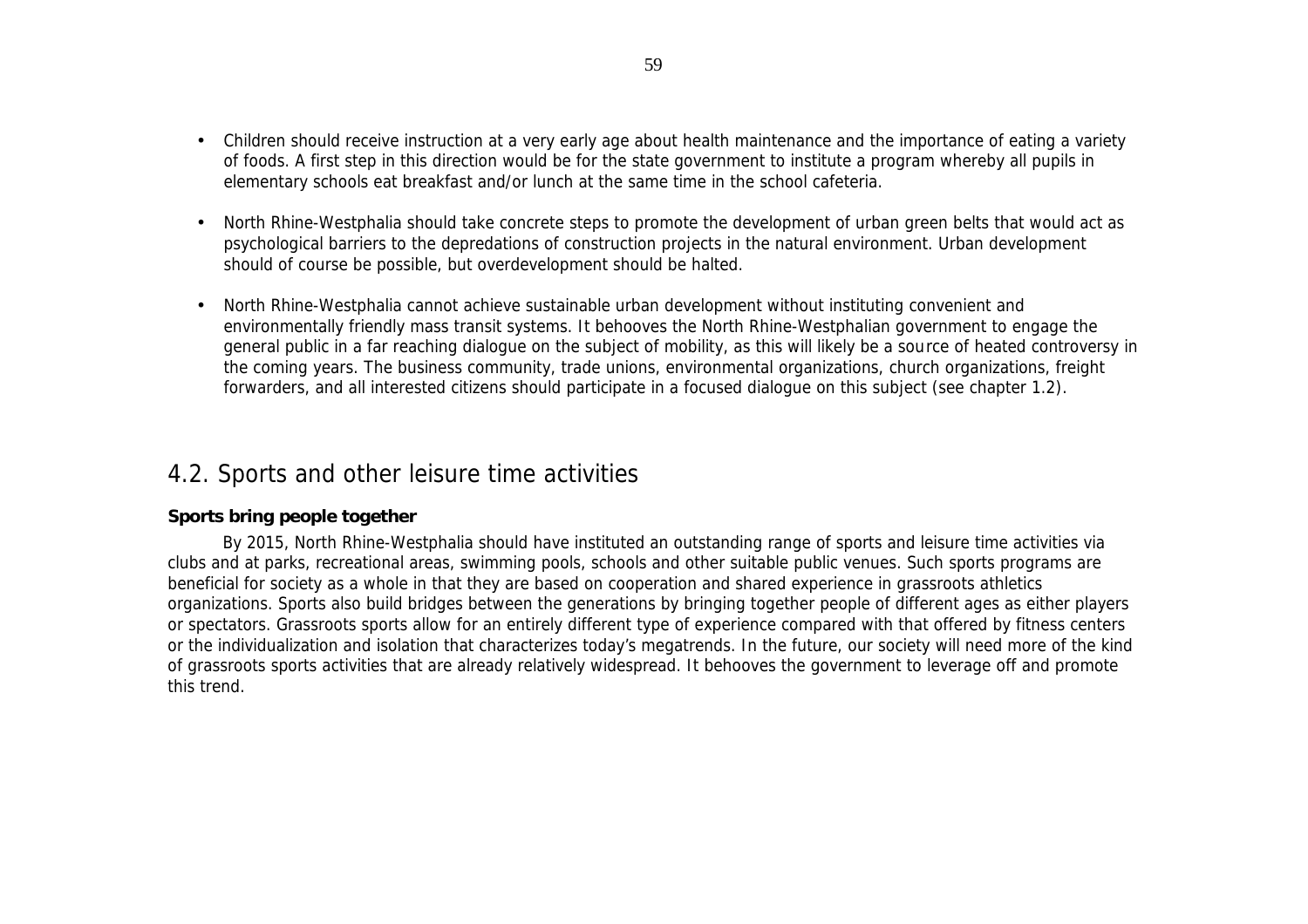#### **Sports are enjoyable**

Sports are enjoyable, particularly for younger people who of course engage in athletic activities not so much because they are obliged to, but because they derive great enjoyment from them. Half of North Rhine-Westphalia youth between the ages of 12 and 18 belong to a sports club, a membership figure that far outpaces other types of youth organizations.

The over two million members of Sportjugend NRW are distributed among approximately 20,000 youth sports clubs that are run by a volunteer corps numbering approximately 200,000. North Rhine-Westphalia's LandesSportBund, which has nearly five million members, counts as Europe's largest regional sports organization.

Sports enthusiasts are found amongst all socioeconomic, age and cultural groups, and the sports concerned are played as individual and team sports, in schools, in clubs, in tournaments or by top flight athletes. And of course sports are not only played within the context of organizations but also by individuals or with family, friends and acquaintances for purposes of relaxation.

Sports have three dimensions, the first being health and fitness. Sedentary existences have become the bane of modern life. It was not all that long ago, in historical terms, that for many people going shopping, to school or to work involved physical movement. But nowadays people get into their car or spend much of their time sitting in front of their computer, a situation that has resulted in a rise in so called "civilization diseases" as well as obesity, reduced motor skill capacity and poor physical fitness, particularly in children. Sports help to counteract these problems.

Sports also play a key role in child development and child rearing. Sports are highly effective teaching laboratories for social values and social behavior and thus spur personal, social and cognitive development. All games are governed by rules and learning to observe rules is a key social skill, one that encompasses awareness of one's opponent as well as positive manifestations of perseverance, pride and bravery. Virtues that are nurtured and experienced by athletic activities include fairness, tolerance, honesty, loyalty, integrity, and solidarity. The third key dimension of sports is that they satisfy a basic human need for play, movement and enjoyment in connection with a group activity.

#### **Objective 1: School sports**

In the future, daycare centers and schools (and above all gym classes) should nurture in children an awareness of their own bodies and how they can "work" with them. This means, among other things, the development of motor skills, discovering the pleasure of games and group sports, and learning that movement and exercise are essential for a healthy life (see chapter 2). Sports also teach young people that team effort takes precedence over individual accomplishment and that each person's contribution is valuable, irrespective of its contribution to "winning." Sports are very good at imparting basic social values and their attendant behaviors. Schools should strive to instill in all children an enthusiasm for sports that they will carry with them throughout their lives – and school gym classes provide a golden opportunity for accomplishing this goal.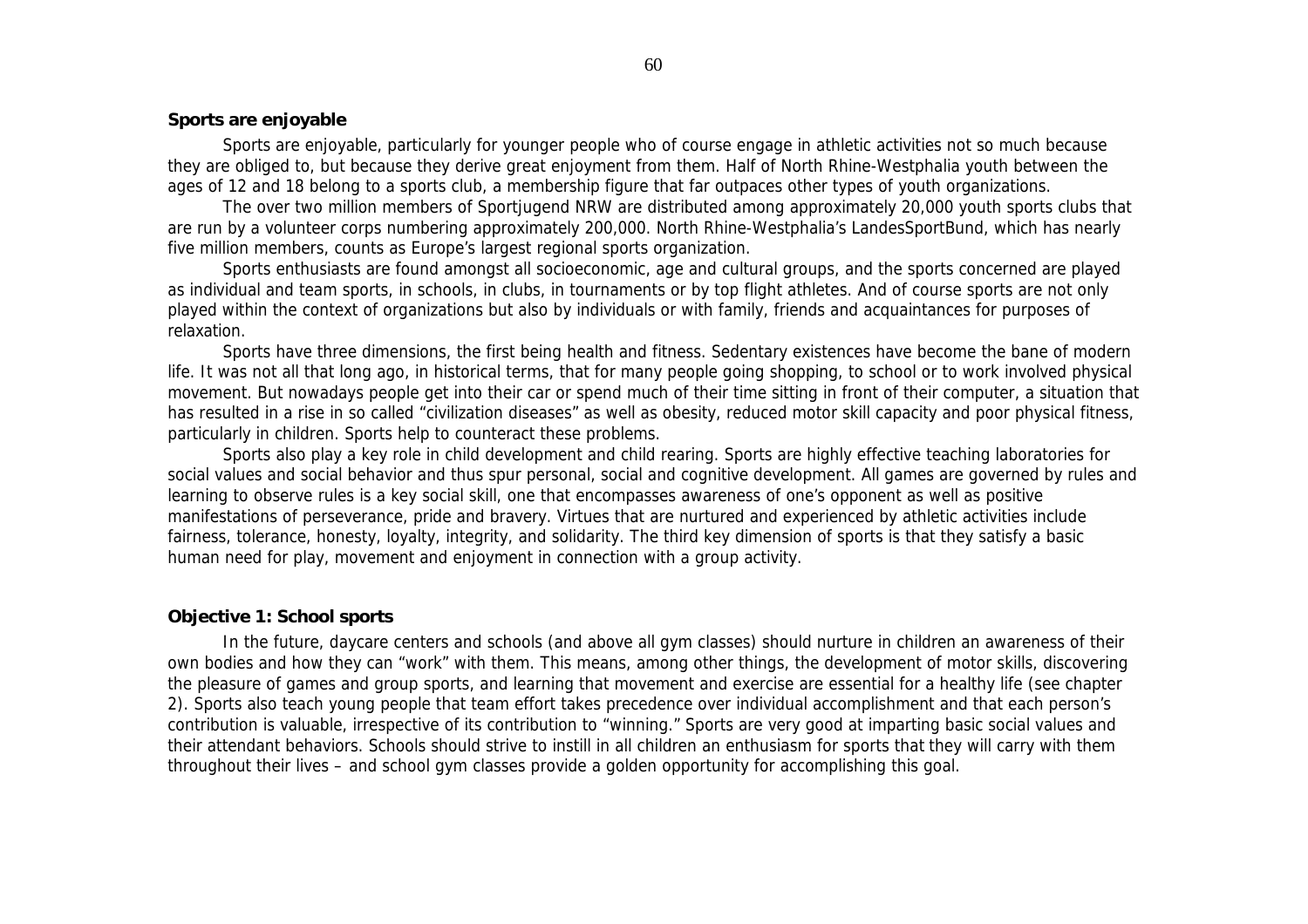#### **Objective II: Sports venues**

By 2015, municipalities should have acquired the wherewithal to provide their citizens and sports associations with a greater number of functional and financable sports venues, including swimming pools, gyms and playing fields. Cities should elaborate intelligent and creative financing models and should seek sponsors, investors and/or public-private partnerships for this purpose. Such measures will greatly aid the cause of school sports.

Urban areas that were once ad hoc playing fields are now given over to parking lots. This is unfortunate, because young people need space to play in – and the proposed new sports venues would fulfill this need.

#### **Objective III: Strengthen sports clubs**

By 2015, the political, financial, logistic and human resource groundwork should have been laid that will enable sports clubs to realize their full potential and impart positive social values. To achieve this, a suitable sports club culture would have to be created, and North Rhine-Westphalia should establish conditions that are conducive to this evolution.

Sports clubs provide a golden opportunity to reach millions of our citizens of all ages and give them the opportunity to pursue both sports and non-sports activities that have a positive impact on all aspects of their lives including socialization, cognitive and personal development, and learning. Sports are the most efficient teaching medium and subsidy program we have at our disposal. Therefore, the state should strive to make sports clubs far more inclusive than is now the case, which means instituting outreach programs that target females, immigrants and other currently underrepresented groups.

As is the case with cognitive development, sports related expenditures should be regarded not as costs but rather as investments in our children's future. Sports clubs provide young people with the opportunity to experiment with various types of individually and collectively originated identity processes. Sports enable children to experience tolerance, courage, and social equality, and they teach children to be more open to foreigners. Sports clubs also foster international contacts and promote the development of intercultural skills.

#### **Objective IV: Promote top-flight athletic achievement**

If we want to be proud of our outstanding athletic achievements tomorrow, we will have to begin establishing today the conditions that will enable sufficient numbers of young people to develop into top flight athletes. By virtue of their dedication and discipline, top-flight athletes serve as role models that are much needed in today's society.

The development of young athletic talent in all sports begins with the kind if intensive training that is incompatible with a normal school schedule. The North Rhine-Westphalian government, the statewide sports association LandesSportsBund and various professional sports associations have in recent years taken a step toward remedying this problem by making 45 athletics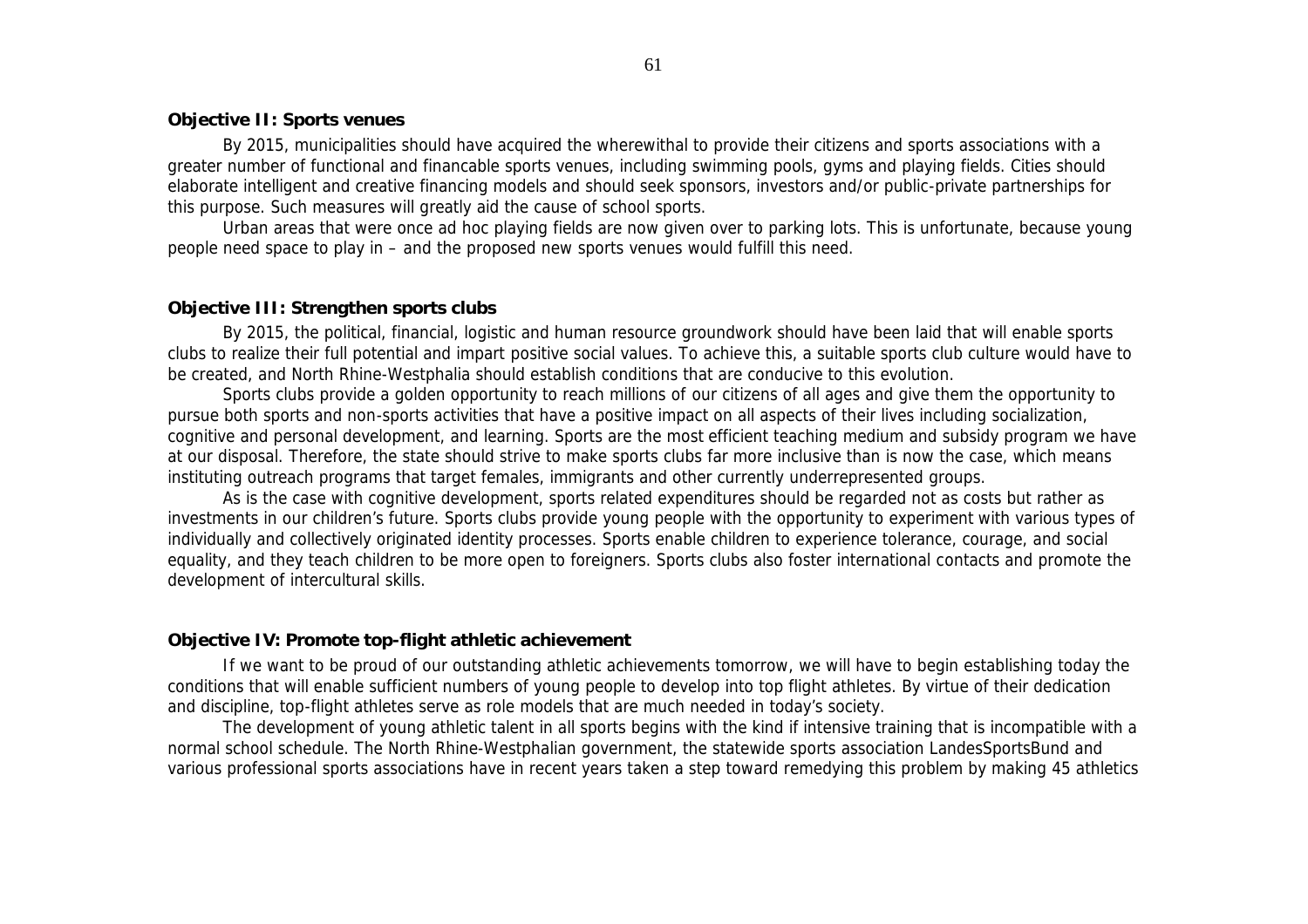oriented schools in North Rhine-Westphalia available to promising young athletes. However, all schools should nurture the talents of potentially top flight athletes in an individualized and flexible manner.

Far greater efforts will have to be made if the goals that athletics policymakers have set are to be achieved. By 2015, North Rhine-Westphalia should have established a comprehensive network of schools and the attendant programs that serve to nurture the development of young athletic talent.

#### **From words to action**

- In the coming years, daylong schools should work with sports and parents associations to provide pupils with daily aerobics and athletics sessions that will satisfy children's desire for physical movement and cognitive stimulation. Specific athletics classes such as swimming should be required. By 2015, cancelled gym classes, underqualified teachers and physically unfit students should be a thing of the past.
- State and local sports facilities should be modernized and new facilities for leisure time activities and sports should be built through innovative collaboration with sponsors, investors and sports organizations.
- Sports organizations should make greater use of volunteers, whose work should be remunerated with extra vacation leave whose cost is government subsidized.

The work of coaches in North Rhine-Westphalia's youth sports clubs should become a potent educational tool. Their impact on the educational development of youth should be greatly expanded through the establishment of a statewide network of volunteer contact persons at the local level who would publicize and implement the concepts devised by the corps of coaches. This would enable the state and its athletics organizations to create vastly improved and expanded programs in close cooperation with local communities and clubs.

- The alliance between schools and programs designed to promote athletic talent should become all encompassing and its programs and organizational structure should be refined. Scholarship programs should be established that enable students with talents in all spheres to attend elite private schools. Professional associations should also subsidize such programs.
- The success of the entire system of athletics education will depend on the number and quality of qualified teachers that are available. Thus, North Rhine-Westphalia should ensure that an adequate number of committed teachers and trained athletes are available to teach athletics-related courses, give students tasks to do at home, and foster the development of young athletic talent. The number of trainers in sports clubs, training centers and sports facilities should be greatly increased. Volunteers should work side by side with professional staff, who should be trained in newly established or revamped specialized institutions.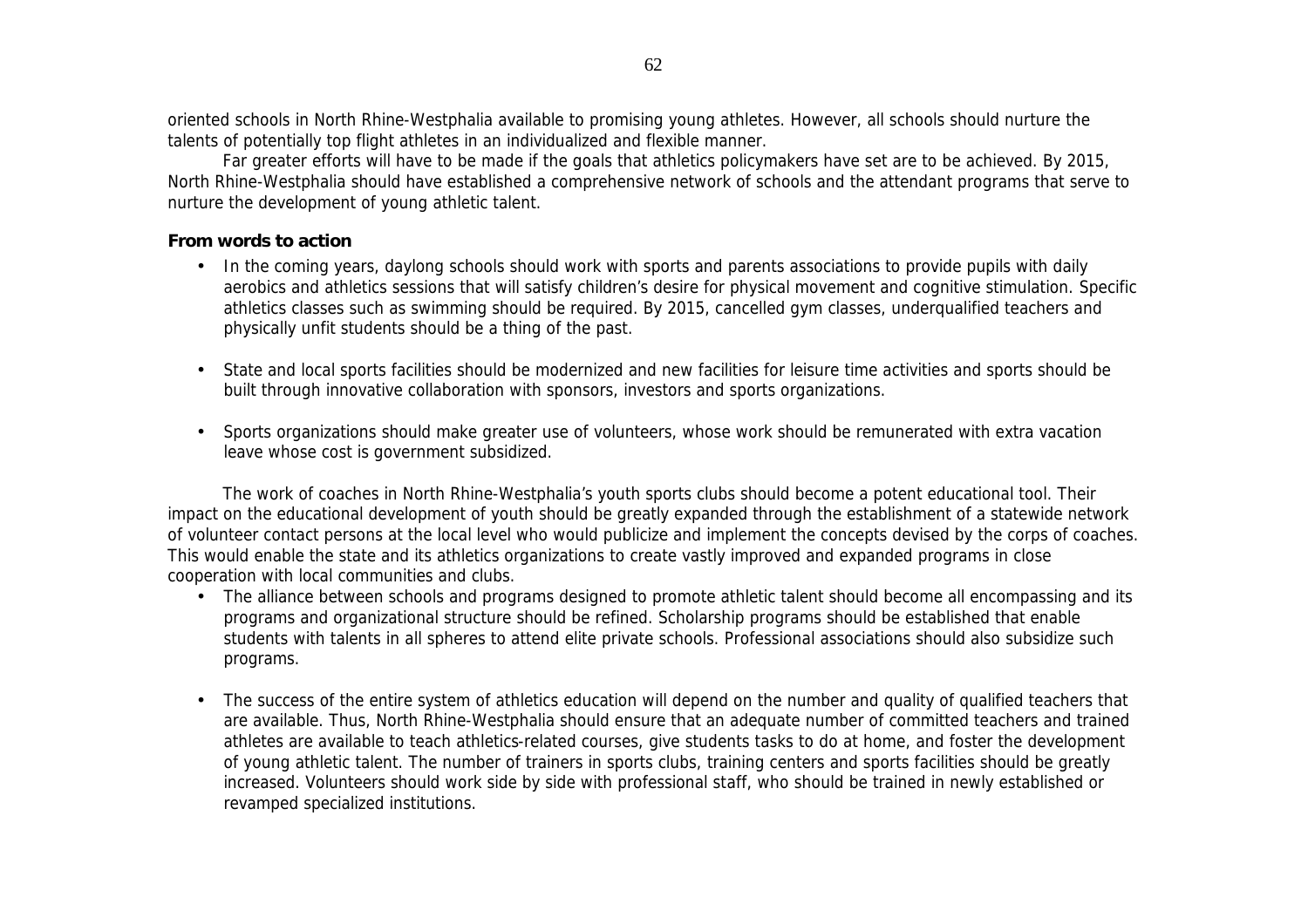## 4.3. The many faces of culture

#### **North Rhine-Westphalia – a cultural magnet**

North Rhine-Westphalia should strive to become a cultural nexus in both Germany and Europe. The preconditions for such a development are already in place: the state's multi-ethnic populace, its healthy mix of socioeconomic classes and the robustness of the region's economy all constitute invaluable resources in this regard. North Rhine-Westphalia should become a major player in the world of avantgarde art, and our region should be one in which high culture and provocative experimental work co-exist and generate fruitful synergies. The state's infrastructure of theatres, museums and cultural centers should also be strengthened. Cultural endeavors should emerge from the mainstream of society and should generate exciting new ideas and initiatives. By 2015, North Rhine-Westphalia should have laid the political, economic and social groundwork that will allow for realization of these goals. Cultural endeavors play a key role in the economy and the labor market by creating future oriented jobs, and it is therefore crucial that North Rhine-Westphalia actively promote the development of young talent in this sphere as well.

Two millennia of immigrant integration in North Rhine-Westphalia have made our state one of Europe's most culturally diverse regions. The citizens of North Rhine-Westphalia have evolved and defined their identities against the backdrop of this diversity, which must be safeguarded for future generations.

#### **Foster synergy between cultural institutions and deregulate subsidies for the arts**

The public and private sectors should provide greater subsidies for, and play a greater role in coordinating, cultural and artistic activities, but without allowing creativity to devolve into bureaucracy and dirigism. The state of North Rhine-Westphalia should continue to support cultural and artistic endeavors, although the nature of this support will inevitably have to change. In the future, creative self-initiated programs and innovative production and financing models will take on far greater importance, as will financial support from private citizens. This trend is already fully in evidence in the US which had 650 registered community foundations in 2001 with assets totaling \$65 billion. Germany, however, has only about 60 such institutions, over half of which are located in North Rhine-Westphalia and whose assets total a relatively meager €18 million. New financing models will be needed for these institutions if they are to make a significant contribution to the cultural life of our state. Community foundations will also afford private citizens the opportunity to have a say in cultural and arts policy issues.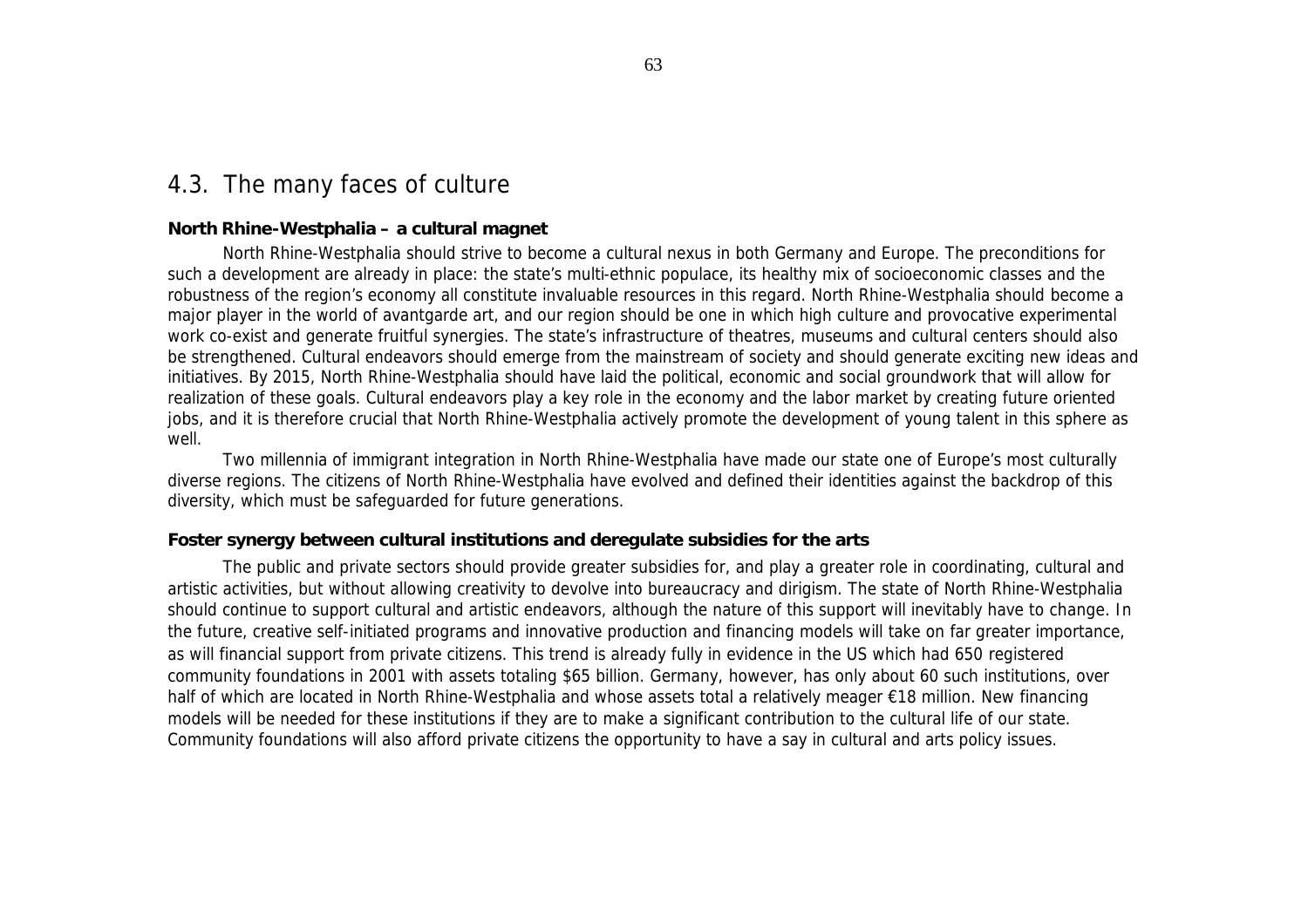#### **Objective 1: A cultural policy alliance**

All social actors concerned with culture and the arts (the general public, the entertainment industry, artists, the federal government and the business community) should forge an arts and culture policy alliance that would establish a communications network for the purpose of elaborating PR campaigns regarding cultural activities in North Rhine-Westphalia. The alliance would also build on ideas and approaches developed by the Landeskulturkonferenz (Regional cultural alliance) which was created in 2001 by the North Rhine-Westphalian government. These efforts would lead to the development of viable cultural and arts policy solutions in the realms of coordination, networking, elimination of red tape, sustainable financing, community involvement, cultural education, events that promote cultural identity, regional development programs, and cultural activities with a pronounced leisure time or tourism orientation.

#### **Objective II: Citizen involvement**

It is essential that citizens have access to cultural amenities they find comprehensible and with which they can identify. At the same time citizens must also do their share to promote cultural activities and shape the cultural life of their communities. Thus, citizen involvement should become a cornerstone of modern cultural policymaking and support for cultural activities in the guise of community foundations, artistic or cultural associations, public-private and public-public partnerships, individual donations and so on.

Amateur artistic activities have a positive effect on the lives of performers and audiences alike and should be an integral component of life in North Rhine-Westphalia. Such activities should also receive adequate financial support.

#### **Objective III: Strengthen artists' independence and leverage synergies**

The subsidy granting process for cultural institutions and projects should be streamlined through the elimination of red tape, the simplification of rules and regulations and the elimination of long, drawn-out application processes.

An internet supported platform should be established that provides clear and understandable information about all ongoing North Rhine-Westphalian government cultural initiatives. This portal could provide information about undertakings such as the Kulturrat NRW (North Rhine-Westphalia cultural commission) Kulturpolitische Gesellschaft (National cultural development organization), the state's art and film commission, the activities of North Rhine-Westphalia's ten cultural regions and the Kulturatlas Westfalen project (Directory of cultural institutions and events). This platform would also enable all those interested in forging cultural alliances to find suitable partners for their projects.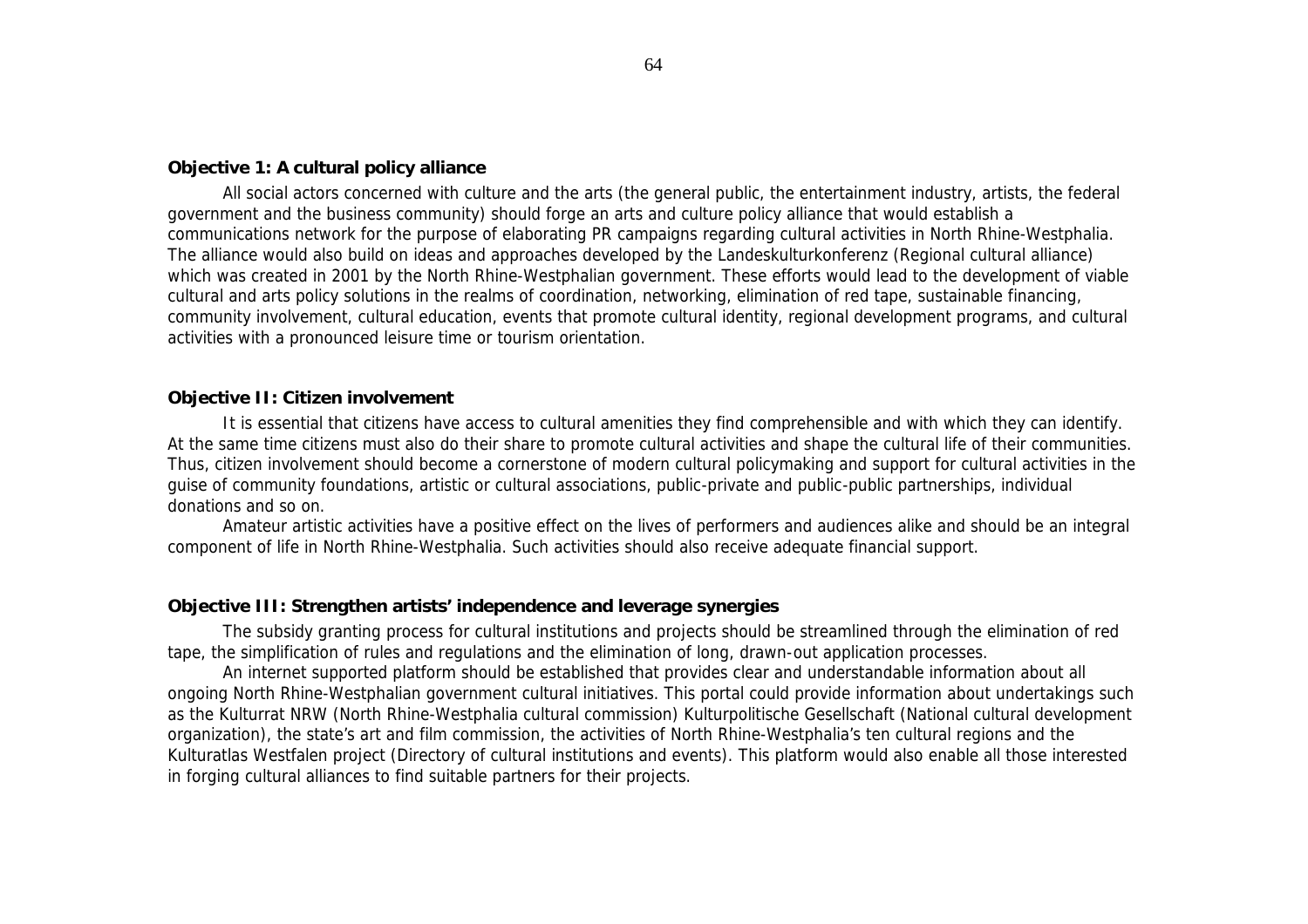#### **Objective IV: New financing models**

Cultural activities are an endangered species without public subsidies for their primary financial needs. But it is essential that systematic efforts also be made to increase the proportion of private sector financing models. Apart from foundations and patronage, the most promising approaches appear to be market based investment funds, risk capital models, social sponsoring and public private partnerships

#### **Objective V: Artists in schools program**

Artists' responsibility to society should include not only producing their work but also ensuring that their expertise is beneficial to and shared with society as a whole. Thus individual artists and cultural institutions should forge alliances with kindergartens, elementary schools and other North Rhine-Westphalian educational institutions with a view to bringing authentic cultural and artistic experience into classrooms and training programs.

#### **Objective VI: Leveraging off cultural events to forge a regional identity**

North Rhine-Westphalia needs high profile cultural events such as Christo wrappings, the MOMA exhibit in Berlin and Paris's Pompidou Center. Such events and venues generate tremendous excitement and reach audiences that ordinarily would not seek out fine art. Classical music events in addition to the Ruhr and Cologne music triennials should be developed.

#### **Objective VII: All the world's a stage for urban planning**

Urban planning efforts should focus on enabling cultural events to shape and enliven public space. Enhancing the quality of downtown areas by using them in imaginative ways for cultural events and leisure time activities is a highly practical and effective way to advance the cause of culture and the arts, which are key dimensions of modern leisure time and vacation modalities. Consequently, the potential of existing cultural spaces should be utilized and communicated more effectively. Mobility is essential when it comes to enhancing the effectiveness of and creating synergy between cultural venues and events. This can only be accomplished insofar as infrastructures and traffic planning models actively support such endeavors.

#### **From words to action**

The cultural and artistic landscape of North Rhine-Westphalia should be surveyed, including all of the state's cultural and artistic offerings as well as their structures and perceptions thereof. This survey would form the basis for restructuring and for new initiatives in this realm. The survey would determine which elements are lacking and which potential is as yet untapped, and would describe the broad outlines for the way forward. International benchmarking of the state's culture and arts related policies, infrastructures and support programs would shed light on successful practices elsewhere and would allow for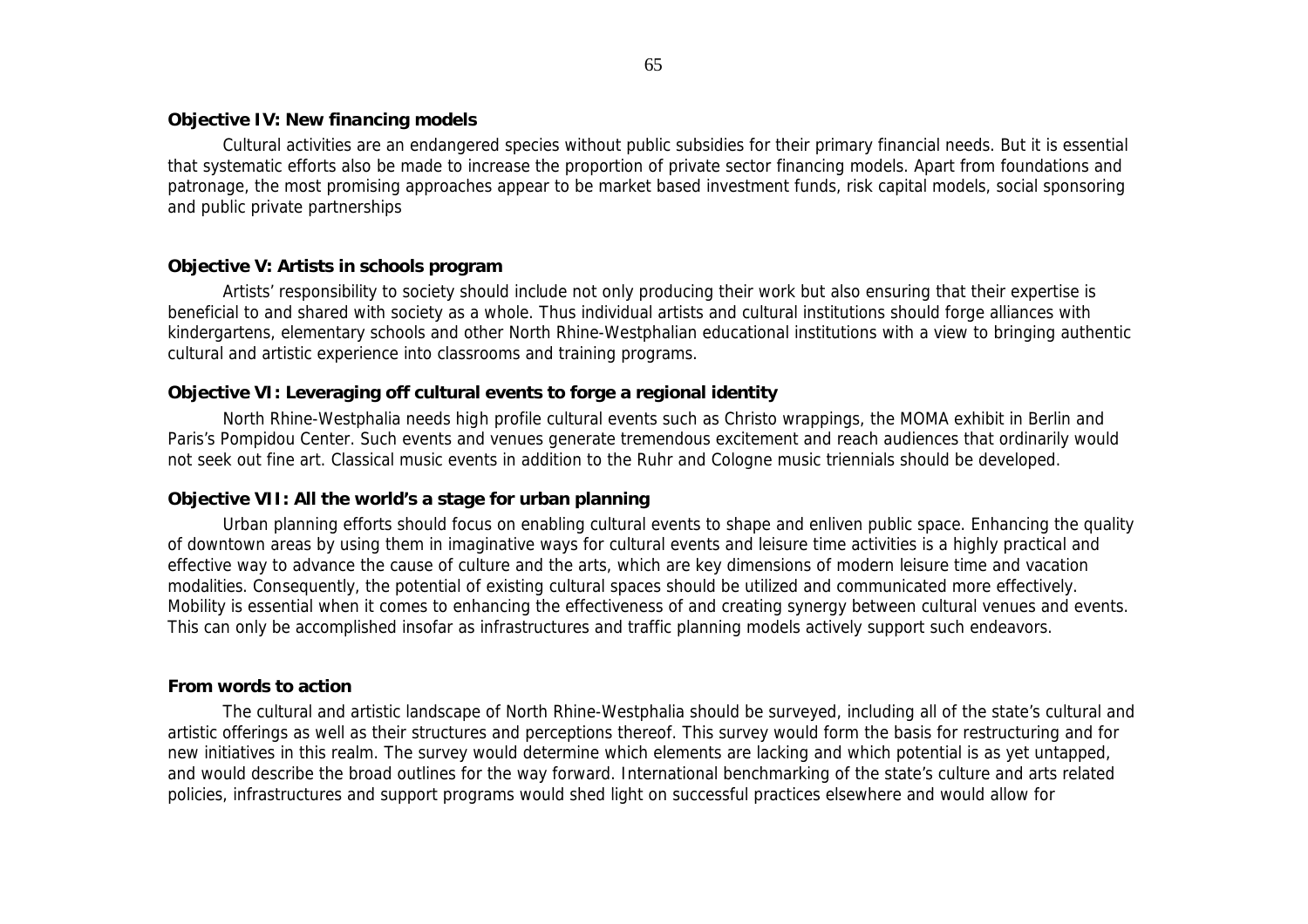investigation of the practical and financial feasibility of such practices for North Rhine-Westphalia. This benchmarking study would be realized in close cooperation with the Bundestag committee's ongoing Kultur in Deutschland (Culture and the arts in Germany) investigation, which is slated to submit a comprehensive report by 2005.

- Kunststiftung NRW (North Rhine-Westphalia foundation for the arts) would initially serve as a model and incubator for the development of other such institutions. Contributors to such foundations could include the North Rhine-Westphalian government, municipal governments, savings banks and other banking institutions, as well as corporations and private individuals. Enterprises that contribute to these foundations could channel their benevolence into image building campaigns.
- Kunststiftung NRW would establish an internet supported liaison office whose mandate would be to publicize related cultural offerings, help promote the creation of alliances between cultural and artistic actors, provide consulting in the realm of cultural events marketing and further the development of young talent. Media and mobile telecommunications companies would establish a multimedia cultural positioning system that would provide an additional portal to cultural life in North Rhine-Westphalia. Steps would be taken to ensure that optimal access to this and other facilities is provided.
- North Rhine-Westphalia should also work with the state's educational and cultural institutions to promote the development of a college-level culture management program.
- The media industry is playing, and will continue to play, a key cultural and economic role in the process of structural change in North Rhine-Westphalia. Thus, it is essential that activities in this realm be organized and structured with maximum efficiency in mind.
- Establishment of NRW Kulturforum, a statewide series of conferences and cultural events that would publicize the concept of a statewide cultural foundation and the attendant network so as to encourage citizens to lend their active support to this initiative. NRW Kulturforum would be held at a highly symbolic and centrally located venue (e.g. on the grounds of the former Zollverein coal mine, now a world cultural heritage site) which would also serve to demonstrate how closely work, culture and the arts intermesh in North Rhine-Westphalia.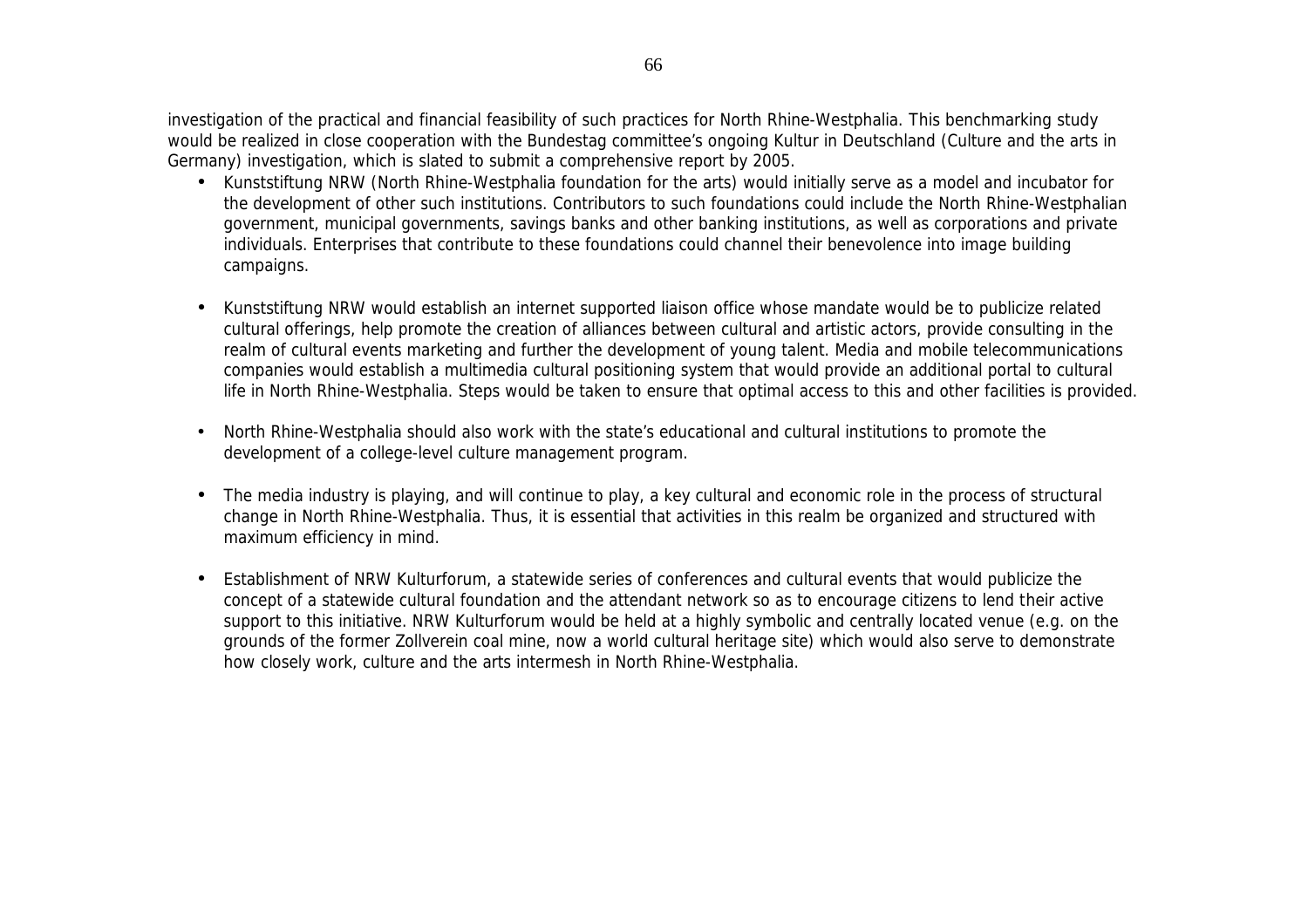The Future Council NRW was formed at the behest of the North Rhine-Westphalian government in the summer of 2001 and was made up of individuals from the scientific, business, political, church, cultural, media, sports, trade union and environmental protection communities (see pp. 46-47 for a complete list of members). The Council's mandate was to advance proposals that will promote future-oriented development in North Rhine-Westphalia and provide the impetus for empirical and conceptual implementation of the Agenda 21 process. The Council focused on the period extending from 2015 to 2030, with the emphasis on the former.

The Council was divided into four thematic working groups: Resource efficiency, future oriented technologies, job creation; Education and job training; Demographic trends; The quality of life in North Rhine-Westphalia. The report is divided into four sections that correspond to these themes. The Council was aided by a host of individuals and institutions (see p. 47).

In the course of elaborating the present report, the Council held 13 plenary sessions, in addition to the working group meetings. The Council adopted and approved the report on Feb. 25, 2004, and it was officially submitted to the North Rhine-Westphalian government and made public on March 18 of that year.

The Council urges the government of North Rhine-Westphalia to work toward implementation of our recommendations and to take steps that will ensure that a dialogue with the social groups concerned is initiated and sustained.

The North Rhine-Westphalian government should also evaluate at regular intervals the extent to which the report's recommendations have been implemented and should modify the report's stated objectives in light of the evaluation results.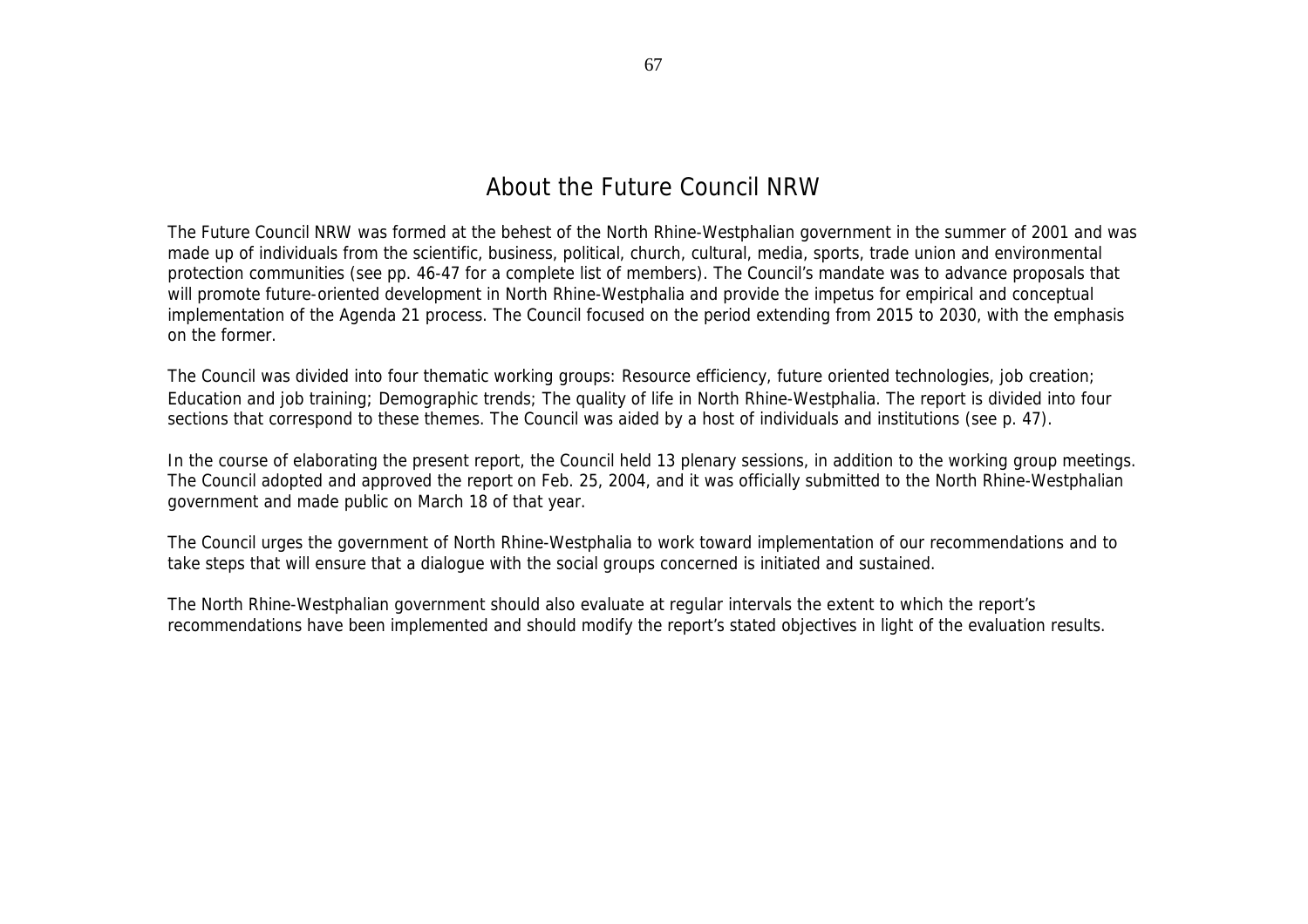#### **Members of the Future Council NRW**

Ursula Boos-Nünning Professor of migration education, University of Duisburg-Essen (chair of working group 2)

Renan Demirkan Visual artist

Bärbel Dieckmann Mayor of Bonn (assistant chair of the Future Council NRW, member of working group 3)

Jochen Flasbarth

Head of the environmental protection and sustainable resource use section of the German environmental protection agency (member of working group 1 and chair of working group 4)

Thomas Fues Representative of North Rhine-Westphalia's One World initiative (member of working group 1)

Dieter Henrici President, Arnsberg Chamber of Commerce and Industry

Annette Hering CEO, Hering Bau group (member of working group 3)

Gerburg Jahnke Singer and actress

Jürgen Kluge CEO, McKinsey & Company, Inc. Germany (chair of working group 1)

Kora Kristof Head of the energy department of Wuppertal Institut für Klima Umwelt Energie GmbH (member of working groups 1 and 3)

Johannes Lackmann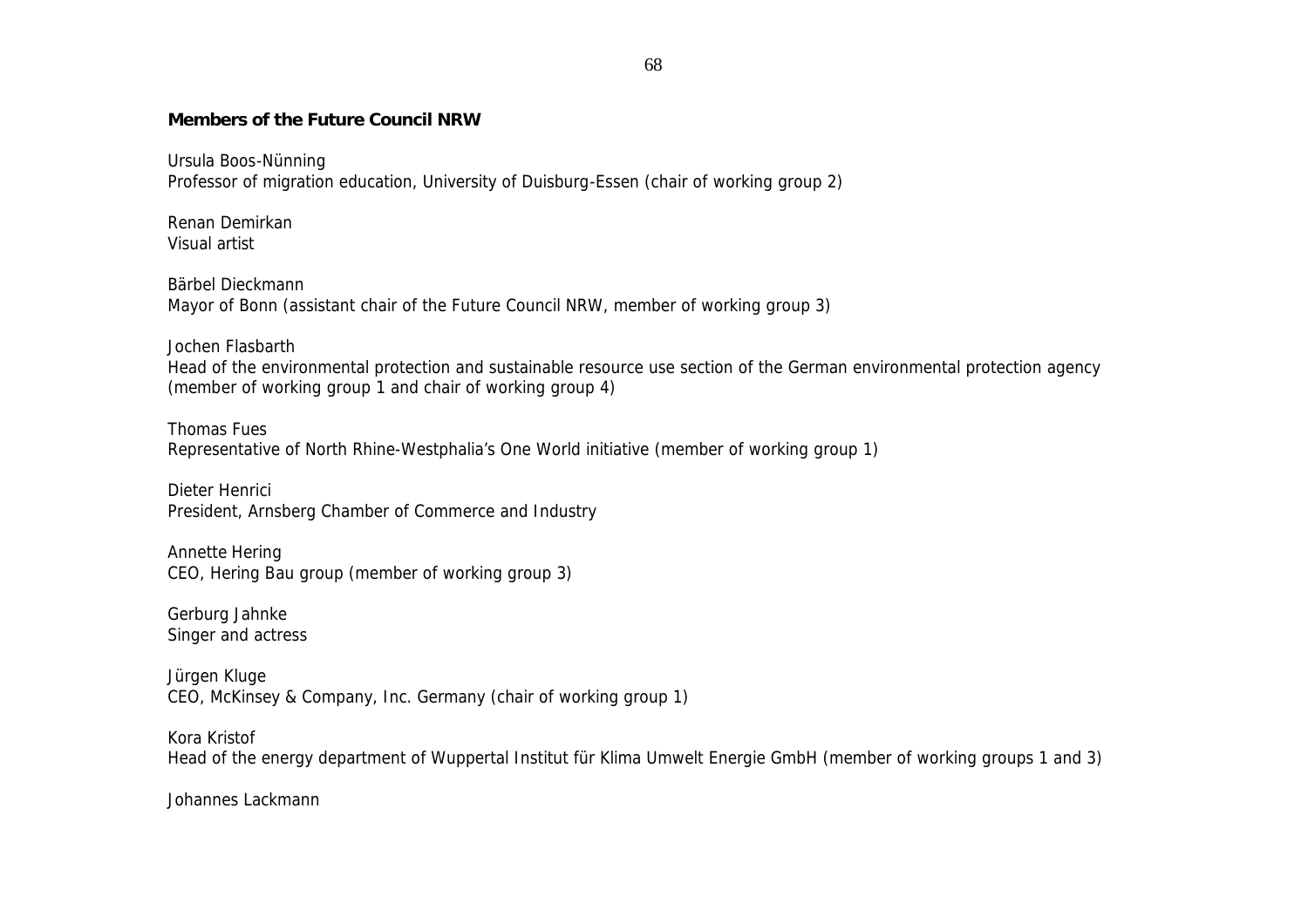#### President, Bundesverband Erneuerbare Energien (member of working group 1)

Ewald Lienen Soccer coach (member of working group 4)

Jeanine Meerapfel Film director and screenwriter

Franz Nuscheler Director, Institut für Entwicklung und Frieden (INEF), Duisburg

Fritz Pleitgen

General manager and artistic director, Westdeutscher Rundfunk radio; assistant director, ARD television (member of working group 4)

Marga Pröhl

Head of the democracy and citizen empowerment section of the Bertelsmann foundation (member of working group 2)

Friedrich Schmidt-Bleek President, Faktor 10 Institut (chair of the Future Council NRW, member of working groups 1, 2 and 3)

Marion Schmidt-Wefels Assistant works council chairperson, Thyssen-Krupp Nirosta (member of working group 2)

Nicolaus Schneider Synod president, Rheinland protestant church (member of working group 3)

Michael Schulenburg President, Verband der Chemischen Industrie NRW (member of working group 1)

Britta Steilmann CEO, Britta Steilmann Sustainable Development GmbH & Co KG

Lena Strothmann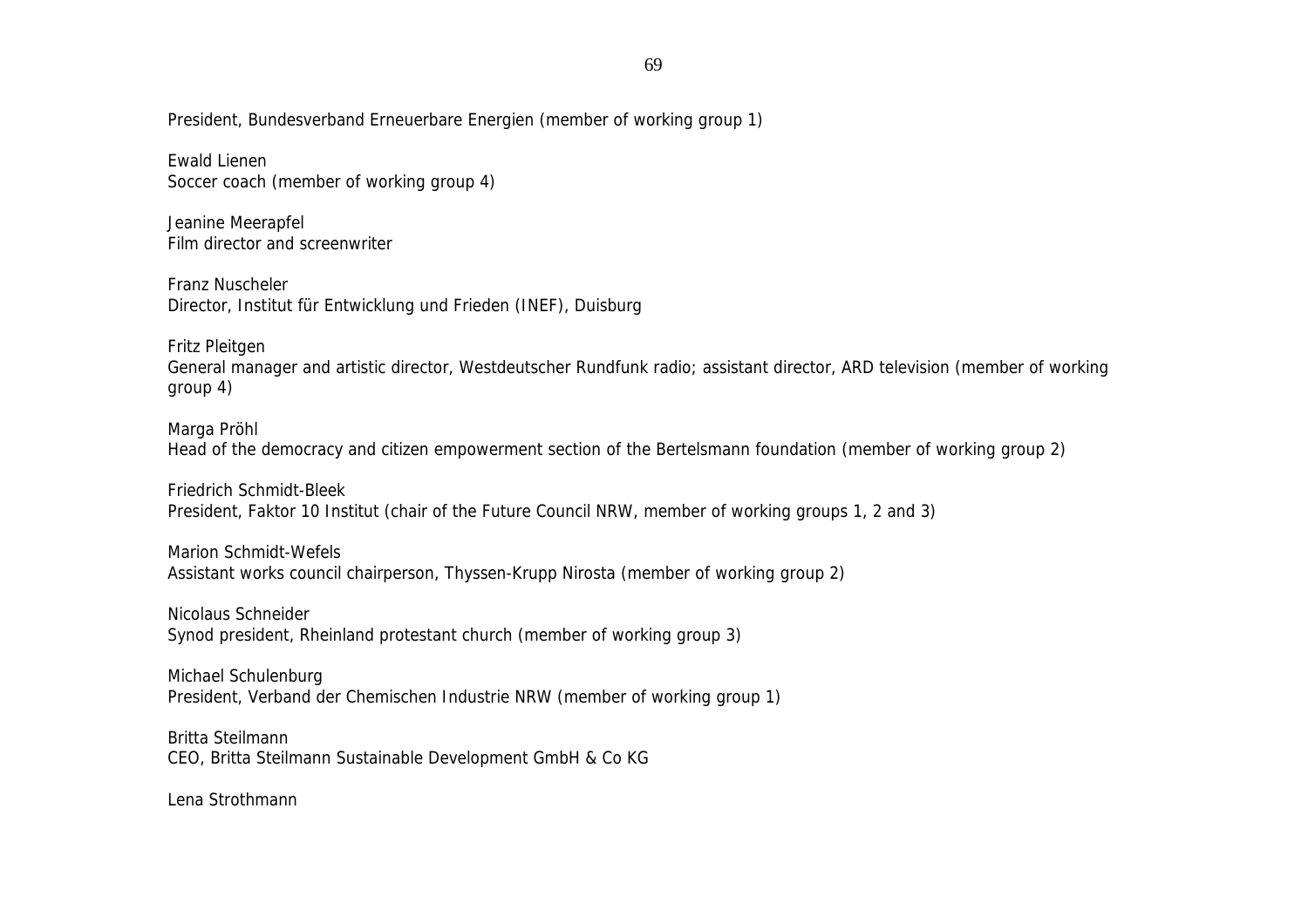70

President, Ostwestfalen-Lippe zu Bielefeld chamber of construction trades (member of working group 2)

Gerd Tenzer

Former member of the board, Deutsche Telekom AG (member of working group 1)

Lutz Weischer

Liaison officer, Bund Jugend NRW (member of working group 1)

#### Loretta Würtenberger

Partner, Blue Corporate Finance GmbH & Co KG (member of working group 2)

Jürgen Zech

Former CEO, Gerling Versicherungs Beteiligung AG (assistant chair of Future Council NRW, chair of working group 3)

- Working group 1 Resource efficiency, future oriented technologies, job creation
- Working group 2 Education and job training
- Working group 3 Demographic trends
- Working group 4 The quality of life in North Rhine-Westphalia

The Council would like to express its thanks to Bert Beyers for his assistance in editing the text of the report.

The Council was assisted by a core team from the resource efficiency, future oriented technologies and job creation working groups. The members of this team were as follows: Kora Kristof and Holger Wallbaum (Wuppertal Institut) Annika Farin, Bernd Schürmann, Peter Weigang and Alexandra Wittig (McKinsey) Gerhard Voss, Thomas Puls (Institut der Deutschen Wirtschaft, Cologne) Hans-Peter Quadt (Deutsche Telekom) Ernst-Christoph Stolper, Hans-Christoph Boppel, Sabine Lehmann, and Julia Alberts (North Rhine-Westphalia Ministry of environment and nature conservation, agriculture and consumer protection)

The Council would also like to express its appreciation to the following subject experts for their gracious assistance: Gerhard Bäcker, University of Duisburg Axel Born, McKinsey & Company, Inc. The staff of empirica in Berlin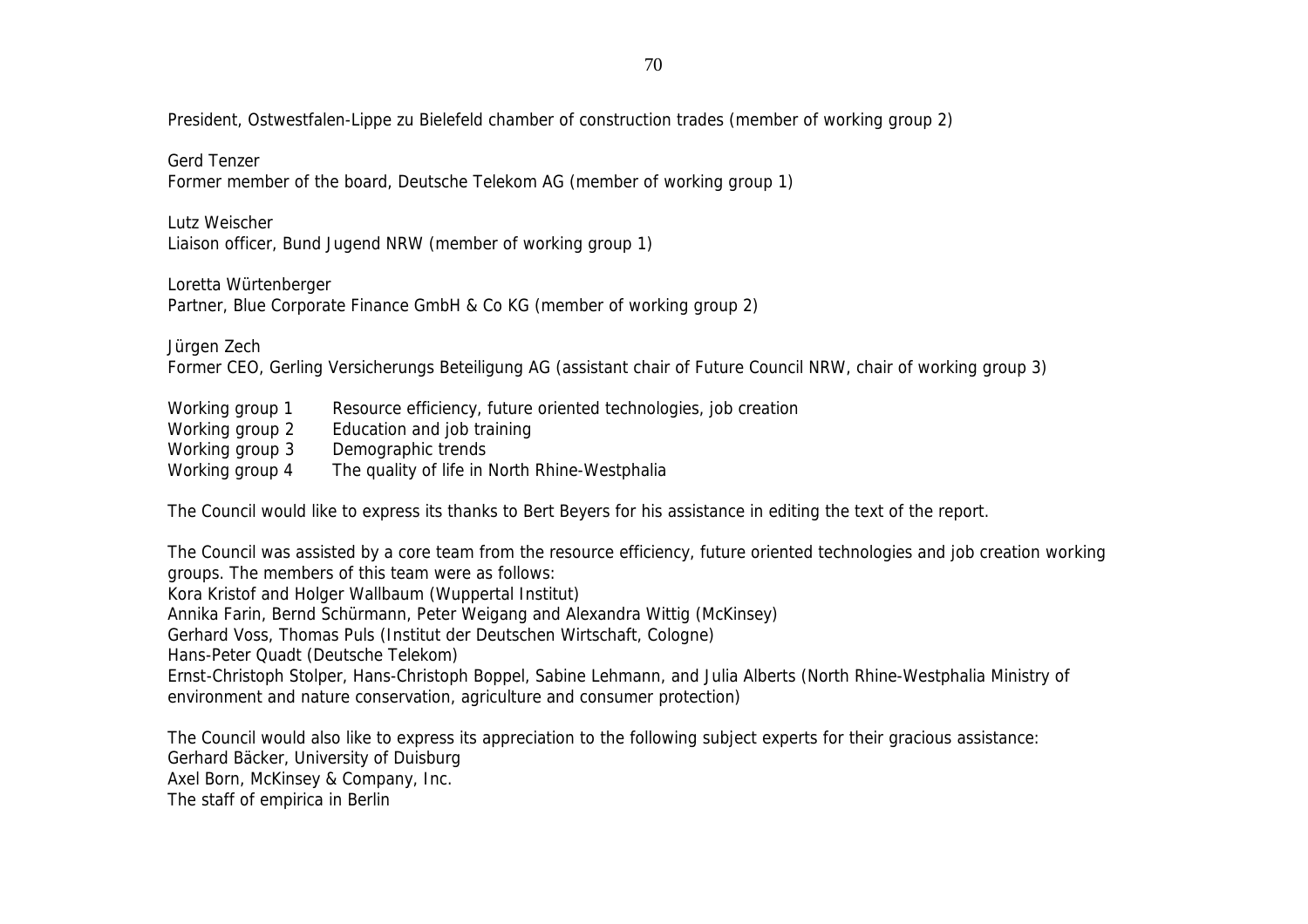Dieter Ewringmann, Department of financial research, University of Cologne Hartmut Fischer, Arthur D. Little

Renate Hendricks, chair of the Bundeselternrates Yasemin Karakasoglu, intercultural education researcher, University of Duisburg–Essen Wilfried Lohre, Bertelsmann foundation Thomas Rauschenbach, director of Deutsche Jugendinstitut, Munich Kai Schlegelmilch, German environmental protection ministry Cornelia Stern and Günter Tebbe, Bertelsmann Foundation

The Council also gratefully thanks the employees of the North Rhine-Westphalian government for their generous help and support.

We would also like to thank the following for their assistance:

Julia Alberts, Agenda 21 NRW section of the North Rhine-Westphalian Ministry of environment and nature conservation, agriculture and consumer protection